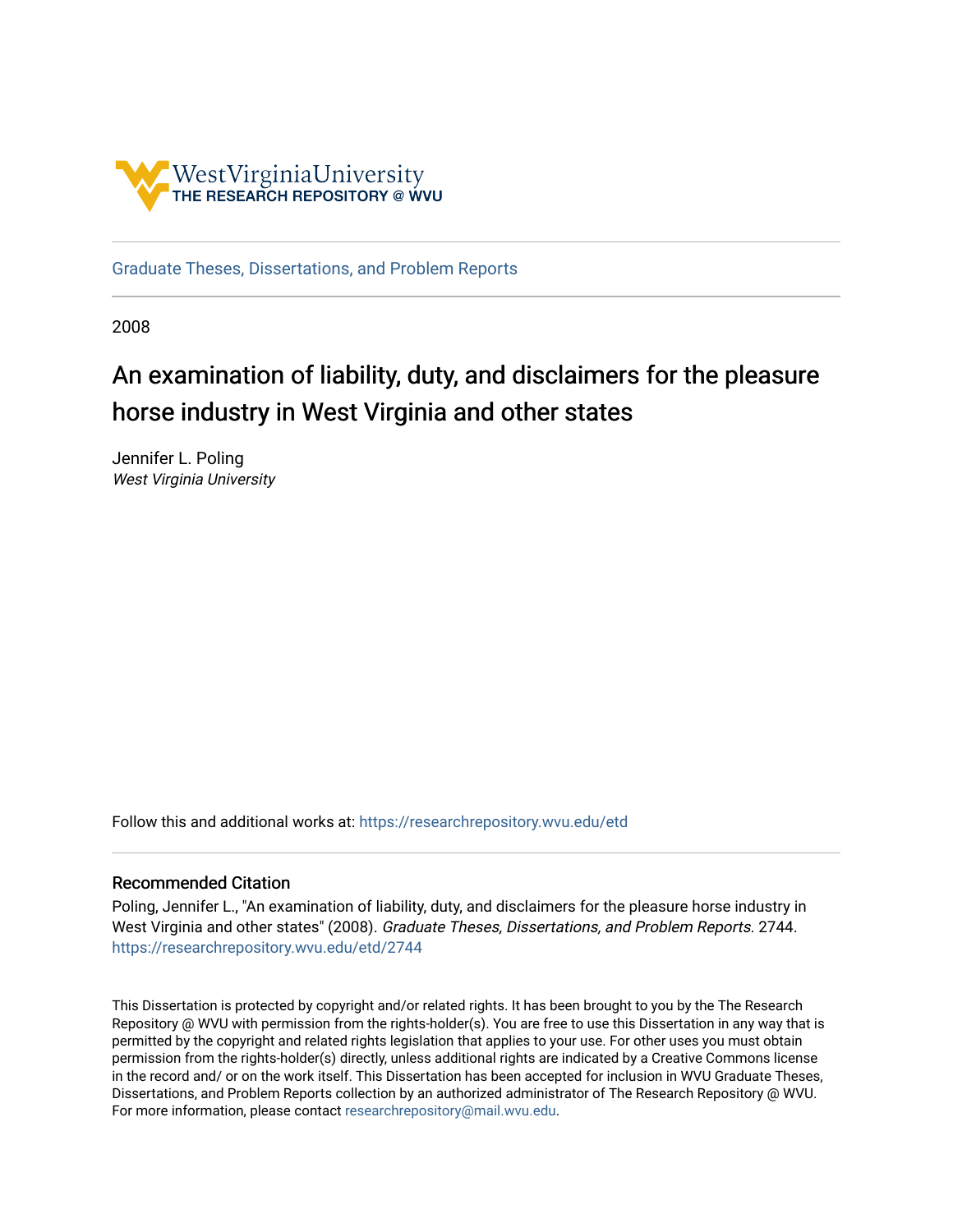## **An Examination of Liability, Duty, and Disclaimers for the Pleasure Horse Industry in West Virginia and Other States**

**Jennifer L. Poling**

**Dissertation submitted to the Davis College of Agriculture, Forestry and Consumer Sciences at West Virginia University in partial fulfillment of the requirements for the degree of**

> **Doctor of Philisophy in Resource Management and Sustainable Development**

> > **Dennis K. Smith, Ph.D., Chair Cyril Logar, D.B.A Michael T. Olexa, Ph.D. Doolarie Singh-Knights, Ph.D. Peter V. Shaeffer, Ph.D.**

**Division of Resource Management**

**Morgantown, West Virginia 2008**

**Keywords: Liability, Negligence, Equine Activity Statute, Duty, Disclaimer**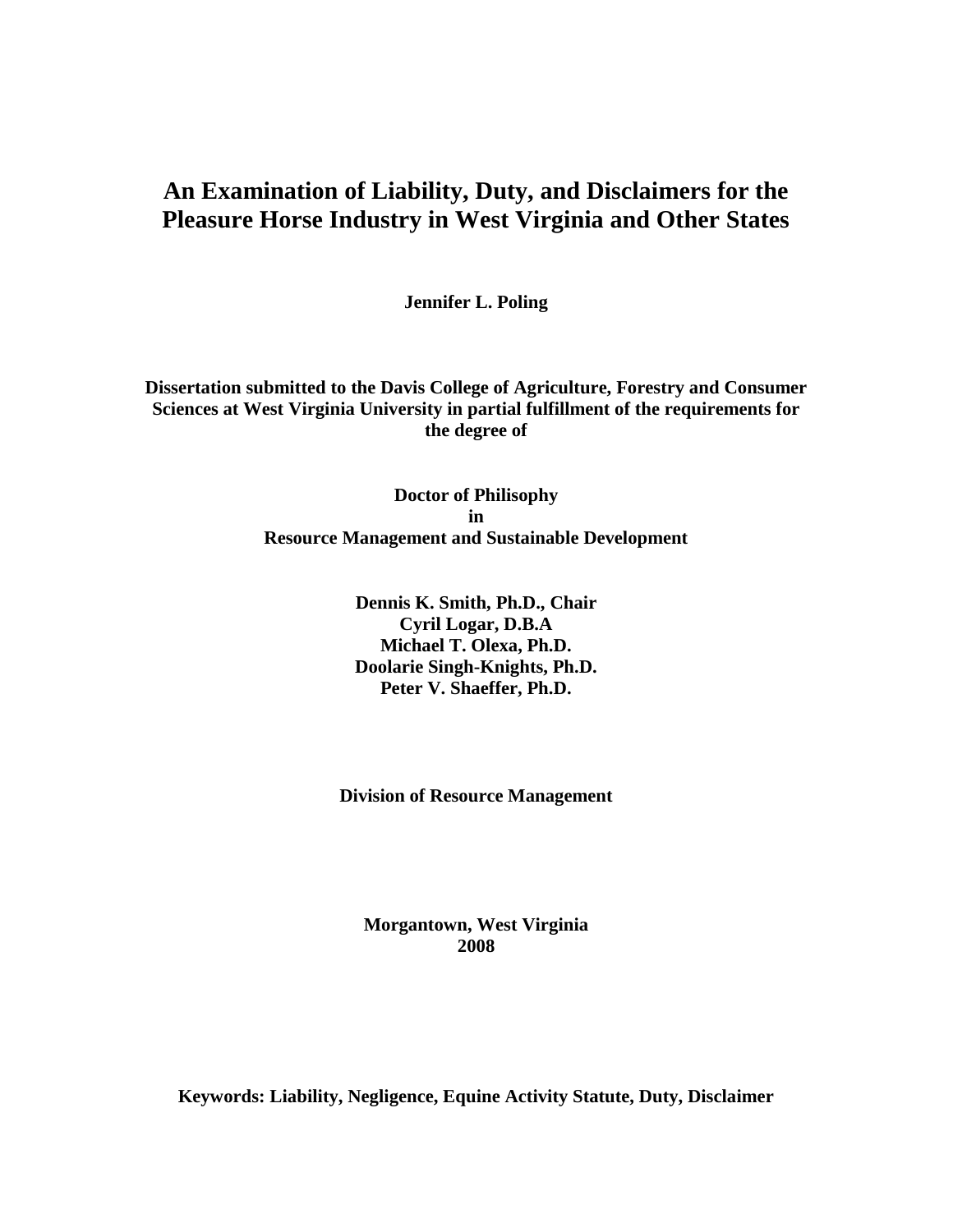#### ABSTRACT

### An Examination of Liability, Duty, and Disclaimers for the Pleasure Horse Industry in West Virginia and Other States

#### Jennifer L. Poling

In an effort to protect equine professionals, horse owners, and equestrian participants from liability associated with injury, 45 of 50 states have enacted Equine Activity Statutes. Many of these statutes vary widely with regard to the individuals and types of activities that are afforded protection. Under most state laws there are many requirements for horse owners and equine professionals regarding disclosure of dangerous behaviors in the horse, past medical problems, soundness issues, and other types of risks to potential buyers and handlers. Facility operators and owners are also required to make reasonable efforts to repair dangerous equipment and/or warn visitors of potential hazards on or around the facility grounds. Most people involved in equestrian activities are familiar with waivers and liability release forms; however some are not viewed favorably by the courts. This paper compares and contrasts WV equine laws to similar laws in other states that address liability, duties of horse owners and professionals, and the use of waivers as a means of liability protection. Recommendations for the WV Equine Activity Statute and educational curriculum are made based on the findings of this research and on the input of WV horse owners through a survey.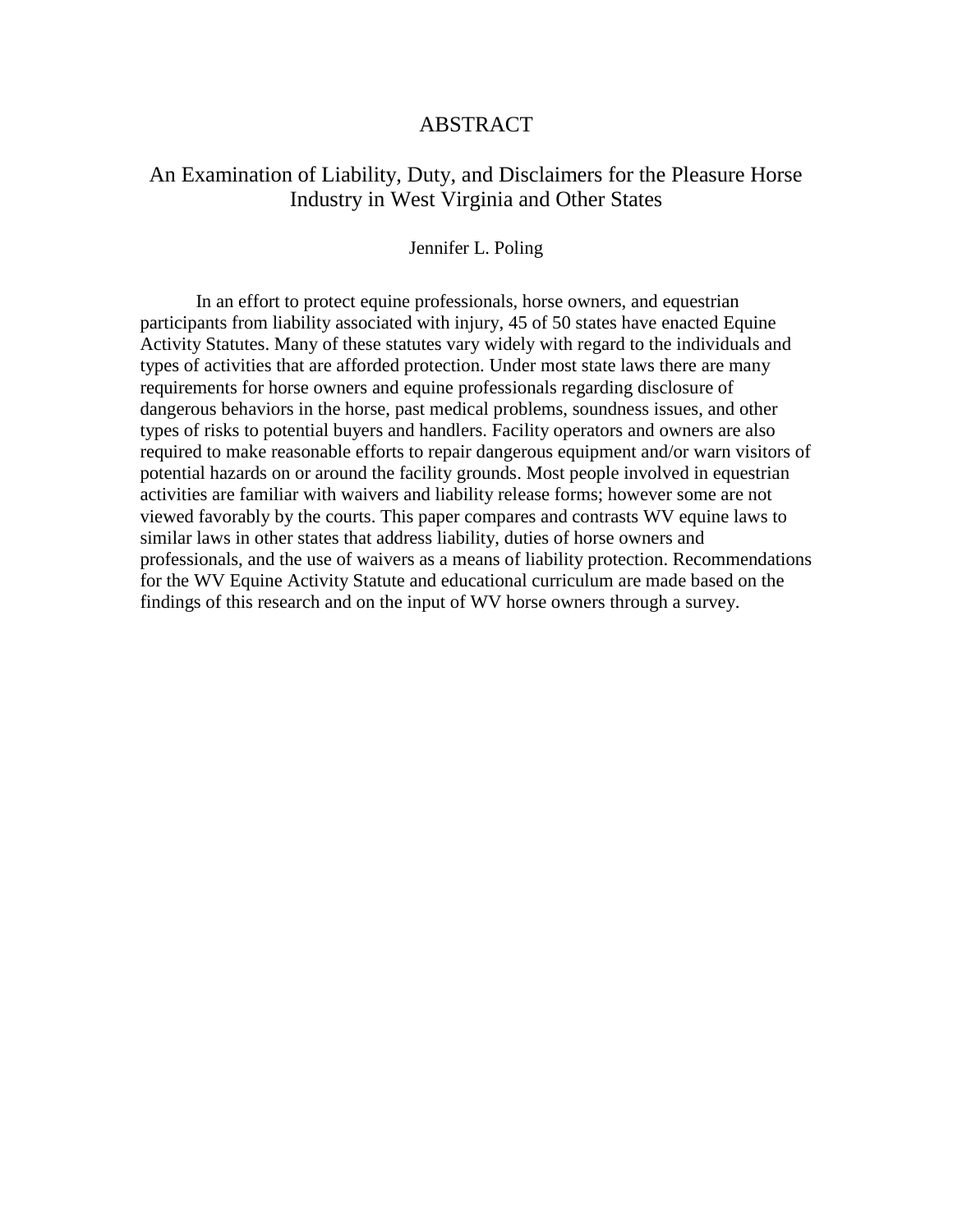# Table of Contents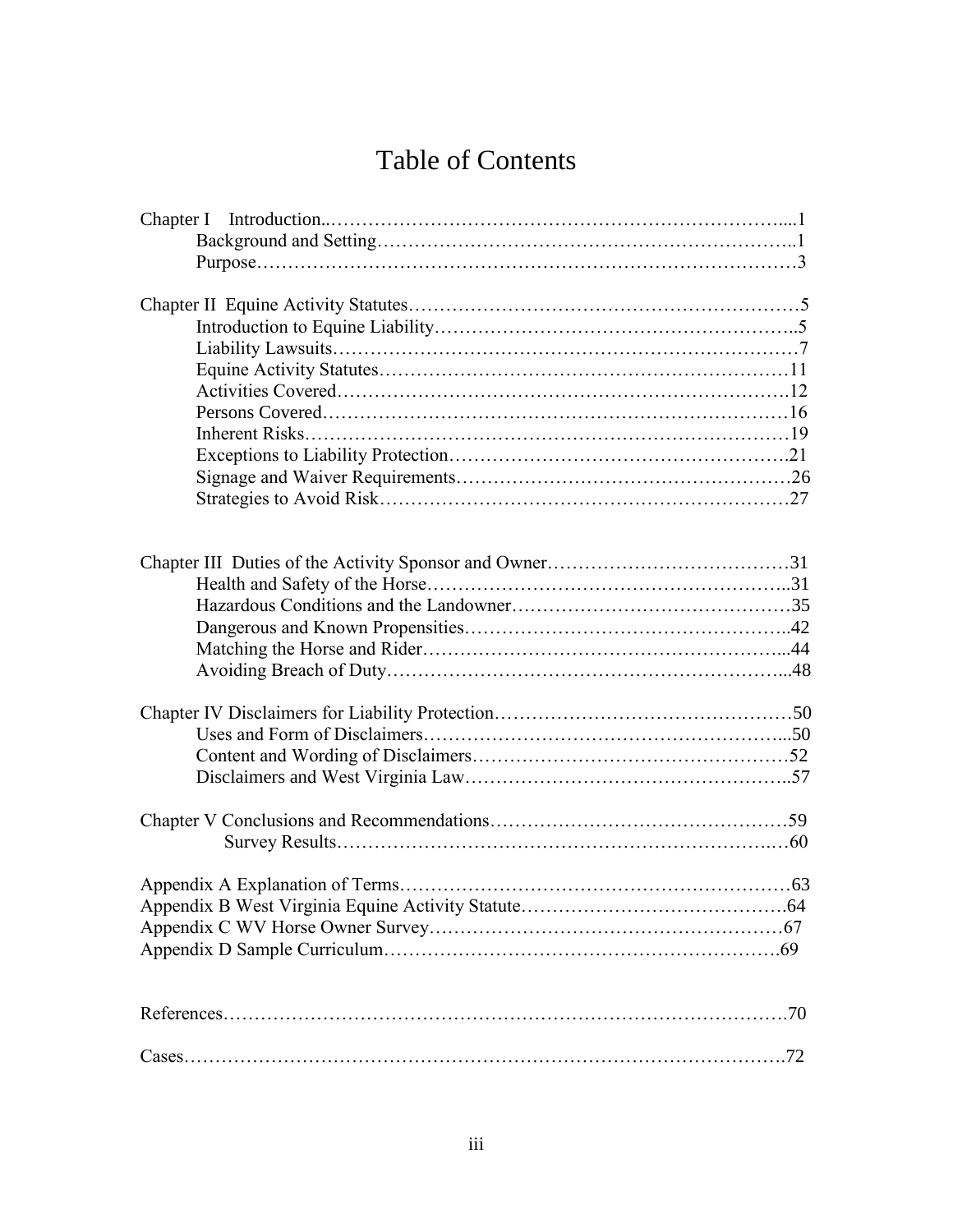## Acknowledgements

I would like to extend my sincerest thanks to the members of my graduate committee for their constructive comments, suggestions, and guidance throughout this process. Special thanks to Dr. Dennis Smith for his encouragement, advice, and patience during the completion of this work. Thanks also to Hunter Mullens and everyone at Mullens & McGuire, LLC for the use of their software and guidance in completing the case research.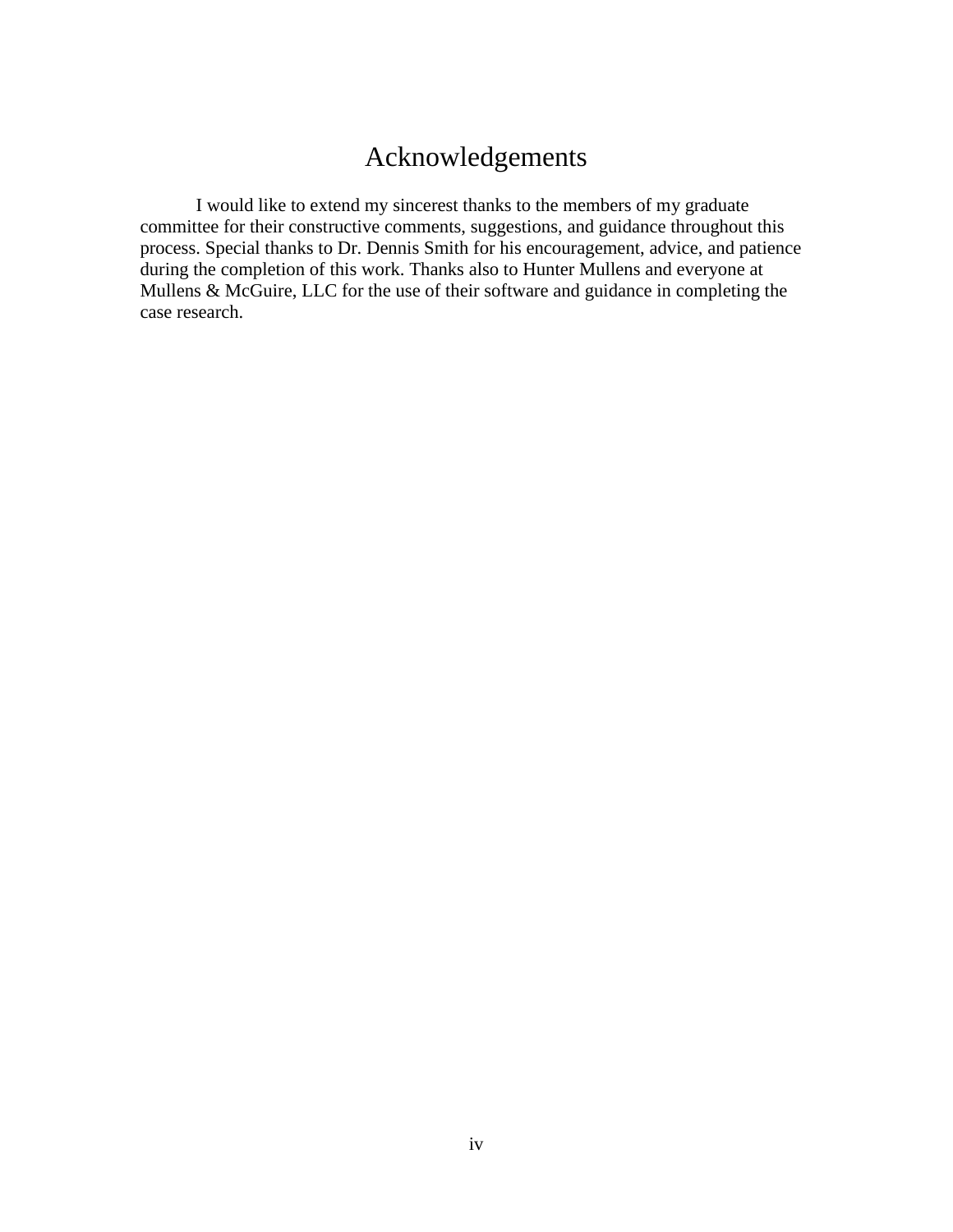#### **Chapter I**

#### **INTRODUCTION**

#### Background and Setting

Given the steady growth in America's equine industry over the past couple of decades, more and more people are becoming involved with horses in a variety of capacities. Today in the United States thousands of people are training, showing, boarding, riding, racing, breeding, selling, and transporting horses. With all of these activities comes an inherent risk for injury, financial losses, accidents, and property damage. The legal disputes that often result from these activities can cost horse owners, non-horse owners, and equine business professionals a substantial amount of money. Each year in the United States an estimated 102,904 persons are admitted to emergency rooms with nonfatal horse-related injuries according to a study done in 2006 that reviewed records for a three year period between 2001 and 2003 (Thomas, 2006). Most patients were injured while mounted on a horse, usually as a result of falling or being thrown from the horse. Fatal injuries account for approximately 219 deaths per year in the United States based on medical examiner data (Cripps, 2000). Deciding liability for equine related incidents is not always easy. Often the set of circumstances that surrounds an equine incident is complex with many factors.

Equine related activities are associated with an inherent risk due to the potential for injury that accompanies working with horses. In cases where, for example, someone is thrown from a horse and injured, it is possible that no one is liable due to the inherent risk of participating in an equine activity. However this is not always the case. Many times incidents with horses occur due to negligence on the part of the owner, rider, trainer, landowner, or others who may be involved. In these cases the duty falls on the legal system to make a judgment based on the facts and established laws and assign liability to the negligent party. Currently 45 states have in place some version of an equine liability law, usually referred to as an equine activity statute, which helps determine if there has been negligence and where to assign the liability.

A study conducted by the American Horse Council in 2005 revealed that there are currently 9.2 million horses in the United States, which are owned by 2 million citizens. Approximately 4.6 million Americans are involved in the equine industry as horse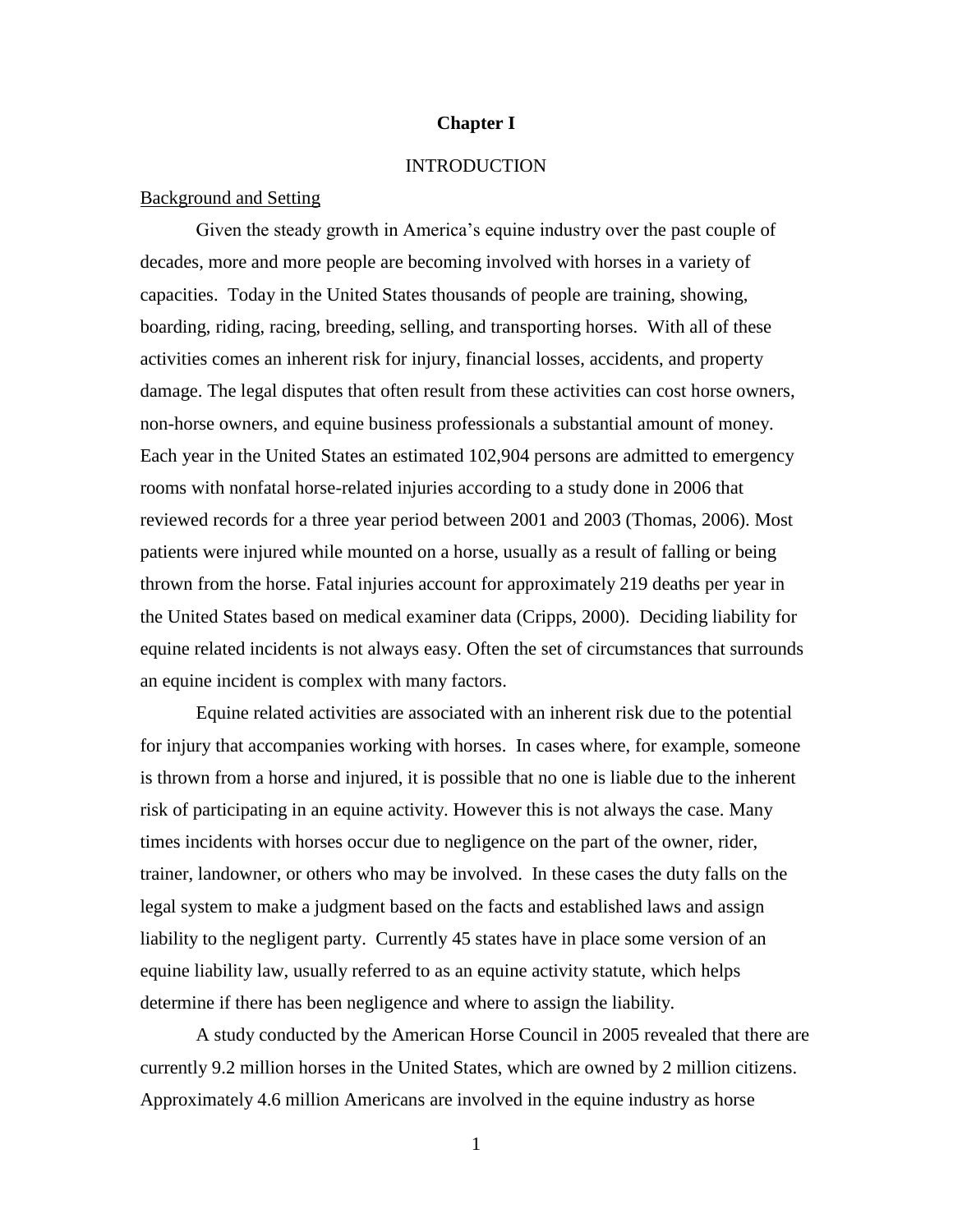owners, service providers, employees, and volunteers. This industry has a direct economic impact of 39 billion dollars annually in the United States. In terms of value of equine goods and services, the leading states are California, Colorado, Florida, Indiana, and Kentucky (National, 1). With an industry of this size and diversity, it is necessary to establish a comprehensive set of laws and regulations to guide the industry in its continued growth and provide protection for equine owners, land owners, business professionals, and the general public. It is equally essential that these laws be continually evaluated and updated when necessary in order to accommodate the changing demographics of equine activity participants and professionals.

According to an economic impact study done in 2005 there are currently an estimated 56,800 equines involved in racing and non-racing or pleasure activities in West Virginia (Hughes, 2005). The study also reports that the West Virginia equine industry supports nearly 13,000 jobs. Many of these are directly associated with the daily handling of horses. This number does not account for volunteers at equine events, students taking riding lessons, boarders at stables, and many others that also have frequent contact with horses. Though the growth rate of the West Virginia equine industry has not been studied, the group of researchers responsible for the 2005 West Virginia economic impact study surmise that the growth rate could be comparable to the 27% growth rate estimated for Pennsylvania over the last decade based upon a 2003 study of the Pennsylvania equine industry (Hughes, p. 5, 2005).

The West Virginia equine economic impact study reports an estimated \$287.9 million impact on output in the West Virginia economy, and \$72.2 million of direct payroll and owner-operator profits. The major finding of the study is that "the contribution of all equine related activity to the West Virginia economy is large and important…..and that from all indicators, this contribution of the industry is growing" (Hughes, P. 38, 2005). Though the industry is growing, there is much room for improvement. The study revealed that the majority of horse show activities, 52%, occurred outside of West Virginia. Several activities such as polo and pony clubs took place entirely (100%) out of state (Hughes, p. 39, 2005).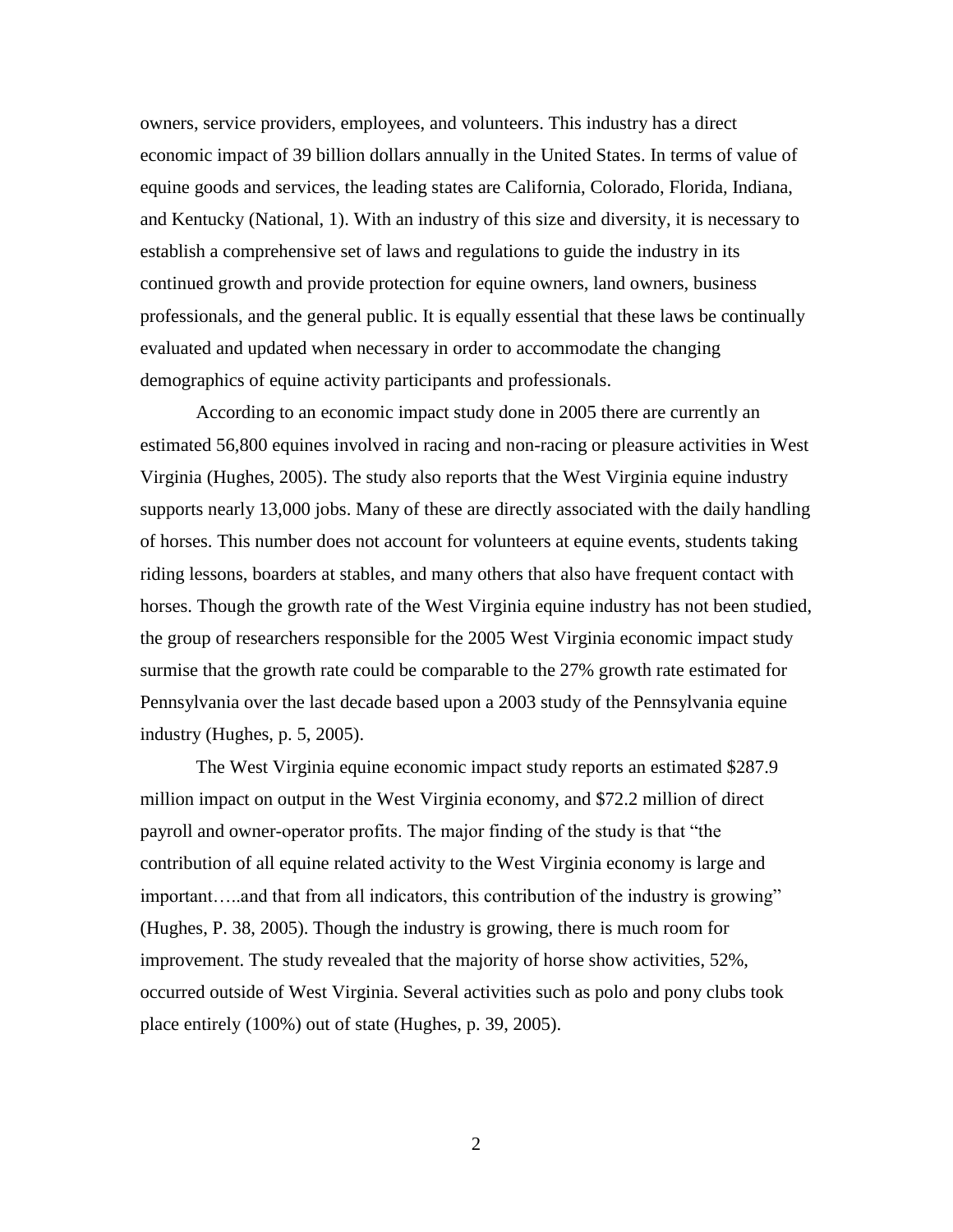#### Purpose

In recent years, West Virginia lawmakers have recognized the considerable financial benefit that the equine industry creates for the state and the noticeable increase in West Virginia"s equine population. Due to this, the state adopted an equine activity statute in 1994 to help clarify for horse owners, equine activity participants, and the legal system, the standards for applying liability in cases of equine related accidents that result in injury or death (W. Va. Code s 20-4-1). As stated previously, most states have some version of this law; however some are substantially more detailed and comprehensive than others. Some state laws assign a strict liability to equine owners regardless of circumstance, meaning that the horse owner is responsible for all damages caused by their horses in most cases, regardless of negligence. In some states ownership of particular kinds of horses, a stallion for example, is accompanied by strict liability while owning other kinds of horses is not. Some states almost never find a horse owner responsible for damages or injury caused by an escaped horse unless the owner was obviously negligent. In these cases, the individual state laws regarding fencing of livestock would be applied (Clark-Dawe, 2003).

In order to prove negligence, it is first essential to establish that the horse owner or equine activity sponsor had a duty to the injured party. Secondly it must be established that this duty was breached and third, that the breach of duty was the proximate cause of the injury or damage. The majority of the equine activity statutes clearly outline the duties of the equine activity sponsor that must be met in order to receive the full protection afforded by the statute. Breach of duty may result from inadequate care of the horse that leads to the injury of a rider or handler. It may also encompass failure to disclose information about the animal that could result in injury, any hazardous condition of the grounds or facility, failure to properly control the environment, allowing dogs with dangerous propensities to run loose, failure to adequately confine horses, not properly matching the rider and horse based upon skill level, and other forms of negligence. It is the duty of the horse owner to ensure that the horse is properly cared for, and that any problems associated with the horse, whether physical or behavioral, are made known to potential buyers and handlers. The use of disclaimers, either in the form of a posted sign or written waiver, is commonplace among public riding stables and equine businesses.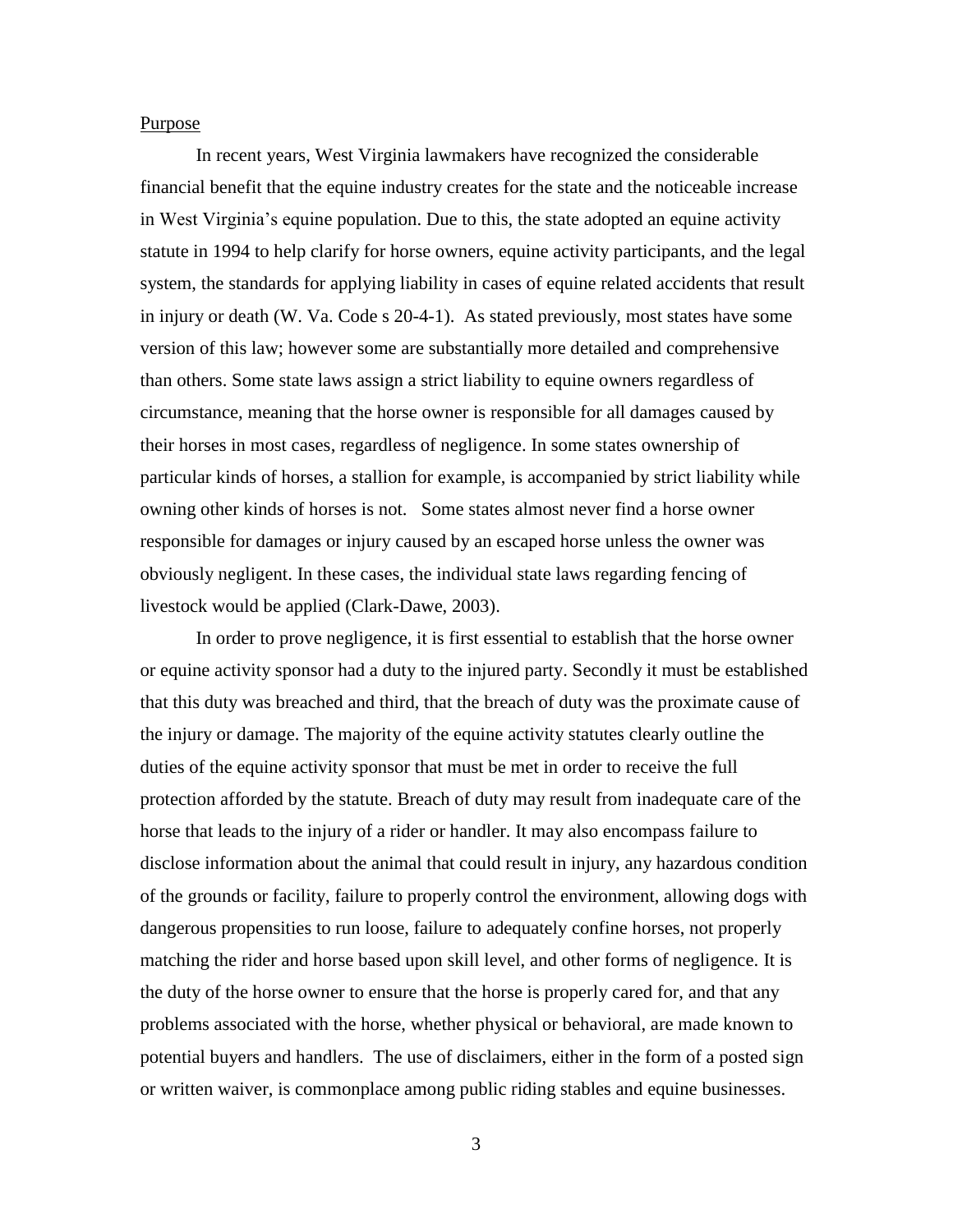Many times the presentation of a signed waiver in a lawsuit will negate the plaintiff"s claim. Waivers are generally interpreted very literally by the courts. For this reason it is important that the content and structure of the release be thorough enough to provide adequate protection. Many times a poorly written release is the same as not having a release at all.

The purpose of this paper is to examine and compare the structure and content of West Virginia's equine activity statute with the equine activity statutes in other states and to gain an understanding of the basic knowledge of horse owners regarding the law. Specifically this paper will focus on the duties of the horse owner with regard to the health and safety of the animal, the disclosure of the animal"s propensities, the disclosure and control of hazardous conditions, and other duties as they relate to the potential of the animal to injure a rider or handler. Further, the use of disclaimers for the purpose of protecting horse owners and activity sponsors from liability will be examined.

Use of a non-random survey of several individuals involved in the equine industry in West Virginia will provide insight into the knowledge base of horse owners with regard to the law, opinions about the content of the West Virginia Equine Activity Statute, and opinions regarding the enacting of a helmet law for minors in West Virginia. From this information, suggestions will be made regarding the wording of the West Virginia equine activity statute, the need for additional legislation if any, and a suggested educational curriculum for West Virginia horse owners about current laws and risk management strategies.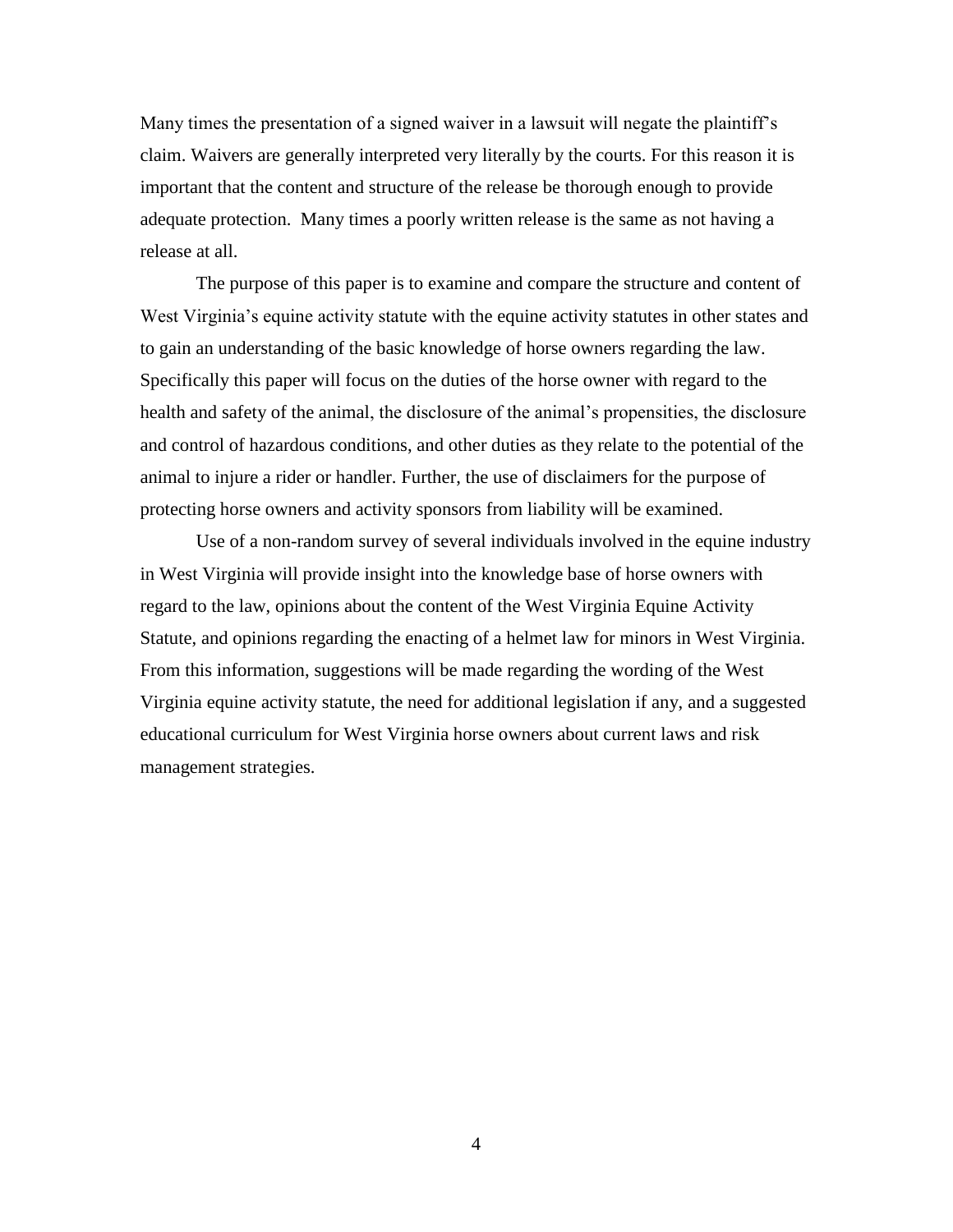## **Chapter II** EQUINE ACTIVITY STATUTES

#### Introduction to Equine Liability

Due to the prevalence of equine activities in the United States and the economic benefits generated from these activities, almost every state has enacted some version of an equine liability act in order to protect horse owners, equine activity sponsors, and participants. The presence of these laws helps to limit liability in cases of injury or death to participants due to the inherent risks of equine activities. In most states these laws are referred to as equine activity statutes. As of February 2006, the only states that have not enacted equine activity statutes are Alaska, California, Maryland, Nevada, and New York. The adoption of these statutes is in most cases a fairly recent occurrence. Most states adopted equine statutes in the 1990"s in an effort to offer protection with regard to the liability issues that were serving as barriers to equine businesses and the growth of the industry. In terms of the wording contained in these statutes, many states' laws are worded very similar to each other, covering many of the same activities. Some are very thorough and specific while others are more broad and generalized.

The equine activities covered by the statutes typically include shows, rides, competitions, lessons, boarding horses, inspecting horses, horse shoeing, and many times veterinary care (Beethe, 1998). The vast majority of equine activity statutes do not cover any activities associated with horse racing. In states where horse racing is predominant, it is regulated by a separate set of laws. Because the nature of horse racing is more similar to business than to recreation, the injuries sustained by exercise riders, jockeys, and handlers are most often covered by workers' compensation.

In order to fully understand why equine activity statutes are necessary, it is first essential to understand liability. Most of the liability laws related to horses and equine activities in use today stem from case law. Case law is different than common law in that case law is comprised of the rules of law that are announced in court decisions. In other words, case law is an aggregate of reported cases. It is sometimes referred to as "judgemade law". Case law can be viewed as a subset of common law (Clarkson, 1983). Common law comprises principles and rules that relate to the security of persons and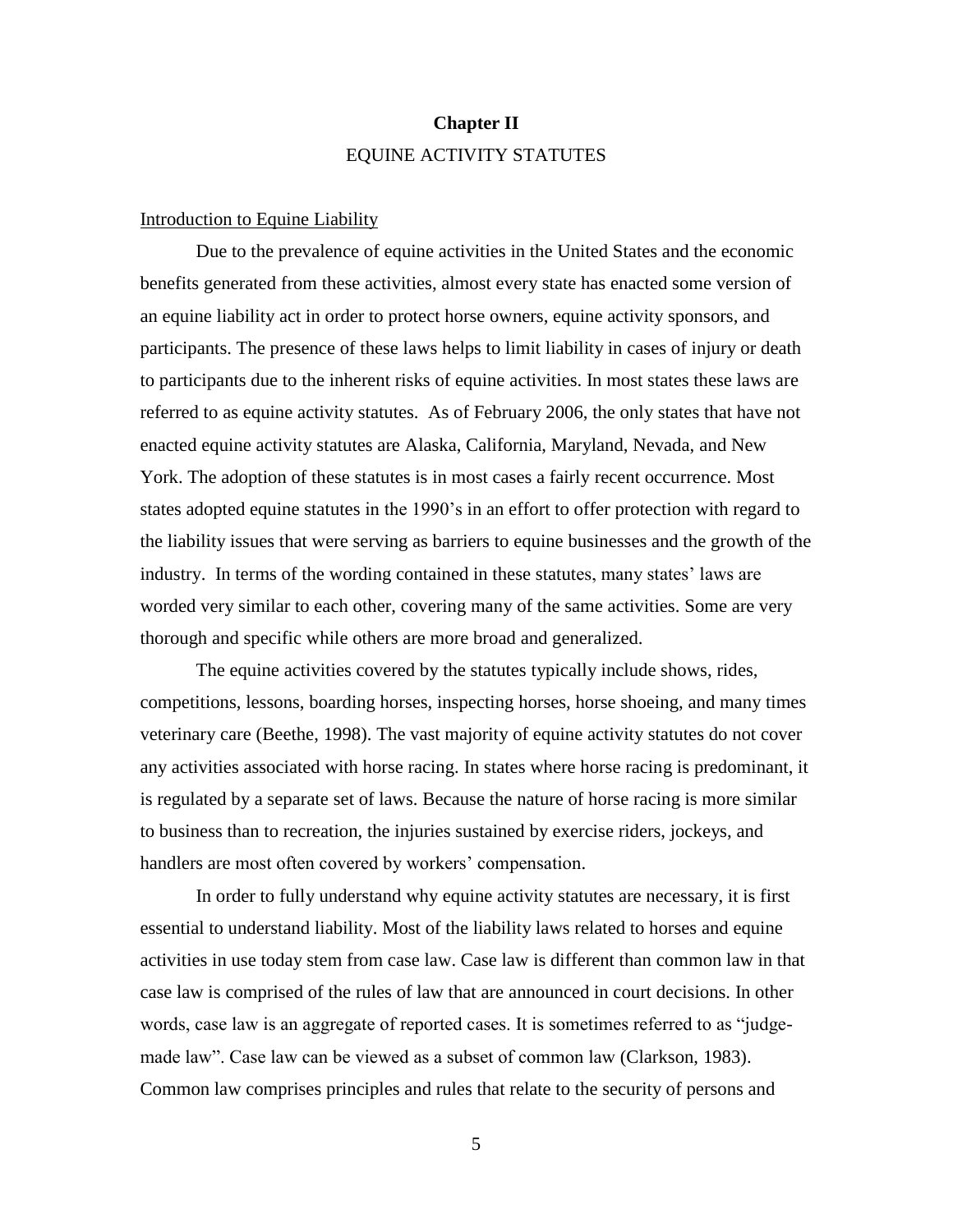property, and derives authority from the usages and customs of society (Clarkson, 1983). In most law suits, either a judge or jury examines case law that stems from common law. In cases involving liability, plaintiffs are often looking to recover damages for loss of property value, injuries or death. In most instances, the question posed to the judge or jury is one of negligence.

In order for liability to exist, four elements must be present. These elements include; duty, breach of duty, proximate causation, and damages. A duty exists between the person who caused the accident and the injured party. In equine cases for example, a relationship would exist between a stable owner and a boarder or between a riding instructor and a student. In order to effectively bring a suit against a person, the defendant must have either owed a duty to the injured party to protect them from harm, or at least to not cause them harm. Secondly, the duty must have been breached. This is what caused the accident. For example, a stable owner"s knowledge that a horse was known to be dangerous. Third, that the breach of duty must be the cause of the accident. Finally, the injury or some type of damage must have resulted from the accident. This is most often some sort of physical injury to the plaintiff, but can also be property damage resulting from a loose horse or the injury or death of the horse (Clark-Dawe, 2003).

In equine negligence cases, all elements of negligence must be proven in order to collect damages. The exception to this is called strict liability. Strict liability is also called liability without fault and applies to abnormally dangerous activities (Clarkson, 1983). There are a few applications of strict liability within the legal system, aerial pesticide application, blasting, or product liability. In equine cases, strict liability may also apply as equine activities may be viewed as abnormally dangerous in some jurisdictions. For example, some states may hold a horse owner strictly liable for property damage caused by a loose horse. In other states the plaintiff would have to prove that the owner"s negligence caused the horse to escape. In states that apply strict liability standards, simply owning a horse is considered an abnormally dangerous activity. West Virginia does not apply a strict liability standard to horse ownership, but uses a percentage- offault system.

Some plaintiffs may argue that owning a certain breed or kind of horse is abnormally dangerous, such as owning a racehorse or an Arabian. These types of horses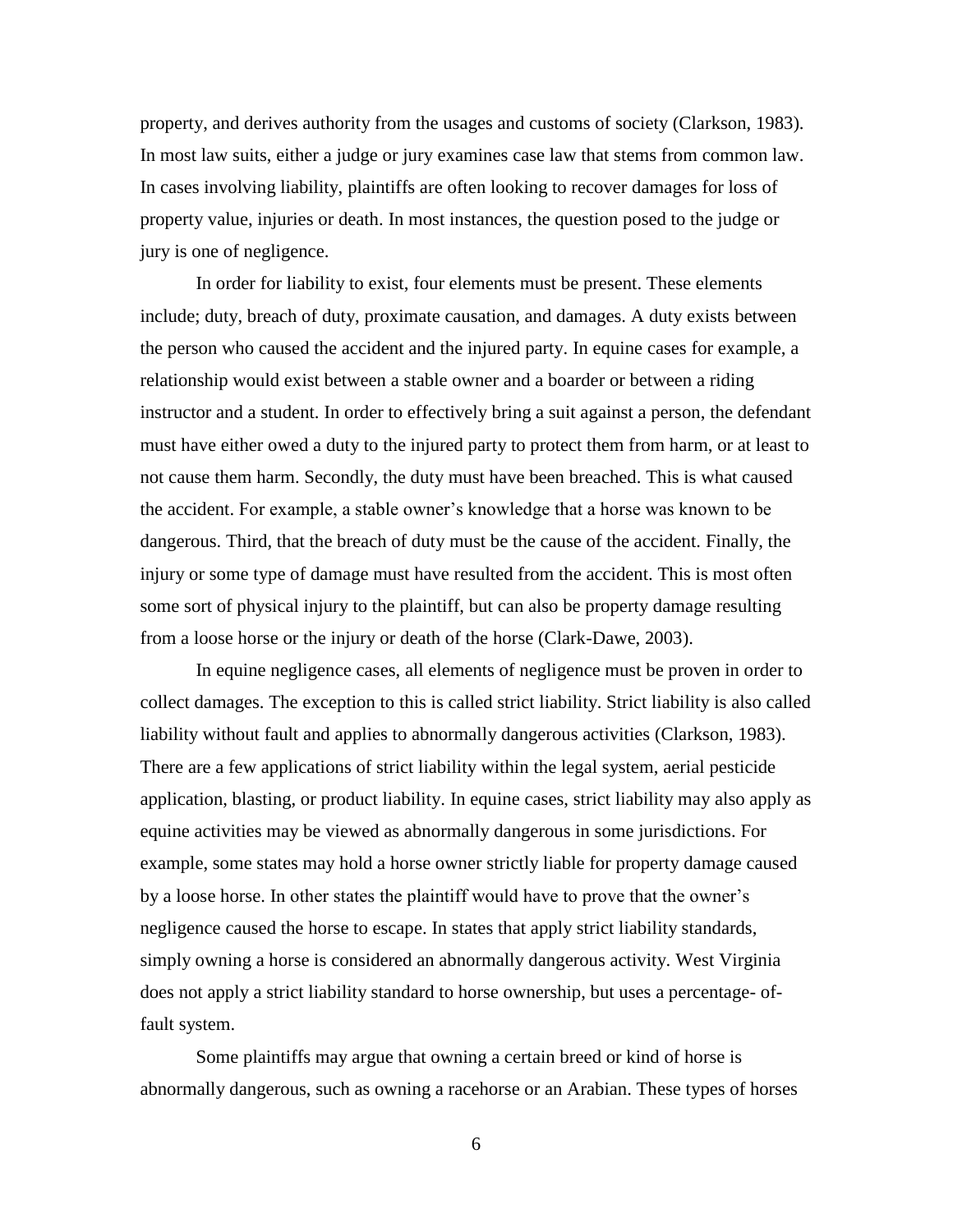are often thought to be more easily spooked or excited. It might also be argued that owning a stallion is abnormally dangerous because of their aggressive and unpredictable behavior. These arguments are not usually successful as most states require that the plaintiff prove the presence of a dangerous propensity for that particular animal, and that this propensity was known or should have been known by the owner. In Kinley v. Bierly (WL 1027901, 2005) the Superior Court of Pennsylvania held that the fact that a male horse was not castrated alone does not prove a dangerous propensity existed. In Kinley, the plaintiff was injured while feeding her own horse when the defendant"s stallion, also boarded at the same barn, bit her as she walked past the stallion"s stall. The plaintiff argued that because the defendant"s horse was a stallion, the animal had a dangerous propensity for aggressive behavior. The expert witness in this case testified that not all stallions exhibit unpredictable and aggressive tendencies, but the individual personality of the horse plays a large part in determining vicious behavior.

In order to determine whether or not an activity is abnormally dangerous, several factors must be considered. These factors include whether the activity involves a high degree of risk of harm, whether the gravity of the harm is likely to be great, whether the risk can be eliminated by exercising reasonable care, whether or not the activity is a matter of common usage, and the value of the activity to the community (Clarkson, 1983). Equine activities are eligible to be categorized as abnormally dangerous based on individual states' interpretations of these standards.

#### Liability Lawsuits

As judges and juries examine civil cases involving liability, they are attempting to ascertain if the people involved were acting in a safe fashion and whether or not something could have been done by the parties to avoid the accident. These questions are often not easy to answer. In most suits where someone was clearly at fault, such as a riding instructor asking a student who has never jumped to jump a five foot fence, the suit is settled prior to trial. Defendants in negligence actions have three basic defenses: superseding or intervening forces, assumption of risk, and contributory or comparative negligence (Clarkson, 1983).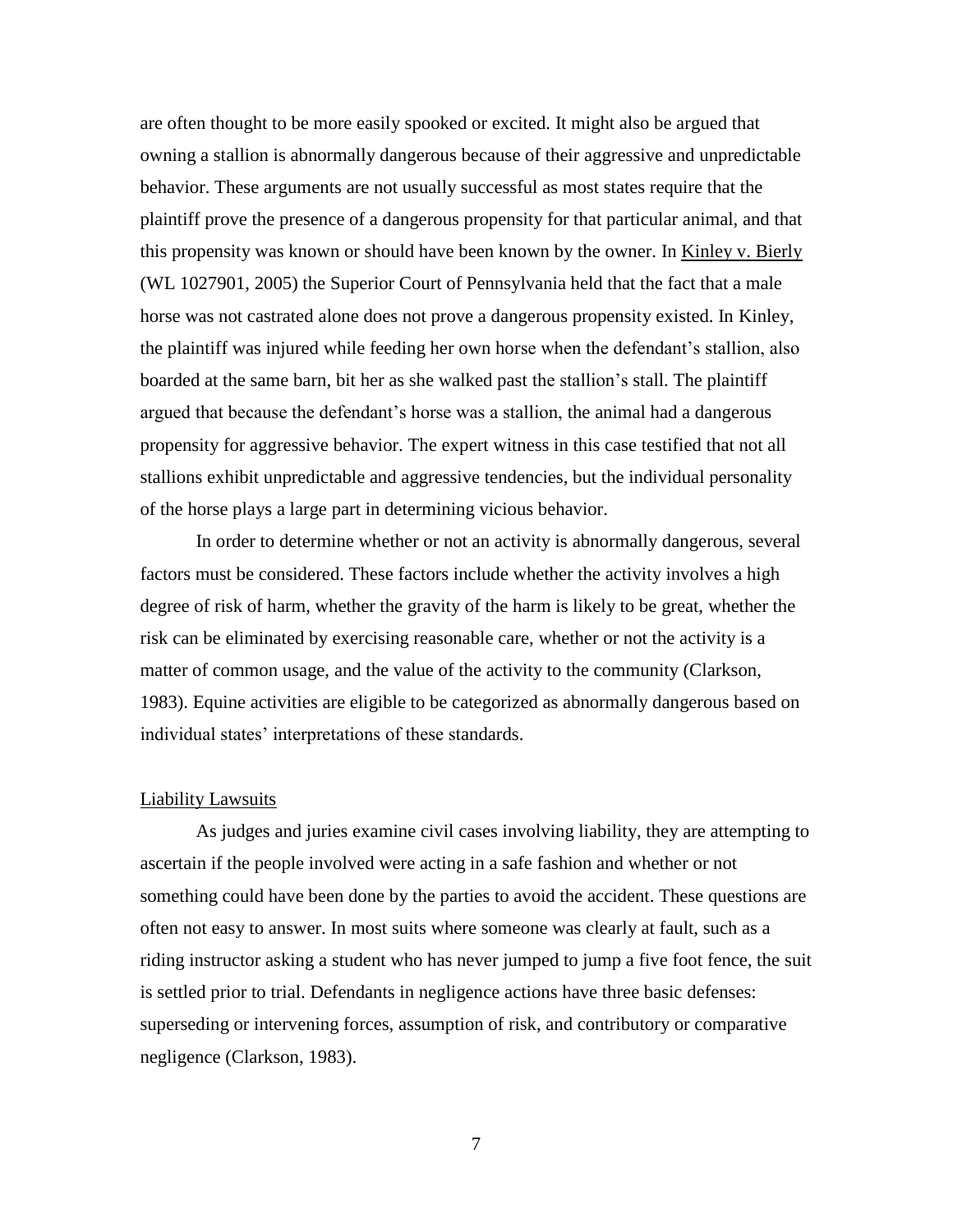Superseding or intervening forces are unforeseeable occurrences such as a lightning strike. These forces may break the connection between a wrongful act and the injury. In negligence cases, the defendant often attempts to prove that some intervening act occurred after his or her action, and that act was the proximate cause of the accident. For example, if a student was thrown from her horse while cantering at the direction of a riding instructor she could argue that asking her to canter before she was ready was the proximate cause of her accident. However if at the same time a gust of wind blew a plastic bag into the ring and caused the horse to spook, the riding instructor could argue that the gust of wind was a superseding factor in the accident, and would therefore limit his or her liability. This defense may not always be successful. For example, a situation where an inexperienced rider rents a horse from a local stable to trail ride. Just as the horse begins to trot the rider notices that the strap holding the girth is broken. The rider immediately jumps off before the saddle comes loose, injuring his leg in the process. The stable owner would likely argue that the man was injured because he chose to jump from the horse while the horse was moving, constituting an intervening act. This defense would likely be unsuccessful because the injured plaintiff would argue that he would not have jumped off the saddle if it was in working order. In short, keeping tack in good repair is the responsibility of the stable owner.

In Cole v. Ladbroke Racing (241 N.W. 2d 169, 2000), the plaintiff was injured when the racehorse that he was exercising spooked at a kite that was stuck in a nearby tree, causing the horse to turn sharply to the right, jump a fence, and throw Cole to the ground. The defendant argued that the kite was a superseding force that caused the accident, therefore limiting the defendant"s liability. Cole however argued that Ladbroke Racing was negligent in that they failed to properly inspect the premises. Inspection would have revealed the kite. The plaintiff further argued that Ladbroke Racing failed to provide enough outriders to assist the plaintiff. The court found in favor of the defendant. It did so by stating that the unpredictability of a horse's reaction to a kite in a tree, or any other unfamiliar object, was undoubtedly an inherent and foreseeable risk. In addition, the court held that the likelihood of an outrider not being in a position to intercept a runaway horse was also an inherent risk intended to be covered by the broad language of Michigan"s Equine Activity Liability Act (Mich. H.B. No. 5006).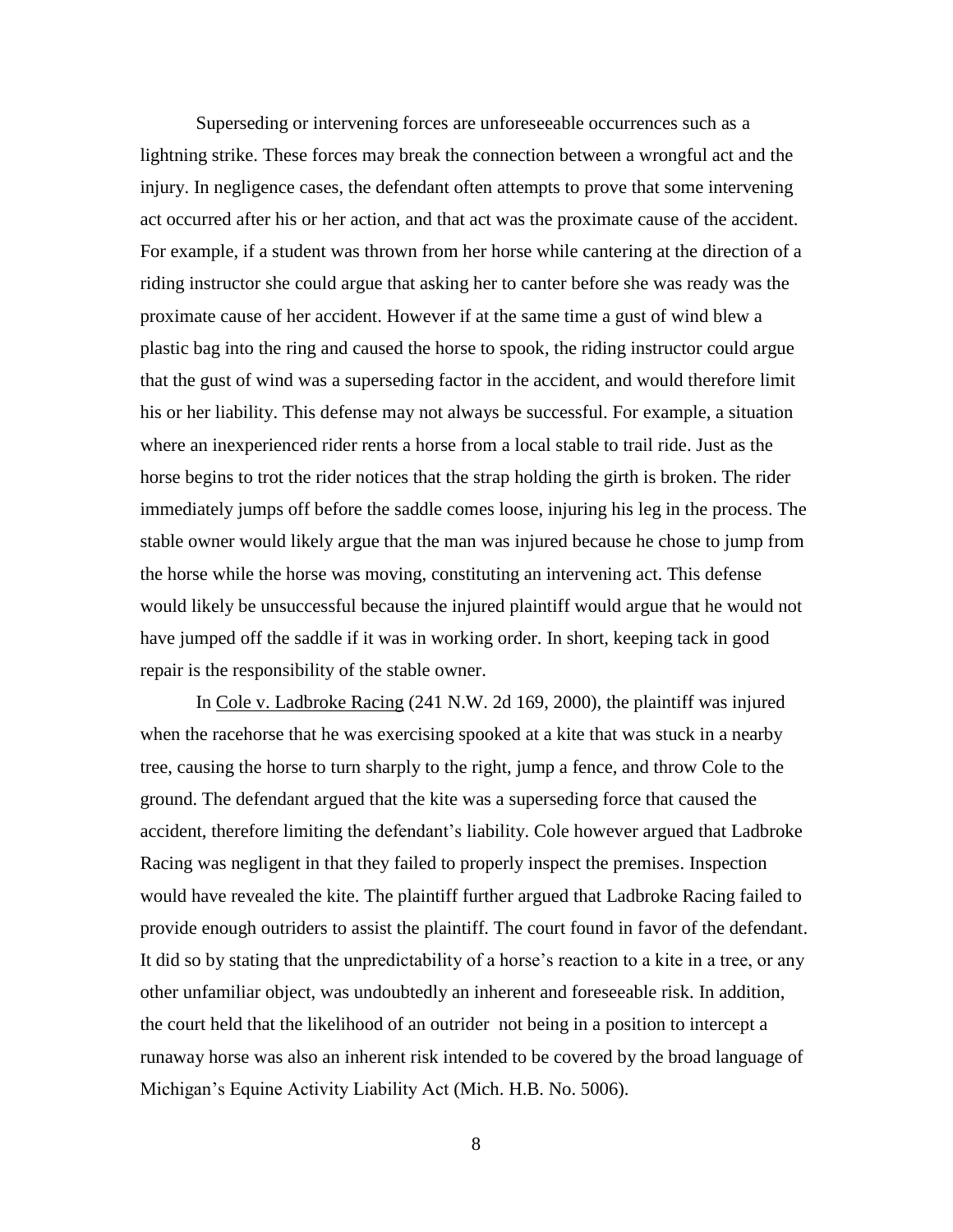The second defense to negligence is assumption of the risk. This defense argues that a plaintiff who voluntarily enters into a risky situation and is aware of the risks may not recover damages from an accident. The risk can be assumed either by express agreement, such as in signing a waiver, or implied by the plaintiff"s knowledge of the risks involved. Most riding stables that allow public riding require participants to sign a liability waiver or release before mounting the horse. These releases usually contain statements describing the risks involved in riding, such as the propensity of horses to spook, buck, kick, bite, and so on, which may result in the injury or death of the participant. A well written release can be very effective in protecting the owner from liability; however a poorly written release may have the same effect as not having one at all. Some states, such as Montana, may not enforce any releases that deal with recreational activities. This is because enforcing the release would be against state policy that will not uphold any contracts that allow people to injure others (Clarke-Dawe, 2003). However in these states it may still be beneficial to have participants sign a waiver to show that they were aware of and knowingly accepted the risks associated with the activity. A signed release will often serve to discourage a party from suing in the event of an injury. In instances where the case goes to trial, the court will begin to review the release in great detail. Generally the court will seek to answer certain questions such as whether the release is understandable, who is covered, what activities are covered, and is the release compliant with state law. Releases are generally viewed with strict scrutiny by the courts (Clarke-Dawe, 2003).

Often a plaintiff will argue that a signed release should be voided because he or she did not read it or was unable to understand the wording. This defense may be ineffective. Simply not reading the release is viewed as the fault of the plaintiff unless it can be proven that the plaintiff was unable to read it due to deception or trickery on the part of the defendant. If a judge or jury reads the release and is able to understand it, the signee should also be able to understand it.

It is common practice for equine businesses to use releases in order to argue an assumption of risk defense. A useful release needs to be clearly written and include all parties that are intended to be covered. It is important to understand the laws regarding releases and equine liability in the particular jurisdictions (Clark-Dawe, 2003). Even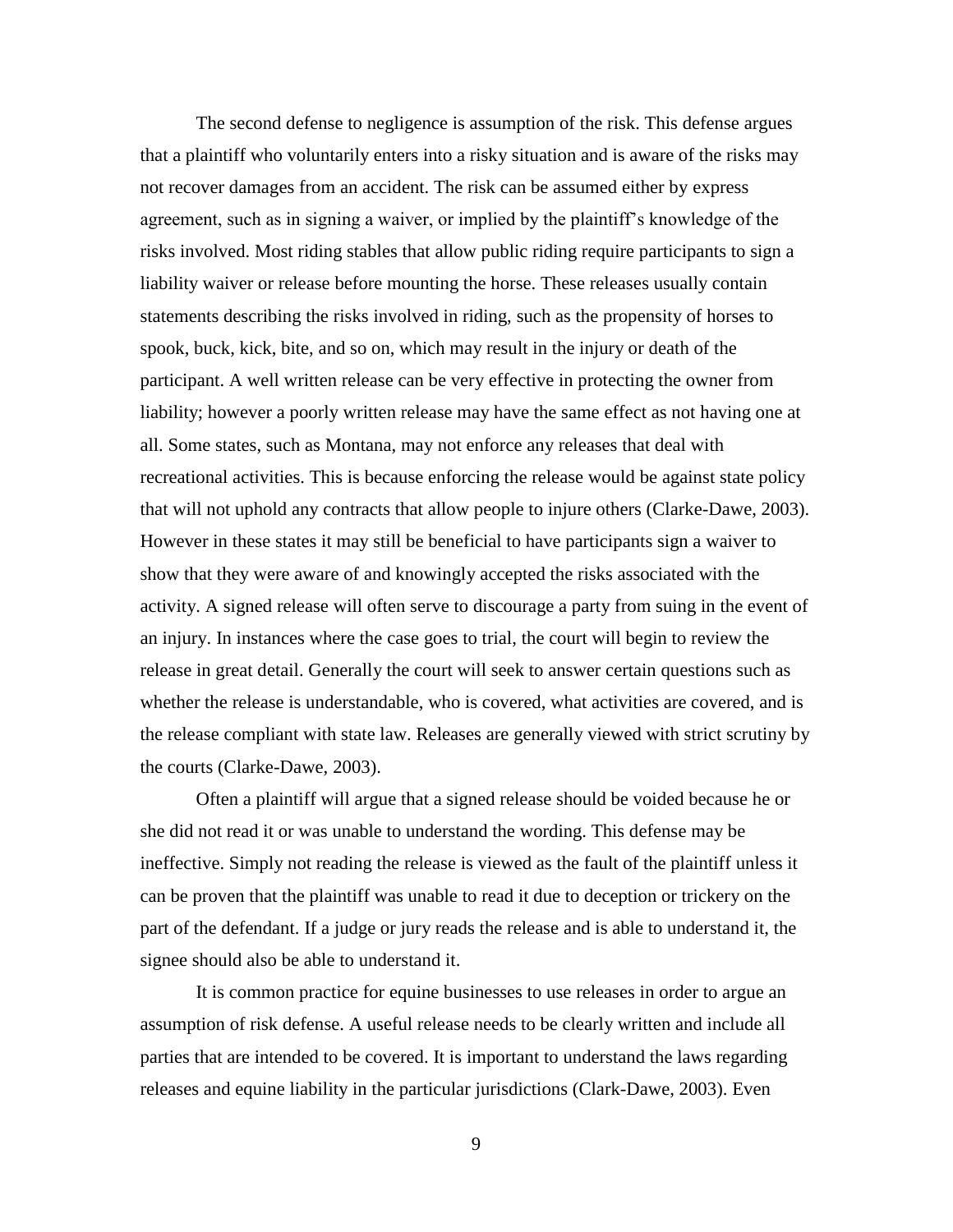though New York is one of the few states that does not currently have an equine activity statute, the signing of a release is still beneficial for equestrian activity sponsors. In Eslin v. County of Suffolk (795 N.Y.S. 2d349, 2005), the plaintiff, Eslin, was injured when she fell from a horse. The woman had signed a Horse Rental Agreement and Liability Release Form prior to the accident. The plaintiff fell after she alleges that the horse she was riding suddenly and without warning took off into a gallop causing her foot to be dislodged from the stirrup. The plain wording of the release she had signed warned of the risks associated with horseback riding including that the horse could stop short or change directions or speed at will. The Supreme Court of New York found in favor of the defendant and charges were summarily dismissed.

The third defense to negligence is contributory negligence. All individuals are expected to exercise a reasonable amount of care in protecting themselves from harm. Failure to do so is called contributory negligence. Many states will completely negate a negligence claim if the plaintiff played a role in their own injury. For example if the plaintiff rider was advised not to use spurs on a horse, but used them anyway and was subsequently bucked off and injured, this would likely be viewed as contributory negligence (Clark-Dawe, 2003). In the Utah case of Ellertson v. Dansie (576 P.2d 876, 1978) the plaintiff sued for personal injuries that he sustained while attempting to untangle the defendant"s horse from a chain that had been used to tie the horse to a post. The Supreme Court ruled that the plaintiff could not recover for his injuries because it was his knowing and voluntary conduct in going into a "plain-to-be-seen" danger, and that his effort to untangle the horse, while well-intentioned, was the intervening force that caused the horse to rear and strike him.

West Virginia law operates on a comparative negligence system in which a formula is applied in order to determine and assign percentages of liability to each party. Damages are assigned based upon each party"s percentage of fault. If someone is determined to be a certain percentage liable for their own injuries, they may not recover the full amount from the defendant. If a West Virginia plaintiff, for example, is found to be 49% responsible for their own injury they can only recover 51% of the total damages. However if both parties are 50% liable for the injury that occurred, no one collects or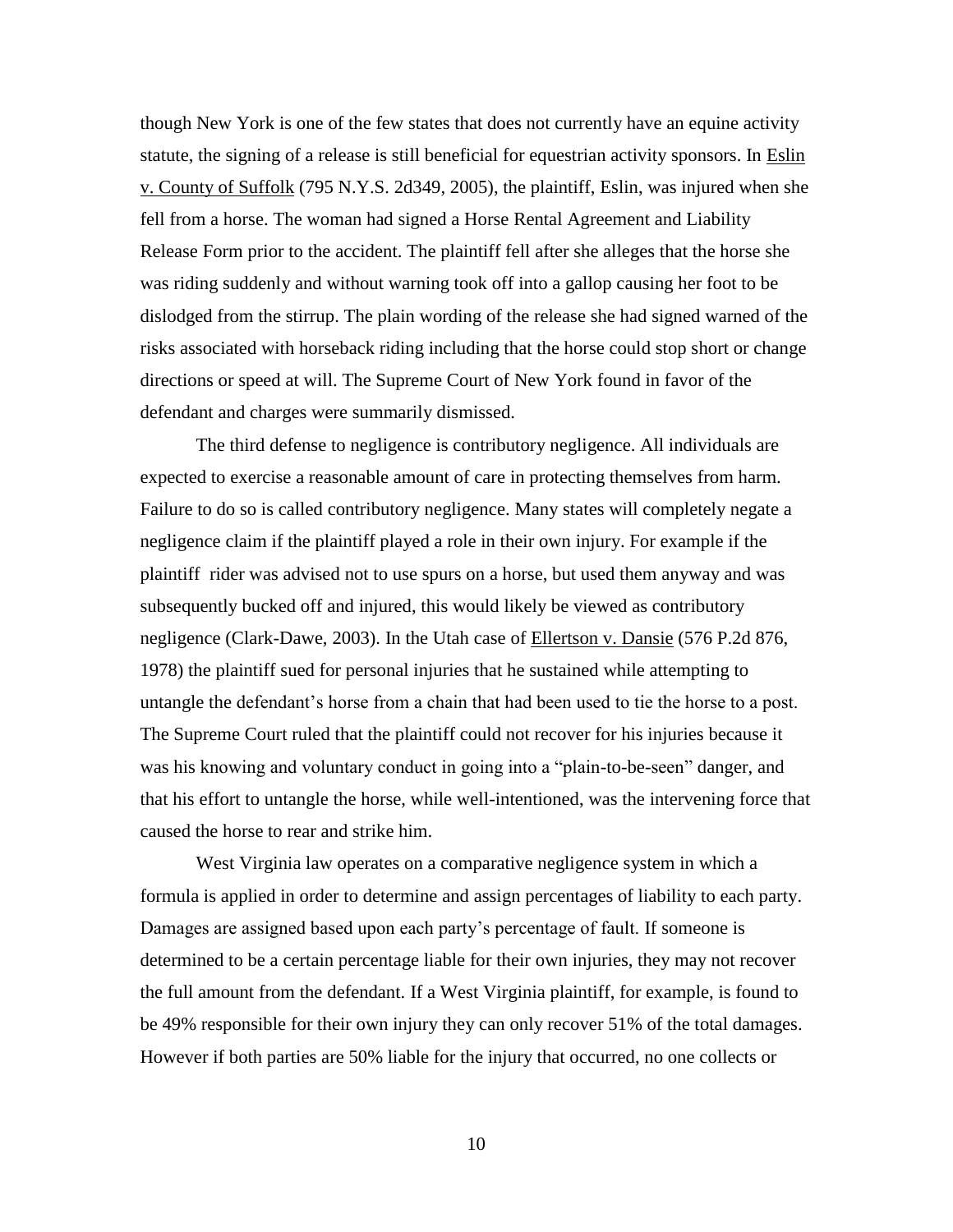pays damages (Mullens, 2008). A number of states have moved toward narrowing the scope of contributory negligence as a defense (Clarkson, 1983).

#### Equine Activity Statutes

As stated previously, a majority of states have enacted some form of equine activity statutes to specifically address liability in equestrian activities. The earliest of these were enacted in 1993, with many of the states passing the statutes simultaneously. Currently Alaska, California, Maryland, Nevada, and New York do not have statutes. New York however is the only state to pass a law requiring that no person under the age of sixteen shall ride a horse without wearing a helmet (New York State, 1999).

Examination of the equine activity statutes in each state reveals certain similarities with regard to their structure and wording. Differences also exist among the laws. Most statutes specifically address equine activities, some group all livestock or domestic animal activities, and others group all recreational activities. Of the 45 states that currently have an equine activity statute, only Connecticut"s and Pennsylvania"s statutes do not include definition sections. The other statutes provide such a section in which terms such as equine, equine activity, equine activity sponsor, participant, and inherent risks are defined. Some states prelude the liability information with a statement describing why the statute was enacted, for example, to encourage equine business or to protect equine professionals from litigation. Most of the statutes, 30 of 45, share a common format, however some states such as West Virginia, Maine, New Jersey, and Arizona have statutes that differ from the majority in terms of structure and content. West Virginia"s equine activity statute contains unique wording, such as the use of the term "horseman" instead of the term "equine professional" as used in other states (W. Va. Code s 20-4-2). West Virginia"s statute requires presentation of a statement explaining the liability limitations to a participant prior to engaging in an equine activity. It also requires that every horseman carry public liability insurance. This is quite different from the requirements set forth in the statutes of other states.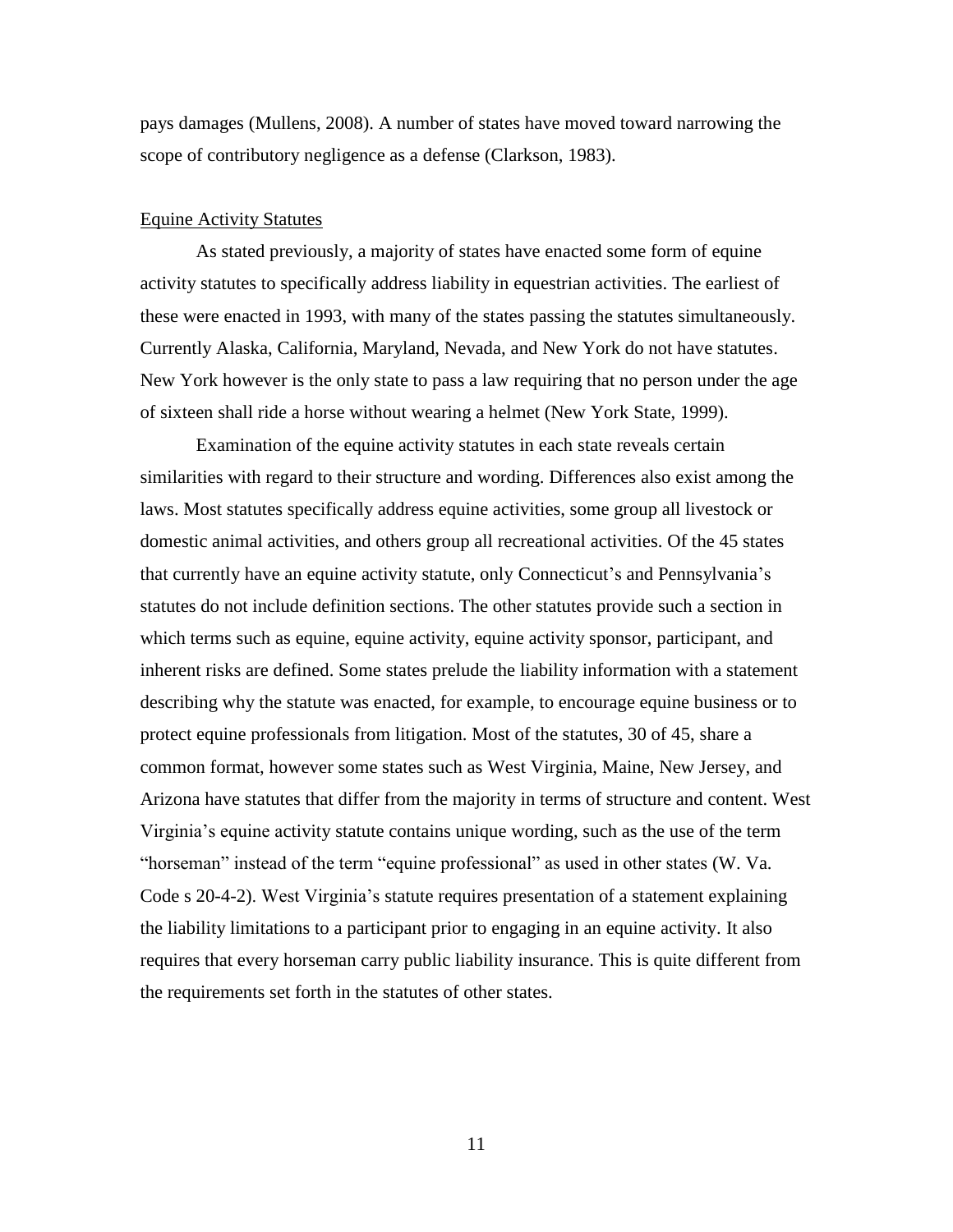#### Activities Covered

Most of the statutes provide protection from liability for certain equine activities, but not all equine activities are covered. States such as Alabama, Florida, New Hampshire, South Carolina, and others share a common format that includes a thorough and concise definition of "equine activity". For most states, equine activities are defined as equine shows, fairs, competitions, performances, or parades that involve any or all breeds. This includes a variety of disciplines such as jumping, barrel racing, cutting, dressage, and other competitive events. Also included in the list of equine activities for many states is equine training or teaching, boarding, riding, inspecting, rides, trips, hunts, placing or replacing shoes, or administering medical treatment. Arizona and Connecticut statutes do not provide a list of equine activities which are covered. Many of the states that currently have an equine activity statute specifically address horse racing as a separate entity not covered by the same liability protection afforded to other types of equine activities.

Though a state might include in its statute a list of equine activities covered, this is open to interpretation by the courts and may provide an opportunity for litigation depending upon the individual case. The equine activity statute in Illinois (Illinois State Senate, 1995) for example, is constructed much like the majority of states, with a very concise and comprehensive list of what equine activities are to be covered. The definitions set forth in the Illinois statute state in section (10a), P. 111, Sen. Bill 240, that "engages in an equine activity means riding, training, assisting in medical treatment of, driving, or being a passenger upon an equine, whether mounted or unmounted, or assisting a participant." Section (10c) P. 111, Sen. Bill 240, provides a list of equine activities which are intended to be covered, and includes most shows, competition, fairs, and other riding and training disciplines. In section (10c), item number  $(4)$ P.114, Sen. Bill 240 also lists as an equine activity the "riding, inspecting, or evaluating of an equine belonging to another, whether or not the owner has received some monetary consideration or other thing of value for the use of the equine or is permitting a prospective purchaser of the equine to ride, inspect, or evaluate the equine".

The intent of the authors of the Illinois statute with regard to equine activities was questioned in Carl v. Resnick (714 N.E. 2d 1, 1999). Plaintiff Carl was riding her horse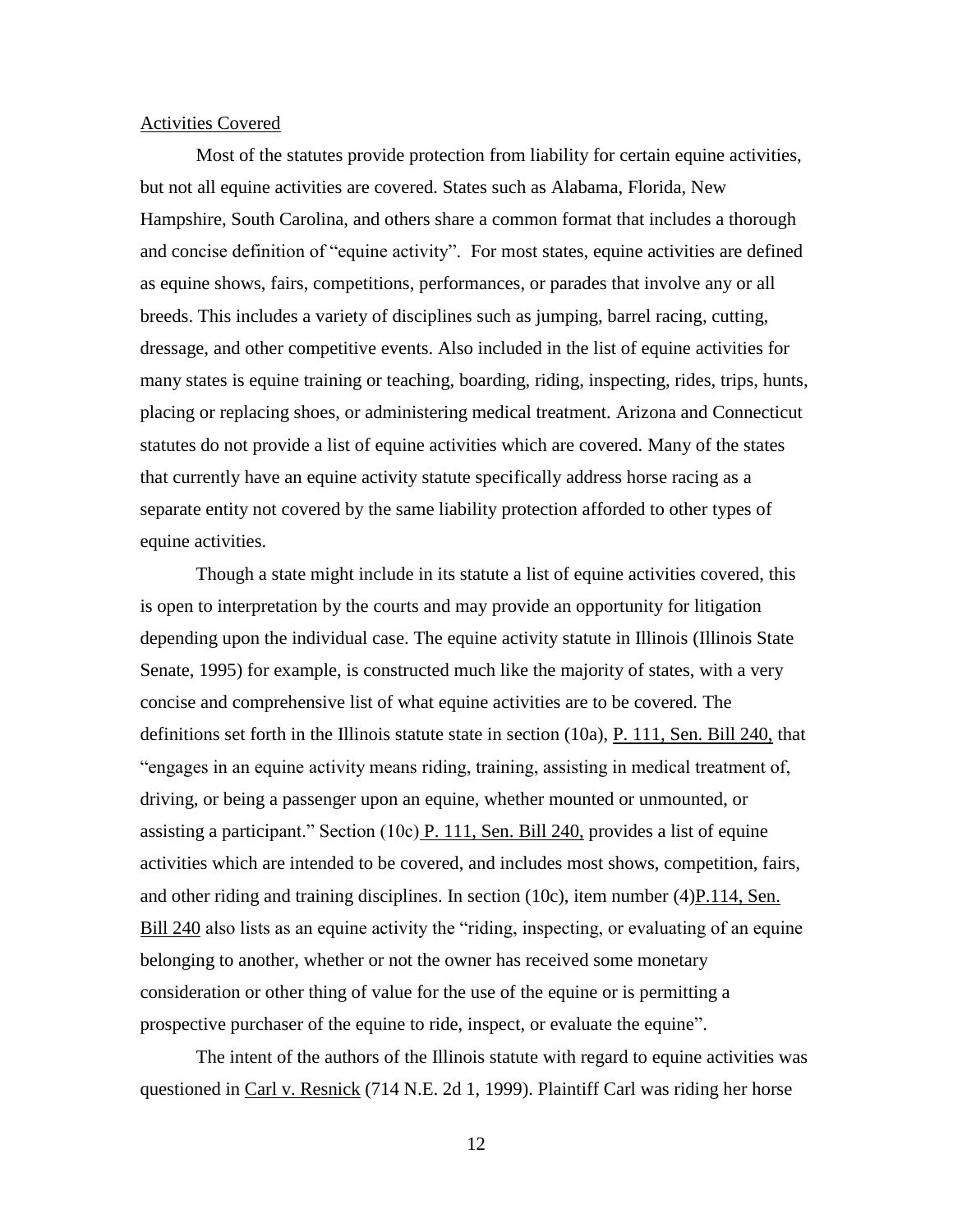on a public trail when she came upon defendant Resnick riding her horse with a companion, Paddock, who was also riding a horse owned by Resnick. As the three were talking, the horse Paddock was riding turned and kicked Carl and her horse. One hoof struck the Plaintiff"s leg, injuring her. The trial court found in favor of the defendant in summary judgment, barring the plaintiff's complaint based on the Illinois Equine Activity Statute. On appeal, however, the decision of the trial court was reversed. The appellate court stated that in her motion the defendant argued that the plaintiff was engaged in an equine activity as defined by section  $(10a)$  P. 111, Sen. Bill 240. Though the court admitted that plaintiff Carl was "riding…an equine" at the time of the accident, the court found that section (10a) was intended to be read in conjunction with section (10c)  $P$ . 111, Sen. Bill 240 in that only those engaged in an equine activity that falls into one of the discipline categories listed would be covered. In her brief on appeal, the defendant discussed only one of the categories enumerated in (10c) "riding, inspecting, or evaluating an equine belonging to another". The court failed to see how the activity of the defendant fell within these parameters, and that even though the defendant was riding a horse belonging to another, the plaintiff was riding her own horse. This case was remanded to trial on the issues of liability and damages.

West Virginia's statute provides protection for most equine activities, but does not specifically address veterinary treatment, farrier services, transportation, or breeding activities (West Virginia State Senate, 1997). Due to the nature and behavior of horses during times of breeding, there is a higher likelihood of injury to handlers and to horses. Stallions often become aggressive when approaching mares in estrus and may kick, bite, or strike at handlers. Mares also become more dangerous and may kick out at the stallion, injuring a handler in the process. Currently there are only seven states, Iowa (*Iowa Code* Ch. 673), Virginia (Title 3.1, Ch. 27.5), Ohio (H.B. No 564), Pennsylvania (4 P.S. 601- 606), Maine (Title7, Ch 743), North Carolina (Ch. 99E), and Michigan (H. B. No 5006), which address horse breeding activities as one of the equine activities afforded liability protection. North Carolina's statute covers any activity involving an equine (Ch. 99E, Art. 1). This would include breeding activities, though these are not explicitly listed.

Horse racing on flat tracks is generally considered an abnormally dangerous activity. Race horses typically are very fit and can be difficult to handle. Because of a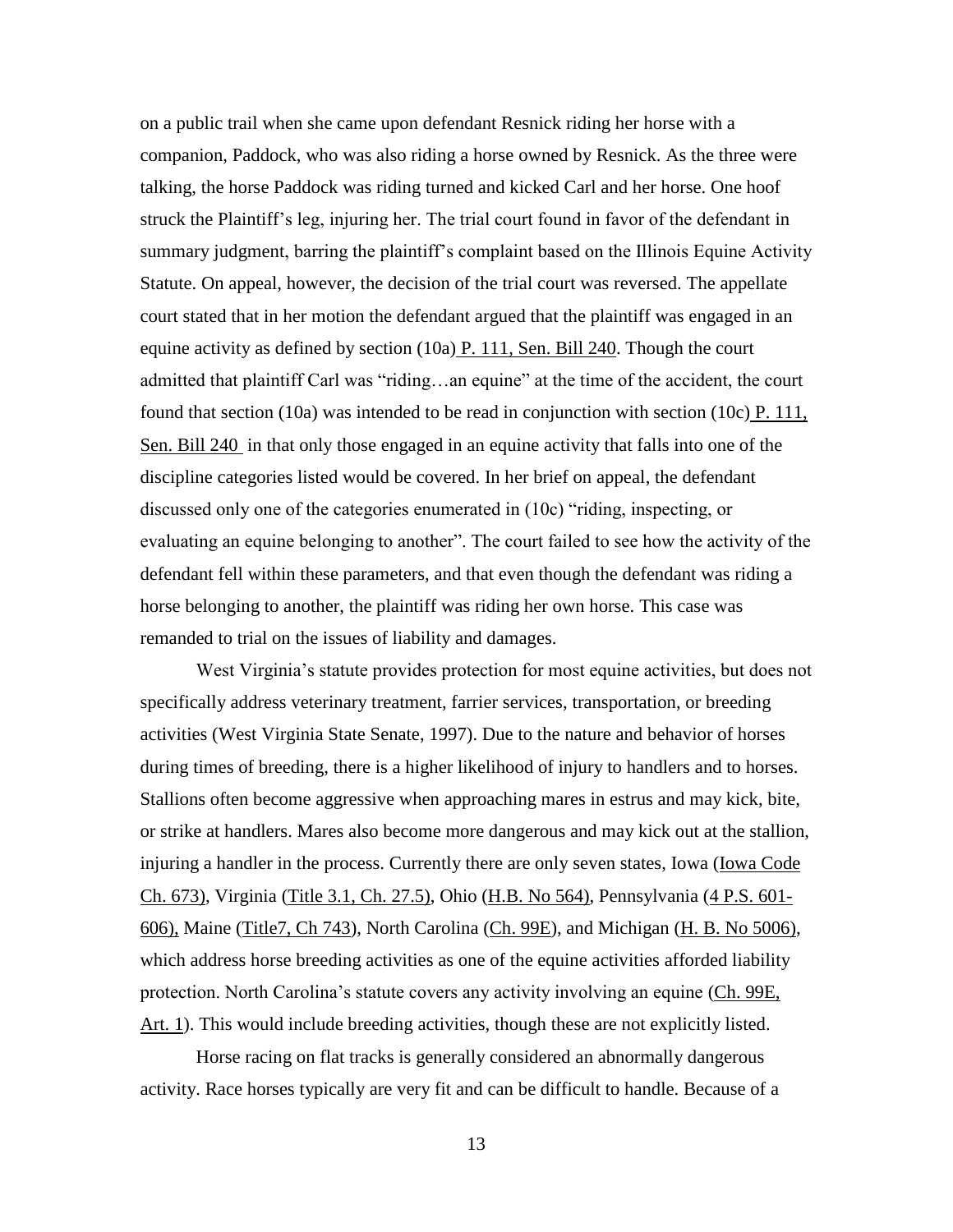variety of factors including genetics and the environment at a racetrack, race horses are usually very easily excited or spooked. Injuries to exercise riders, jockeys, trainers, grooms, and handlers are very common in the horse racing industry. Some horses continue to participate in racing while still injured or while recovering from an injury. Though it is somewhat less common than it was several years ago, many horses are still raced with injuries such as bowed tendons or strained ligaments. Horses at a racetrack are started very young, some even before they turn two years old. At this age tendons, ligaments, and bones are not fully developed but are subjected to a very strenuous training regimen. This increases the likelihood that the horse may stumble or go down in training with an exercise rider or in a race with a jockey aboard. In the United States each year, there are approximately 606 injuries that require medical attention for every 1000 jockeys. Almost a quarter of these injuries are sustained to the head and neck (Waller, 2000). This is one of the reasons that most states do not afford liability protection for the horse racing industry. Horse racing is an activity in which strict liability is often applied. Seven states, North Carolina (Ch.99E, Art.1), Utah (Title 78, Ch 27b), Maine (Title 7, Ch 743), South Dakota(Title 42, Ch. 42-11), New Mexico(N.M. Ann. S42-13-5), Oklahoma(Title 76, Ch. 326), and Kansas(Ch. 290, H.B. 2222), include horse racing as an equine activity covered by statute. Twenty two states list horse racing as an activity not covered by statute. These include states such as Florida, Kentucky, West Virginia, and Delaware, where horse racing provides a large percentage of the total economic impact of the equine industry. Eighteen states do not mention horse racing as an equine activity.

Transporting horses by trailer involves a higher degree of risk than most other types of equine activities. Some horses are fearful of trailers and of being transported. This can cause a relatively safe animal to become defensive and dangerous, resulting in injury to the animal and handler. During times of loading and unloading horses, the likelihood of injury increases substantially. There are many methods used to load reluctant horses onto trailers, one of which is for two handlers to lock arms behind the horse and push it into the trailer. Though widely used, this method is very dangerous as it can result in the handler being kicked or stepped on. It is important to note that only five states, New Jersey (NJ ST 5:15), Maine (Title 7, Ch 743), Iowa (Iowa Code Ch. 673),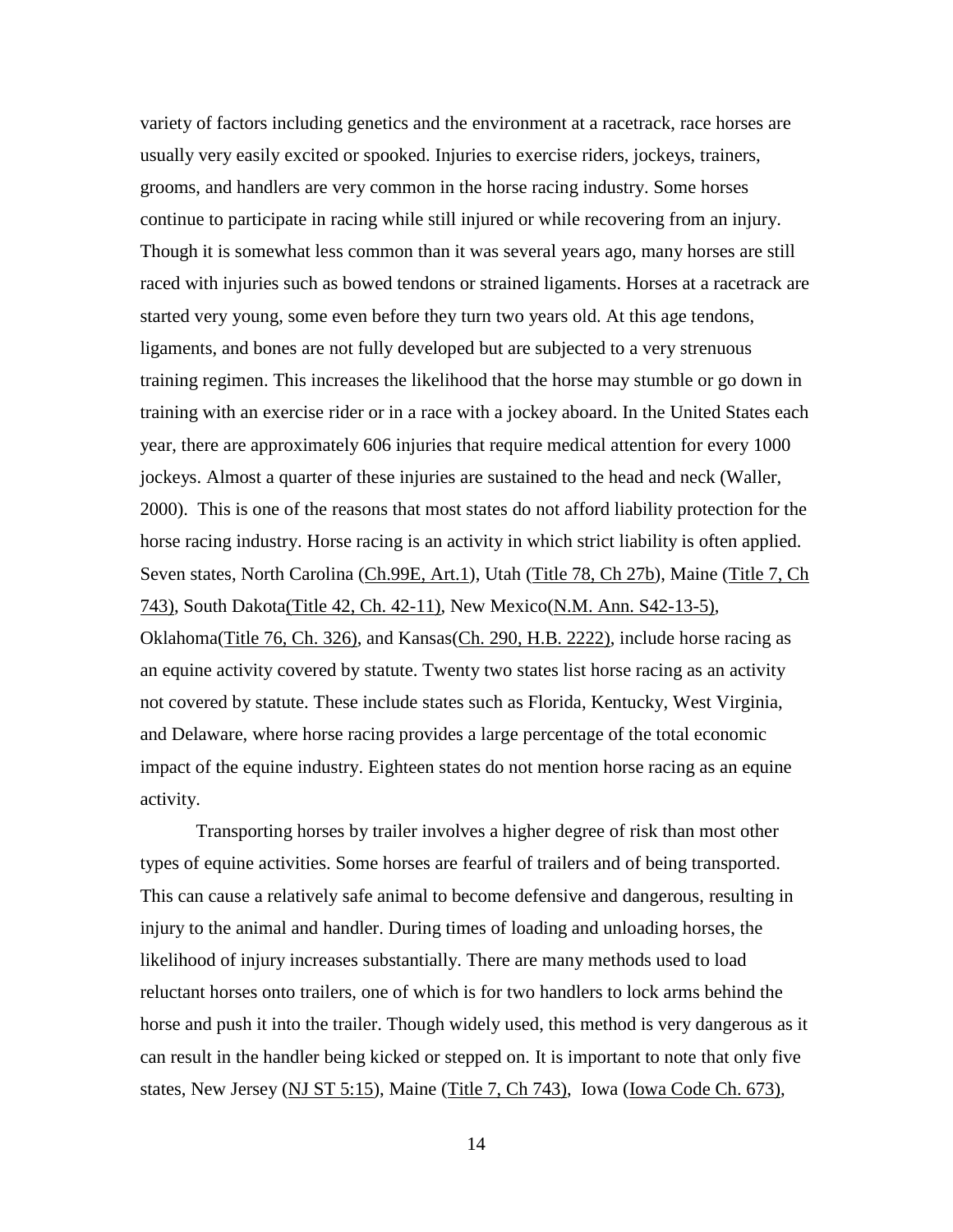Minnesota(Ch. 604A), and Ohio(H.B. No 564), list "trailering, loading, unloading, or transporting equine" as one of the equine activities for which liability protection is provided. North Carolina (Ch. 99E) and Pennsylvania (PA ST 4 P.S.) are the only two states which specifically address a collision or accident involving a motor vehicle as an activity that is not covered by the statute. West Virginia"s statute does not specifically address the transporting of horses.

There are several states, such as Oklahoma (Title 76, Ch. 326), Iowa (Iowa Code Ch. 673), Kentucky (KRS 247.401), and Kansas (Ch. 290, H.B. 2222), which collectively group all livestock or domestic animal activities and do not have a statute unique to equine activities. However, these statutes do list equine among the livestock or domestic animals covered, and define "livestock activity" using the same terms as other states with equine activity statutes, but simply replace the word "equine" with the word "livestock" (Title 76, Ch. 50.3), Wyoming (Wy. Stat. s 1-1-121) and Wisconsin (Wis. Stat. s 895) both have statutes that group all recreational activities. Wisconsin"s statute defines recreational activity as "any activity undertaken for the purpose of exercise, relaxation, or pleasure" (Wis. Stat. s 895.525), and provides a list of recreational activities which includes horseback riding and animal training. This statute covers all participants in a recreational activity on land or facilities provided by a person who offers recreational activities to the general public. The statute states that by participating in the recreational activity, the participant assumes the risk involved and the provisions of comparative negligence shall apply (Wis. Stat. s 895.525). In Kangas v. Perry, (NW 4d 429,2000) plaintiff Kangas was injured while being a passenger in a horse sled drawn by horses owned by Perry, who was not a professional. Kangas fell from the sled when the horses unexpectedly lurched forward. The plaintiff argued that the recreational activity statute of Wisconsin could not be applied to the case because it was intended to apply to equine professionals only. The Wisconsin Court of Appeals held that under the plain wording of the statute, it applied to all participants in equine activities whether they were professionals or not.

Wyoming"s Recreation Safety Act (Wy. Stat. s 1-1-121) is somewhat different in that it provides a full list of equine activities under the definition provided for "sport or recreational opportunity". This statute states that "any person who takes part in any sport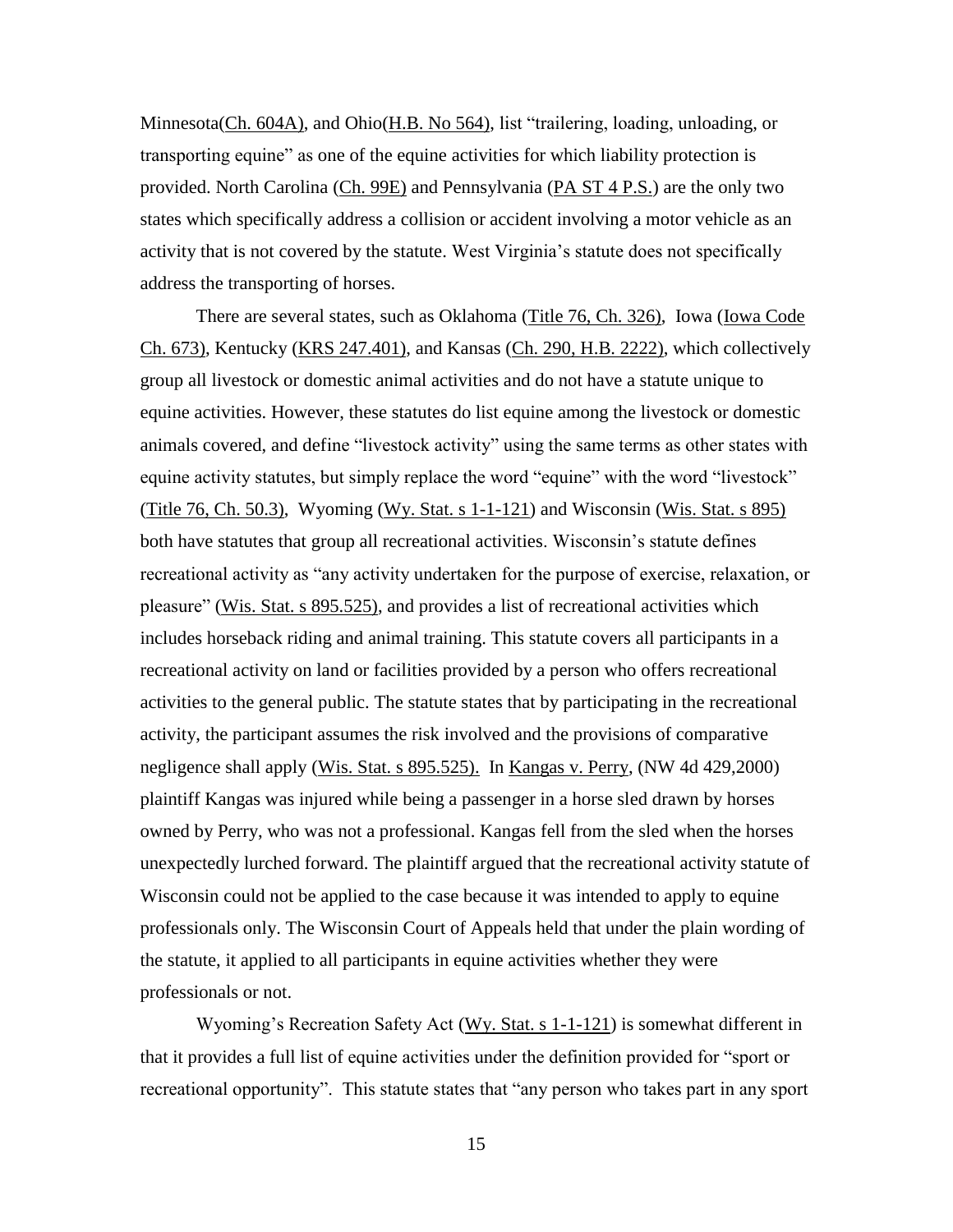or recreational opportunity assumes the inherent risk of injury and all legal responsibility for damage, injury, or death to himself or other persons or property that results from the inherent risks in that sport or recreational opportunity" ( $Wy$ , Stat. s 1-1-123). Further, the act states that the provider of the recreational activity is not required to eliminate or control the inherent risks associated with that activity.

#### Persons Covered

Most of the equine activity statutes provide liability protection for equine professionals and activity sponsors, providing that their negligence did not contribute to the accident. West Virginia"s statute provides liability protection for "horsemen" and "operators of a horseman"s business" (WV Stat. s 20-4-2). This is defined as "any individual, sole proprietorship, partnership, association, public or private corporation, in the United States or any federal agency, this state or any political subdivision of this state, and any other legal entity which engages, with or without compensation, in organizing, promoting, presenting, or providing equestrian activities or in providing facilities for equestrian activities" (WV Stat. s 20-4-2). According to the West Virginia statute, participants may not recover damages from horsemen for injuries or death resulting from the inherent risks of equestrian activities. "Participant" is defined as "any person using the services or facilities of a horseman so as to be directly involved in an equestrian activity" (WV Stat. s 20-4-2). It can be inferred from the statute that spectators would not be covered under the current provisions because being a spectator would not constitute direct involvement in the equestrian activity.

Though most states provide liability protection similar to the type afforded to horsemen in West Virginia, other states do not use the term "horsemen". Wyoming's Recreation Safety Act provides protection for "providers" meaning "any person or governmental entity which for profit or otherwise, offers or conducts a sport or recreational opportunity" (Wy. Stat. s 1-1-123).

Minnesota(Ch. 604A), Iowa(Iowa Code Ch. 673), Oklahoma(Title 76, Ch. 326), and Kansas (Ch. 290, H.B. 2222) group all livestock or domestic animal activities and provide protection for "livestock activity sponsors" or "domestic animal activity sponsors". In Minnesota, a livestock activity sponsor is only covered if the activity is not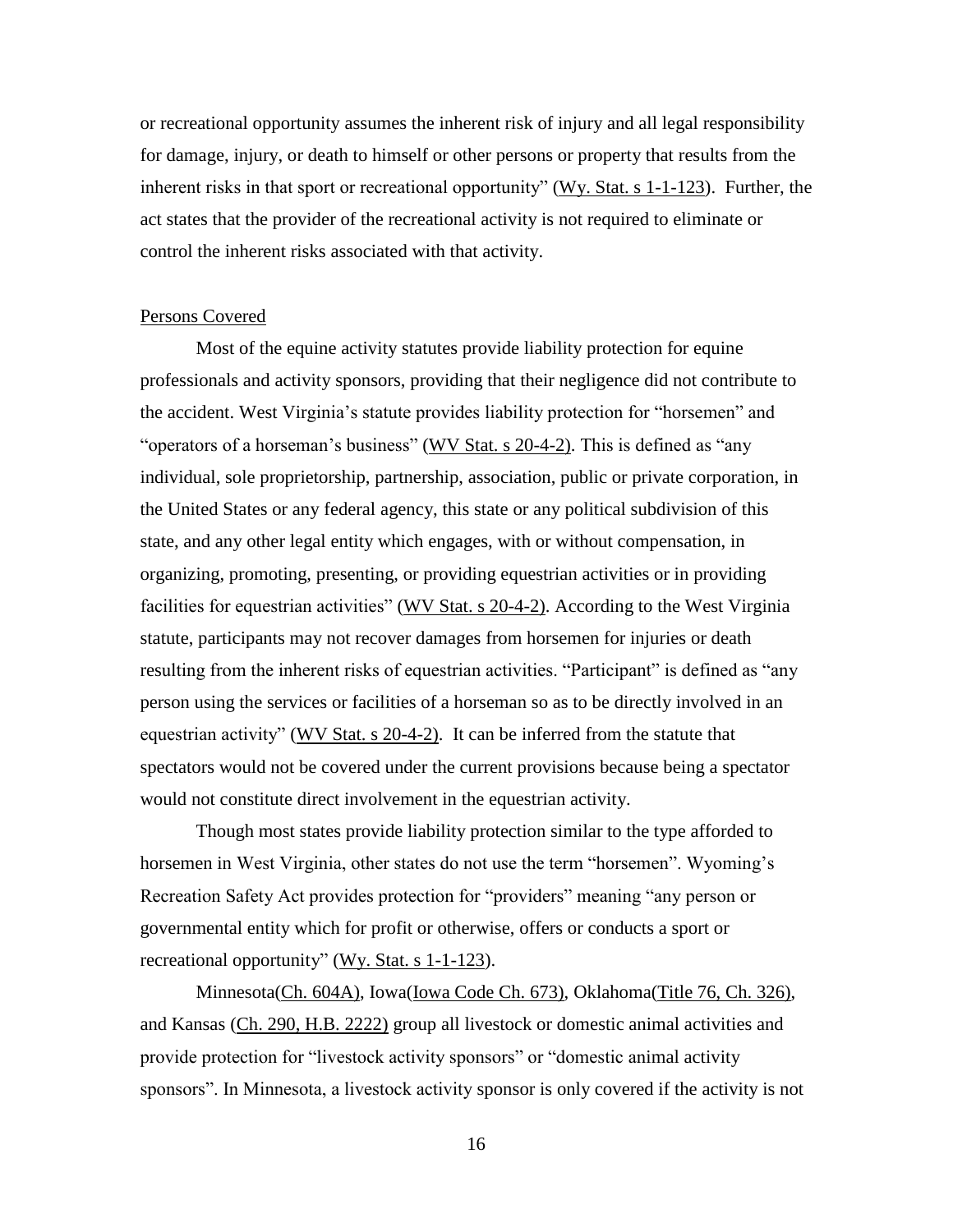performed for profit(Ch. 604A). Iowa"s statute does not provide protection for activity sponsors in cases where injury or death occurs to a spectator who is in a place where a reasonable person who is alert to inherent risks of domestic animal activities would not expect a domesticated animal activity to occur(Iowa Code Ch. 673.2). Oklahoma(Title 76, Sect. 50.2) and Kansas(Ch. 290, H.B. 2222, Sect. 1) statutes state that "engages in a livestock activity" does not include being a spectator at a livestock activity, except in cases where the spectator places himself or herself in immediate proximity to a livestock activity.

Arizona"s equine activity statute provides limited liability for equine owners and owners of equine facilities, meaning "an owner, lessor or agent of any riding stable, rodeo ground, training or boarding stable or other private property that is used by a rider or handler of an equine." (A. R. S. s 12-553). This statute does not specifically address spectators or equine activity sponsors that are not the owners of the equine or the owners of the facility. Therefore, this statute would not provide liability protection for groups such as riding clubs that sponsor activities, shows, or rides using a private or public facility. It would only protect the facility owner and horse owners.

The state of New Jersey uses the term 'operator', and defines this as "a person or entity who owns, manages, controls or directs the operation of an area where individuals engage in equine animal activities whether or not compensation is paid. "Operator" shall also include an agency of this State, political subdivisions thereof or instrumentality of said entities, or any individual or entity acting on behalf of an operator for all or part of such activities" (NJ ST 5:15-2). The statutes in New Jersey and Maine (Title 7, Ch 743) state that participants and spectators assume the inherent risks of equine activities created by equine animals, weather conditions, trail conditions, riding rings, and all other inherent risks. This is similar to the majority of other states with regard to participants; however in most other states spectators are not given the same consideration as participants.

In Amburgey v. Sauder (238 Mich. App. 228, 605 NW 2d84) the Michigan Court of Appeals upheld the trial court"s decision to grant summary judgment to the defendant in a case where the plaintiff, Amburgey, was injured when a horse bit her as she passed his stall during a visit to the defendant"s stable. Amburgey visited the stable in order to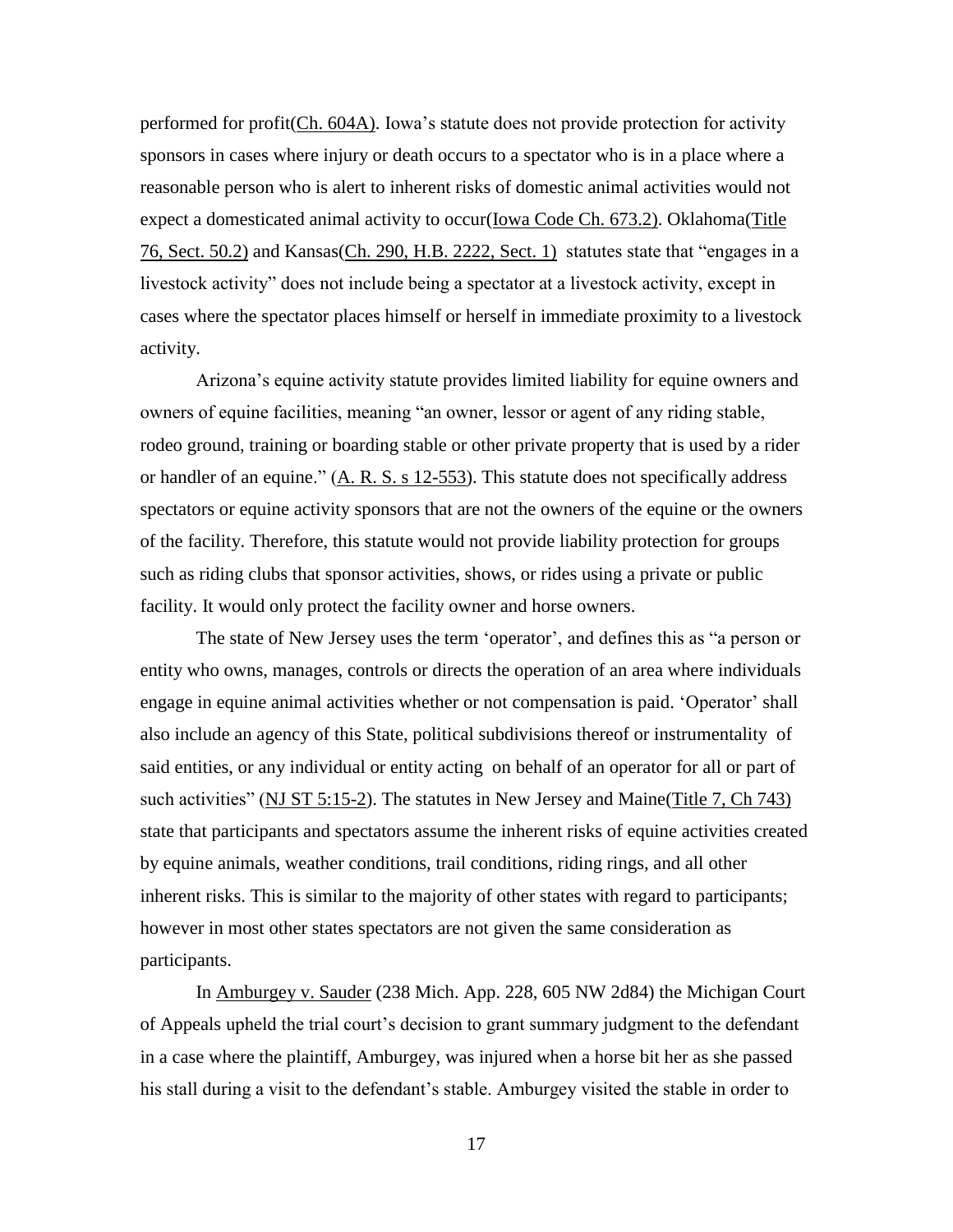watch a friend's riding lesson. Amburgey argued that the provisions of immunity provided by the Michigan Equine Activity Statute did not apply in this case because she was merely a spectator, not a participant. During the trial it was discovered that while she was waiting on the lesson to begin, Amburgey was offered a tour of the stable. It was during this tour that the accident occurred. The plain language included in the Michigan statute says that "engages in an equine activity includes visiting, touring, or utilizing an equine facility as part of an organized event or activity including the breeding of equines, or assisting a participant or show management" (Mich. H. B. No 5006). The court barred the plaintiff"s claim, finding that at the time of her accident she was involved in an equine activity as defined by the statute.

The majority of equine activity statutes provide liability protection equally for equine professionals and for equine activity sponsors. Some states, however, do not provide protection for professionals, employees, or those working for profit. Arkansas (Ark. Stat. Ann. s 16-120-201) and Vermont (12 V.S.A. 1039) provide liability protection for equine activity sponsors only. These states do not address equine professionals. Both of these statutes do include activity sponsors that operate for profit. New Mexico"s equine activity statute addresses injuries or death to riders only, not all participants in an equine activity (N.M. Stat. Ann. S 42-13-2).

Many of the statutes do not specifically list veterinarians and farriers as equine professionals, but define "equine professional" as a person engaged for compensation in instructing participants, renting horses to participants to ride, or renting tack to participants. In these states, if a farrier or veterinarian was injured during the administering of care to the equine, or if the handler was injured while assisting the veterinarian or farrier, the statute may not apply. Some states hold professionals such as veterinarians and farriers to a higher standard of care. West Virginia"s statute does not address veterinary or farrier services as activities which are afforded liability protection (WV Stat. s 20-4-2). Of the 45 equine activity statutes, there are 27 which specifically list veterinary care or the assistance of medical treatment of an equine as one of the equine activities covered by the statutes. Oklahoma"s statute does not apply to employees of the activity sponsor or livestock professional in the performance of their duties who are covered by the provisions of workers" compensation (Title 76, Sect. 50.2).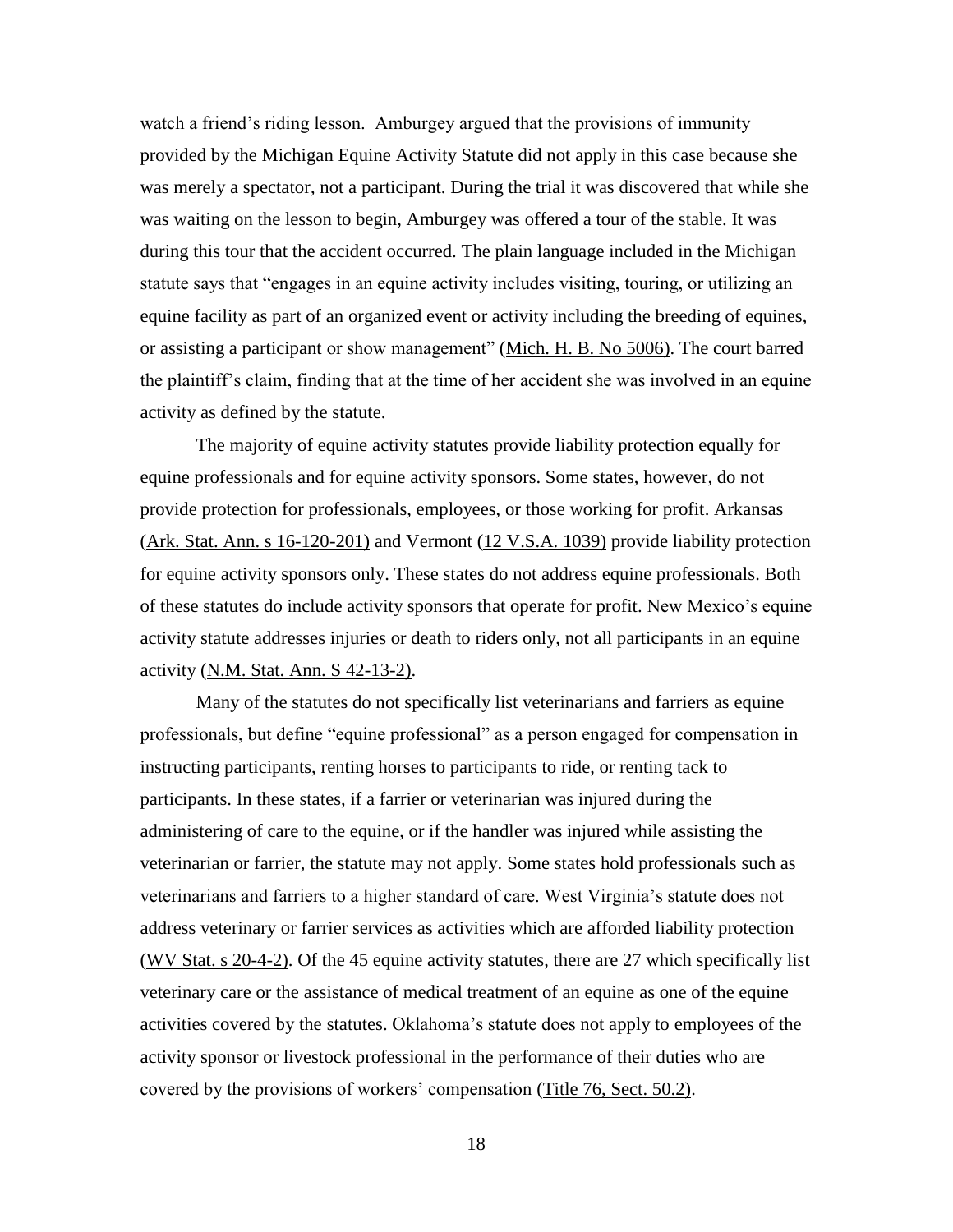#### Inherent Risks

Often the first question to be answered in an equine related injury case is whether the damages were caused from a dangerous propensity of the particular equine, or if the cause was related to the inherent risks associated with working with horses. Most of the equine activity statutes provide liability protection for injuries or death occurring as a result of the associated inherent risks. Generally these risks are defined in the statutes as those dangers or conditions which are an integral part of livestock activities. Connecticut is the only state that does not include in its statute an explanation of what are to be considered inherent risks (Conn. Gen. Stat. s 52-577p). The majority of the other states share a very similar list of what are to be considered inherent risks. Generally this includes: the propensity of the equine to behave in ways that may result in injury to persons on or around them; the unpredictability of an equine"s reaction to such things as sounds, sudden movement, and unfamiliar objects; certain hazards such as surface and subsurface conditions unknown to the activity sponsor; collisions with other livestock or objects, and the potential of tack to become dislodged through no fault of the activity sponsor. A minority of states also list as one of the inherent risks the potential of a participant to act in a negligent manner that may contribute to injury to the participant and others, such as failing to maintain control of the equine or not acting within his/her ability.

This leaves room for argument regarding whether the animal had a known propensity for dangerous behavior or whether the accident was due to the inherent risks of equine activity. In cases where someone was thrown from a horse and injured, the defense would likely argue that the injury was a direct result of the natural flight response of the horse to a sudden stimulus through no fault of the activity sponsor or professional. The plaintiff"s attorney could argue that the animal was known to have a propensity to buck that was not revealed to the participant prior to the accident. In order to be effective, the prosecution would have to prove that the animal"s propensity for dangerous behavior was known to the owner or should have been known, and that this behavior was the cause of the injury. This argument may not be effective for example in a case where a horse was known to have a propensity to kick, but the participant was injured due to the horse bucking them off. It would be difficult to prove that the known propensity of the horse to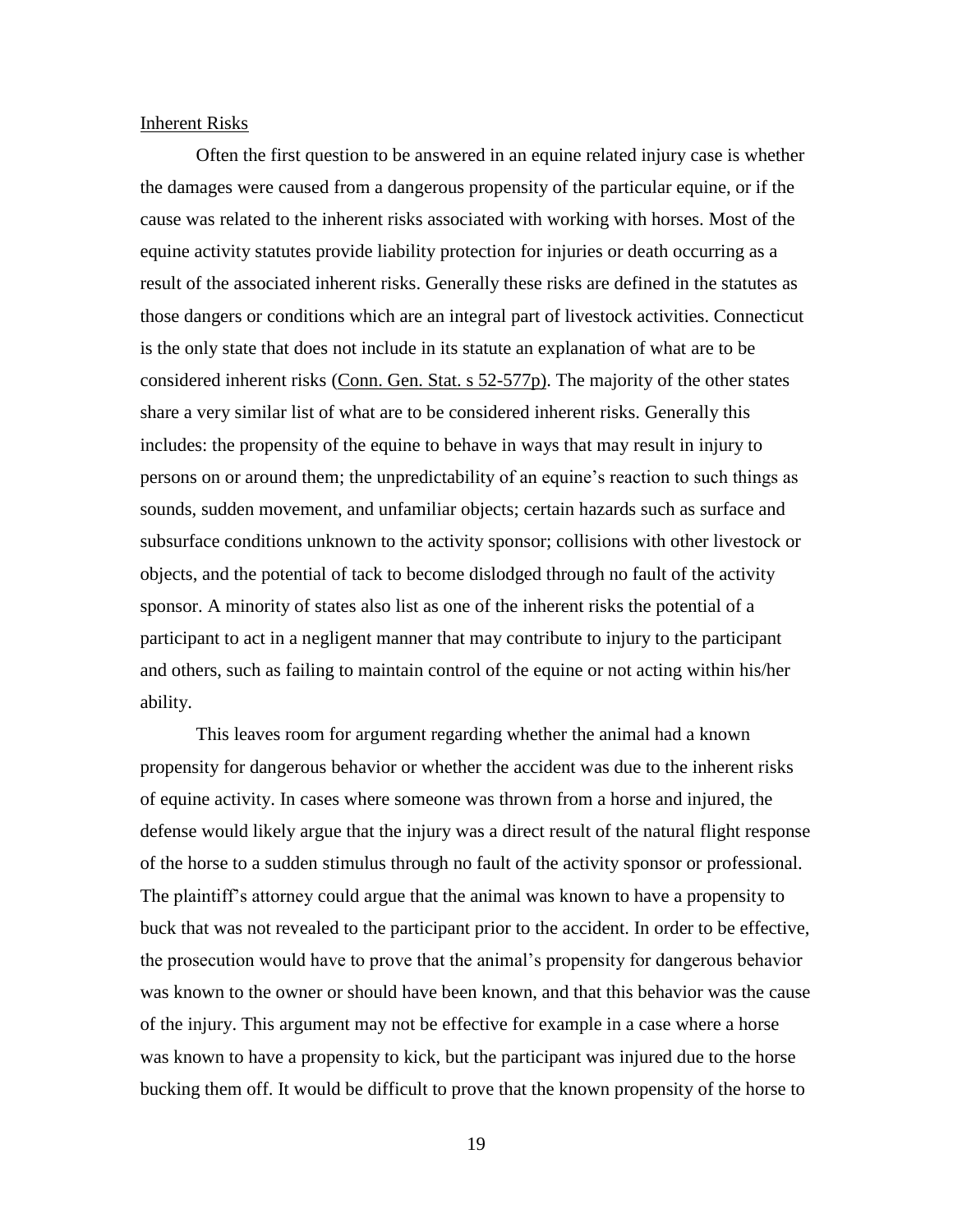kick was the proximate cause of the accident. Also, if the owner meets his or her legal obligation to warn the participant of the horse"s dangerous propensity, and the participant chooses to ride the horse despite the warning, the owner cannot be held liable for injuries caused by the dangerous behavior.

There are instances when the horse communicates its dangerous propensity to the rider prior to an accident. If the rider chooses to stay mounted without regard to the animal"s behavior then the rider has assumed the risks associated with riding that particular equine. In order for a plaintiff to successfully use the dangerous propensity argument to assign liability, the plaintiff must first prove that the behavior was unusual. A horse that spooked due to someone waving a plastic bag at it would not be considered to have a dangerous propensity for spooking because that behavior would be considered normal for any horse in a similar situation. Secondly, the plaintiff must prove that the owner or activity sponsor knew or should have known about the animal"s dangerous behavior. This does not require strict proof that the owner had direct knowledge of the behavior because that would encourage owners to purposely avoid direct knowledge of their horse"s actions in order to escape liability. The standard of proof used in cases of dangerous propensities is whether or not a reasonable person in the owner"s position would have known about the dangerous behavior. For example, if the horse was known around the stable to have a propensity to kick, and this was something that was talked about among stable workers, farriers, grooms, etc. then the plaintiff would argue that the owner should have known about the propensity, even if the owner had no direct knowledge of the behavior (Dawson, 2006).

In Jividen v. Law v. Kovacs (Civil Action No 90-C-162, 90-C-390) the West Virginia Supreme Court of Appeals found in favor of the defendants Law and Kovacs in a case where a colt, owned by Kovacs and boarded at Law"s barn, kicked and caused the death of Delvious Jividen. Jividen visited the home of Law for the purpose of loading three steers that he had purchased. The steers were corralled with a 6 month old colt, Keno, who was recovering from a leg injury. As the Laws and Mr. Jividen were preparing to load the steers, Mrs. Law put a halter on the colt and was holding him. During this process Keno became agitated and began backing up and pulling on the rope. Mr. Law walked over and pulled on the rope to calm Keno, at which point Mr. Jividen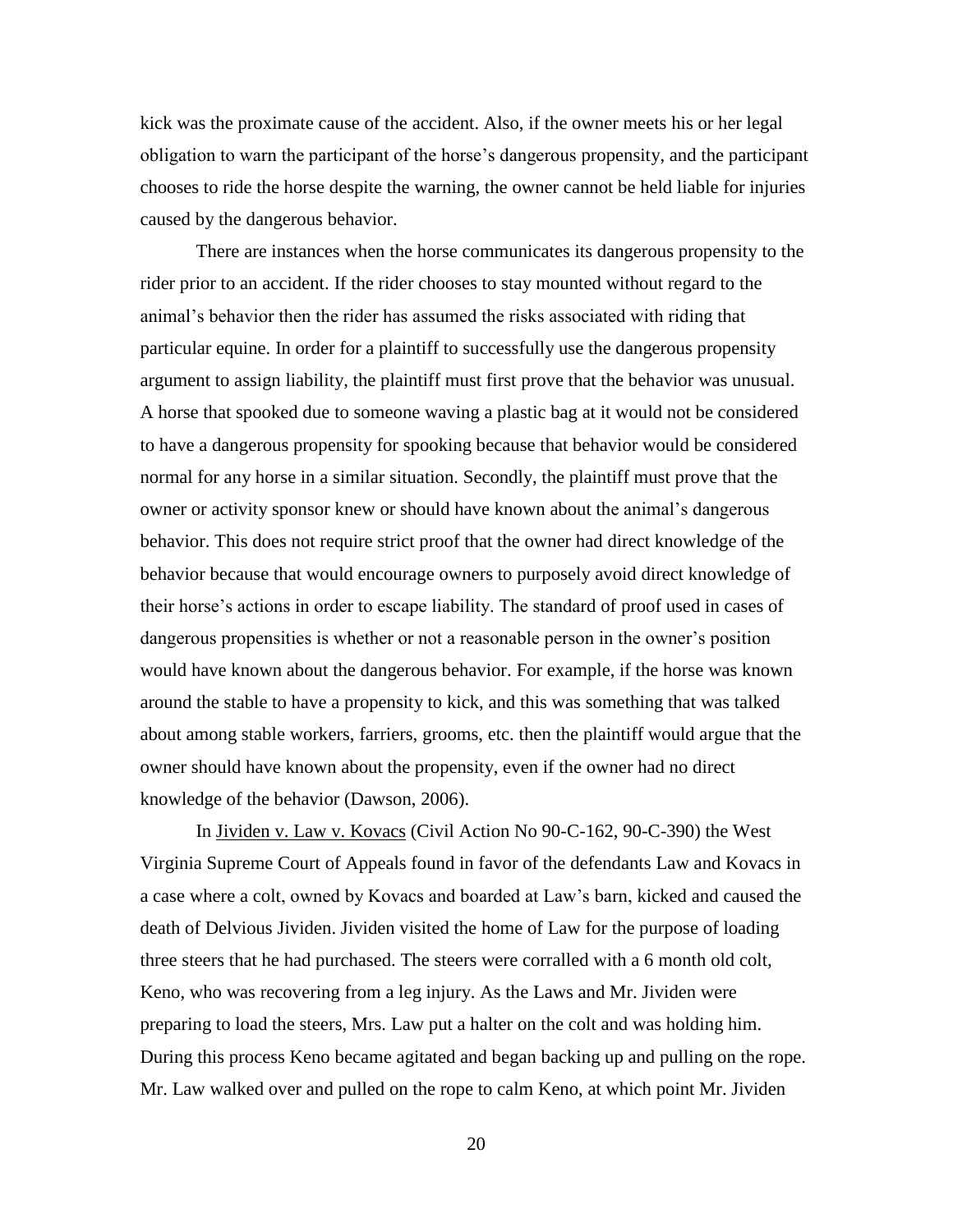took the rope to hold Keno while the Laws loaded the steers. At some point during this time Keno kicked Mr. Jividen, who sustained chest and head injuries and died a few days later. The estate of Mr. Jividen filed a wrongful death suit claiming that the colt had dangerous and vicious tendencies which were known to the Laws and to Kovacs, and that the Laws should have removed Keno from the corral. The Appellant submitted statements of Mr. and Mrs. Law stating that the colt was "a bit frisky". They also submitted a statement from a relative of Mr. Jividen who testified that Mr. Law told her that Keno was "a rambunctious, wild colt", and that Keno preferred to "run and play" as opposed to being penned(Civil Action No 90-C-162, p. 3). The court found that there was not sufficient evidence that Keno ever displayed any vicious tendency or predisposition toward violent behavior. Further the court ruled that the Laws exercised the proper amount of care in handling the colt, stating that the "amount of control required is that which would be exercised by a reasonable person based upon the total situation at the time, including the past behavior of the animal and injuries that could have been reasonably foreseen" (Civil Action No 90-C-390, p. 8).

Some may argue that horses of a certain breed are more dangerous than others, and as such have dangerous propensities because of genetic factors. As an example, Arabians and Thoroughbreds tend to spook easily so an accident involving one of these breeds can be attributed to their propensity to misbehave. Most courts have not upheld dangerous propensity cases in which a horse of a certain breed is considered dangerous. The propensity must be shown by the specific horse in question in order to be a successful claim (Clark-Dawe, 2003). Pennsylvania is the most recent state to adopt its equine activity statute (PS St. 4 PS 601-606). It is the only statute that specifically states that evidence of viciousness of the equine is not necessary in order for the possessor of the equine to be subject to liability for harm.

#### Exceptions to Liability Protection

Many equine professionals, activity sponsors, and participants are protected from liability as provided by the wording in the individual equine activity statutes for 45 states. In most cases this liability protection is effective in instances of injury or death due to the inherent risk associated with being around horses. This protection in some instances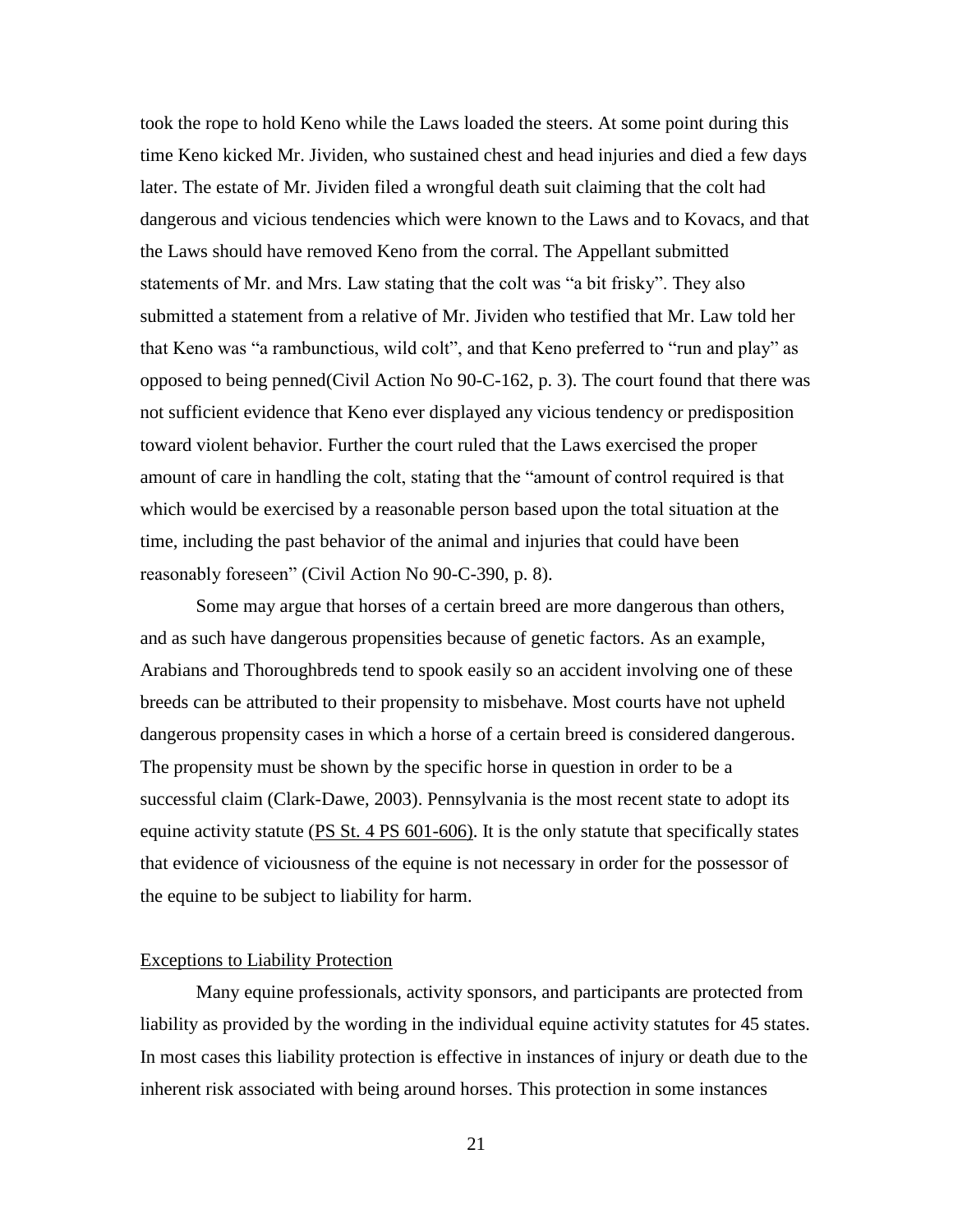extends to veterinarians, farriers, spectators, landowners, riding clubs, and others who may be involved in the activity. However, in every state there are times when liability protection is voided due to certain acts or omissions by the parties. Equine activity sponsors, for the most part, have a duty to participants to make reasonable efforts to ensure that the activity is safe to the best of their ability, and to make an effort to determine the competence of the participant in completing the activity. In general, activity participants have a duty to accurately and honestly convey their level of experience and ability in terms of participating in the equine activity and maintaining control of their mount. Most statutes include a section outlining the exceptions to liability protection. Of the 45 states that have equine activity statutes, only three, Wyoming $(Wy)$ . Stat. s 1-1-123), Vermont(12 V.S.A. 1039), and Pennsylvania(PS St. 4 PS 601-606), do not include a specific list of conditions which must be met to attain full protection from liability.

West Virginia's statute falls within the majority, containing a precise list of criteria under which a "horseman" may be liable. These are fairly consistent with the criteria listed in other states" statutes. In West Virginia and most other states, a horseman, or equine activity sponsor, has certain duties to activity participants that include (1) making reasonable and prudent efforts to determine the ability of the participant to engage in the activity and the ability of the horse to behave in a safe manner, (2) making known to participants any dangerous traits or characteristics of the particular horse which the horseman knows or should know, (3) making dangerous conditions on the land or around the facility known to the participants by advising them in writing or through the use of posted warning signs, and (4) making reasonable efforts to inspect equipment and tack to assure that it is in proper working order and safe for use (WV Code s 20-4-3).

The West Virginia statute also requires that each participant be presented with a statement which clearly and concisely explains the liability limitations and restrictions to be inspected and signed by the participant (WV Code s 20-4-3). This is somewhat unique to a few states such as West Virginia and Oklahoma, as most other states may have signage requirements, but do not specifically require the presentation and signing of a waiver. Additionally, the West Virginia statute expressly states that every horseman is required to carry public liability insurance in limits of no less than one hundred thousand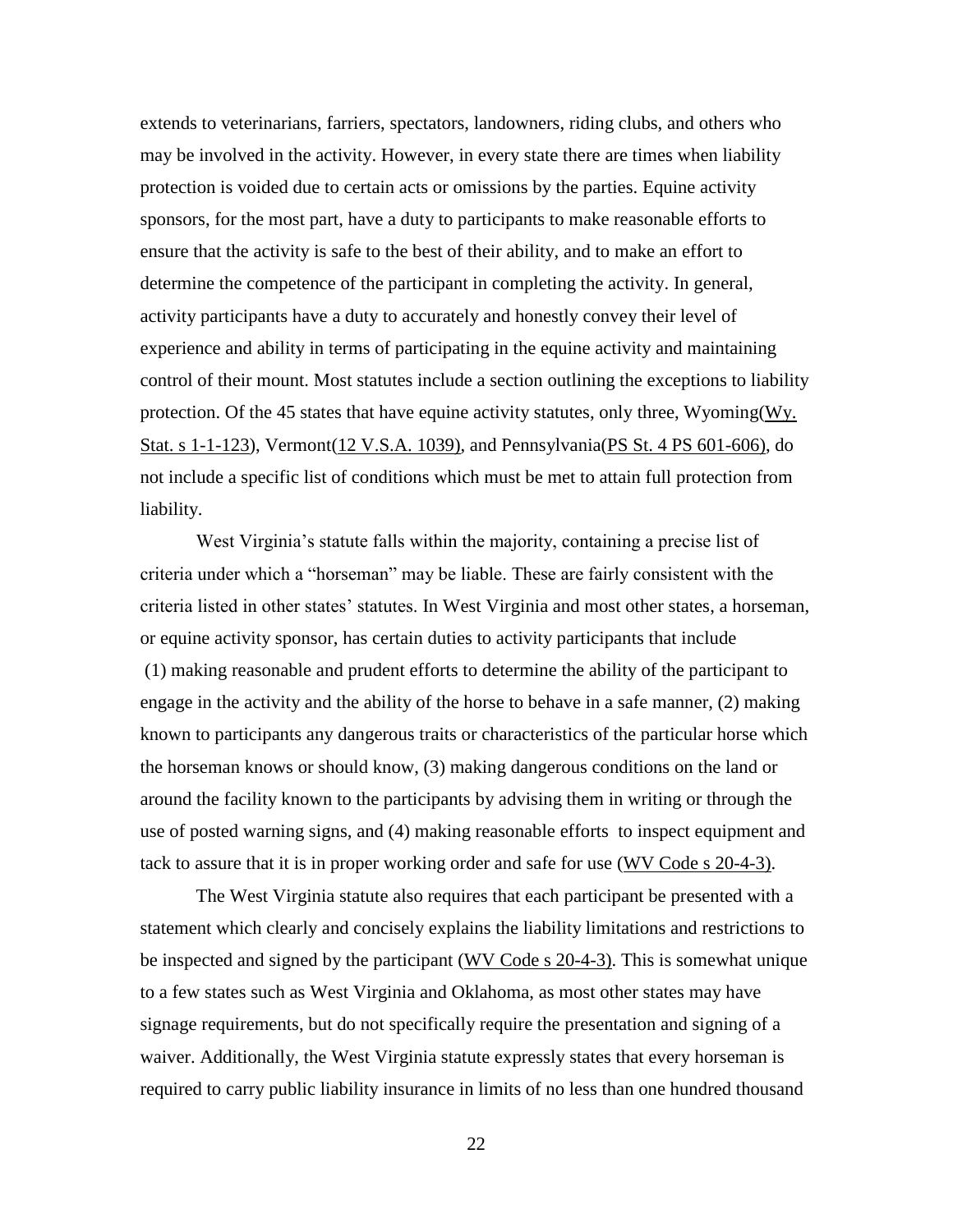dollars per person, three hundred thousand dollars per occurrence, and ten thousand dollars for property damage. This is the only state statute with this requirement.

Failure to follow these conditions and duties, in instances where the violation of duty is causally related to the injury or damage, constitutes negligence whereby the activity sponsor may be held liable. Under the West Virginia statute, the participant also has certain duties which include having the sole and individual responsibility for knowing the range of his or her abilities and to act within the limits of those abilities. Acting outside one's abilities or misrepresenting skill level can bar a plaintiff from collecting damages. This was apparent in a 2007 case in which a plaintiff, Rutecki sued CSX Hotels, Inc.(S.D. WL 192514) for injuries she sustained while participating in a trail ride at the Greenbriar Resort. Mrs. Rutecki signed a release prior to the trail ride, but neglected to fill out the portion detailing her experience with horse. The guide chose a horse for Rutecki that had been used for private and group trail rides for over ten years without incident. While on the ride the guide's horse was startled, causing him to jump from his mount, which startled the plaintiff"s horse causing her to fall and injure her back. Rutecki sued the Greenbriar for negligence. The West Virginia District Court ruled in favor of summary judgment for the defendant stating that "there is not dispute that a horse is a powerful and sometimes unpredictable animal" .(S.D. WL 192514, P.11Sec.IV). For these reasons the court found that the purpose of the West Virginia statute was to provide protection for equine businesses in instances where injuries were sustained that resulted from the inherent risks associated with equine activities. In this case the plaintiff failed to show evidence of gross negligence. It was shown that by signing the release, she was aware of the risks involved and voluntarily neglected to share her lack of riding experience with the guide.

The majority of states require similar duties of the activity sponsor and participant, with some minor differences. Variation occurs most often in terms of the requirements for determining the ability of the participant to engage in the activity. Most states, such as Illinois (Illinois Public Act 111), Oklahoma(OK Ch. 326, HB No. 1152), and Louisiana (La. R.S. 9:2795.1), require that the equine activity sponsor make reasonable efforts to determine the participant's ability based on that participant's representation of their skill level. In other words the participant is responsible for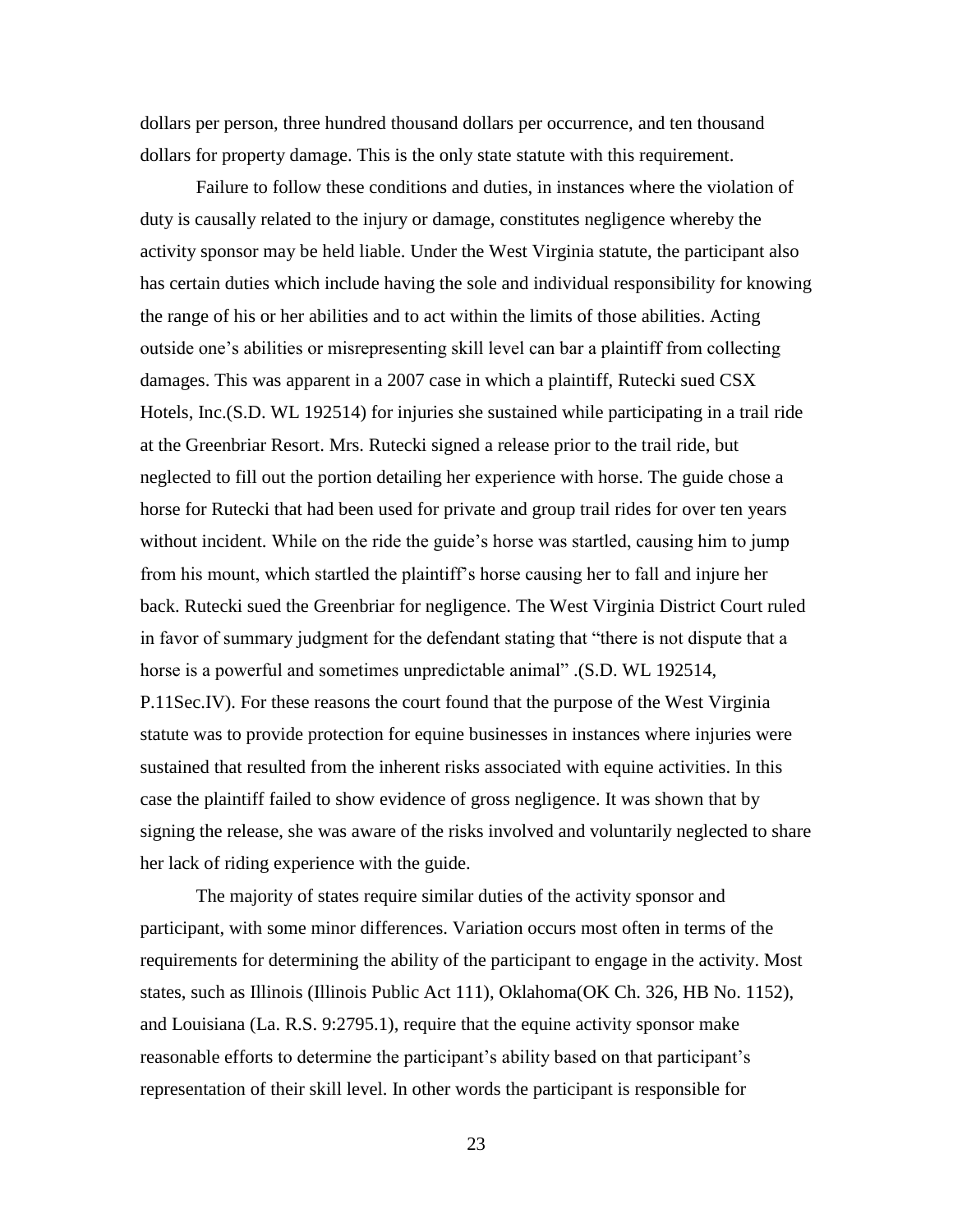accurately portraying their own skill level. An act or omission by the participant, in terms or their ability or experience, which leads to his or her injury, constitutes negligence on the part of the participant. In these cases the participant contributed at least partially to their own injury, therefore making a claim against the sponsor more difficult. Only the Michigan statute states that an equine activity sponsor "shall not rely upon a participant's representations of his or her ability unless these representations are supported by reasonably sufficient detail" (MI HB 5006, Sect. 5). Some states, such as West Virginia (WV Code s 20-4-3) and North Carolina (NC Ch. 99E, Art.1), require only that the sponsor make an effort to determine the ability of the participant, but do not specify whether or not the activity sponsor is to rely on the participant's representations or on other means of assessing ability.

The New Jersey equine activity statute is the only statute that specifically addresses alcohol and drug use by participants, stating that "a participant or spectator shall not engage in, attempt to engage in, or interfere with, an equine animal activity if he is knowingly under the influence of any alcoholic beverage or under the influence of any prescription, legend drug, or controlled dangerous substance" (NJ ST 5:15.4).

Providing faulty tack is a common cause of injury, especially among commercial riding stables or trail riding outfits. This is the most widely included statement in the exceptions to liability protection sections of all the statutes. Almost every statute, with the exception of Vermont, Wyoming, and Pennsylvania, makes reference to the duties of the activity sponsor with regard to providing equipment and tack. In the vast majority of statutes, knowingly providing equipment or tack to the extent that it causes or contributes to the injury is a cause of exception to liability protection. Some states, such as Oklahoma, however do not require direct knowledge of faulty tack in order for the sponsor to be held liable. In these states, providing tack or equipment that breaks or is faulty is enough to warrant a claim against the sponsor, whether or not the sponsor knew or should have known about the condition of the tack. The West Virginia statute is very similar to the majority in its statement regarding tack and equipment, stating that the horseman or sponsor must "make reasonable and prudent efforts to inspect such equipment or tack to assure that it is in proper working condition and safe for use in the equestrian activity" (WV Code s 20-4-3). It may be difficult to prove that the tack was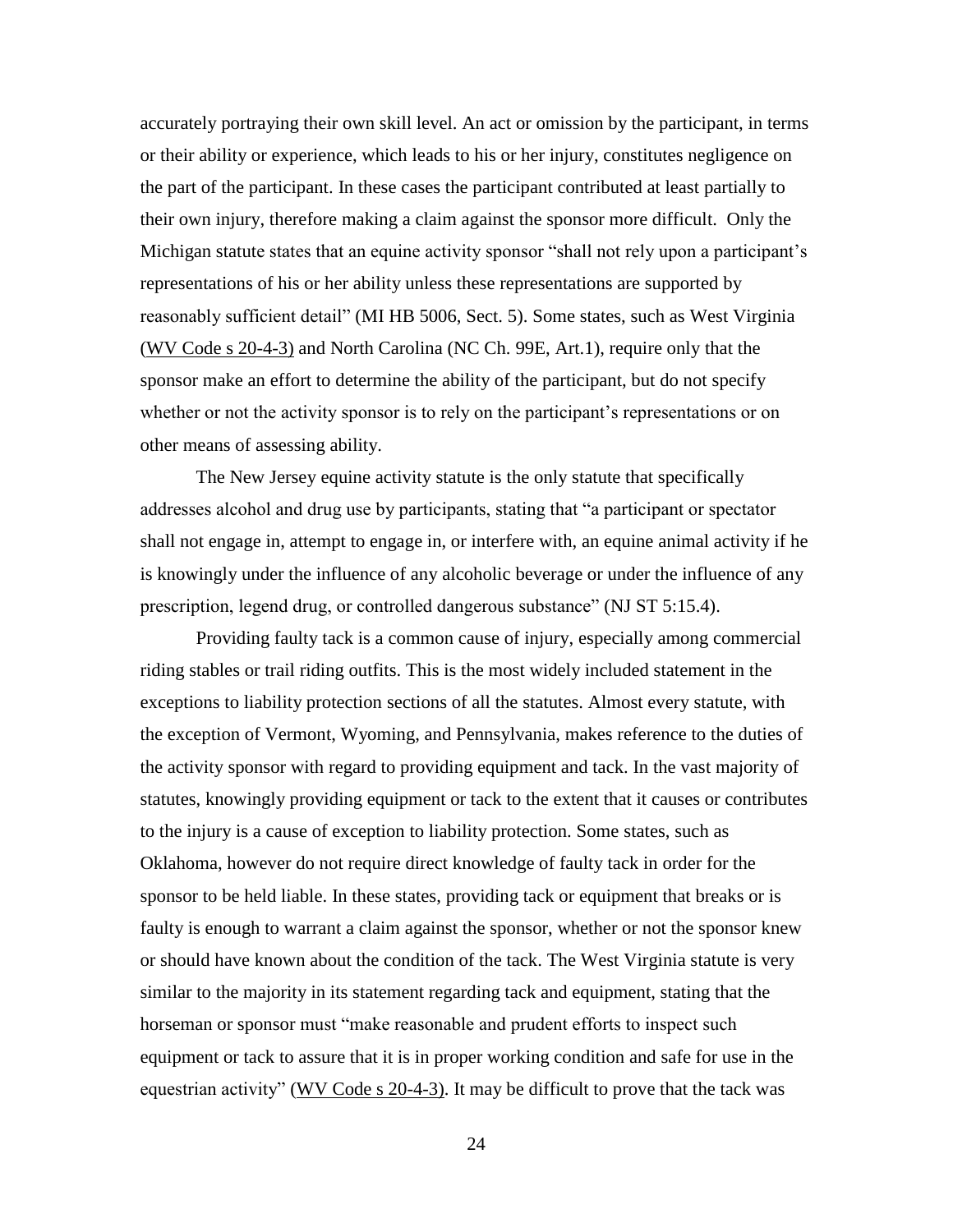defective and that this defect was known to the activity provider and this was the proximate cause of the injury. In Terrill v. Stacy (WL 473799, 2006) the Michigan Court of Appeals granted summary judgment to the defendant when the plaintiff was injured during a horseback ride when the horse's bit broke, and she could not regain control of the horse. The court found no proof that the bit was previously defective or that this defect was known to the defendant. Further, the plaintiff signed a waiver releasing the defendant from "any and all injury" that may occur during the ride.

Similar to the duties required of a horse seller, the equine activity sponsor is responsible for conveying any information known about the propensity of the horse to act in a dangerous fashion. This is known as the "duty to warn", and encompasses any dangerous or vicious behavior regarding the horse that the sponsor knew or should have known. In West Virginia, the horseman has a duty to "make known to any participant any dangerous traits or characteristics or any physical impairments or conditions related to a particular horse which is involved in the equestrian activity of which the horseman knows or through the exercise of due diligence could know" (WV Code s 20-4-3). Most other states that specifically list exceptions to liability protection in their statutes include a general statement that any willful act or omission by the sponsor that constitutes negligent disregard for the participant's safety is grounds for liability. It could be inferred that not disclosing a dangerous propensity of the horse would be considered an act or omission showing negligent disregard. In Konan V. George (WL 1020734, 2002) the plaintiff Konan was test riding a horse owned by defendant George by riding the horse in a clockwise direction on Suffolk Downs racetrack**.** The horse, which had never liked being ridden in that direction, bucked Konan off, injuring him. The defendants sought summary judgment based on the protection of the Massachusetts equine liability statute. The court denied motion for summary judgment due to the factual issue of whether or not Konan was warned about the horse"s dislike for travelling in the wrong direction prior to his accident.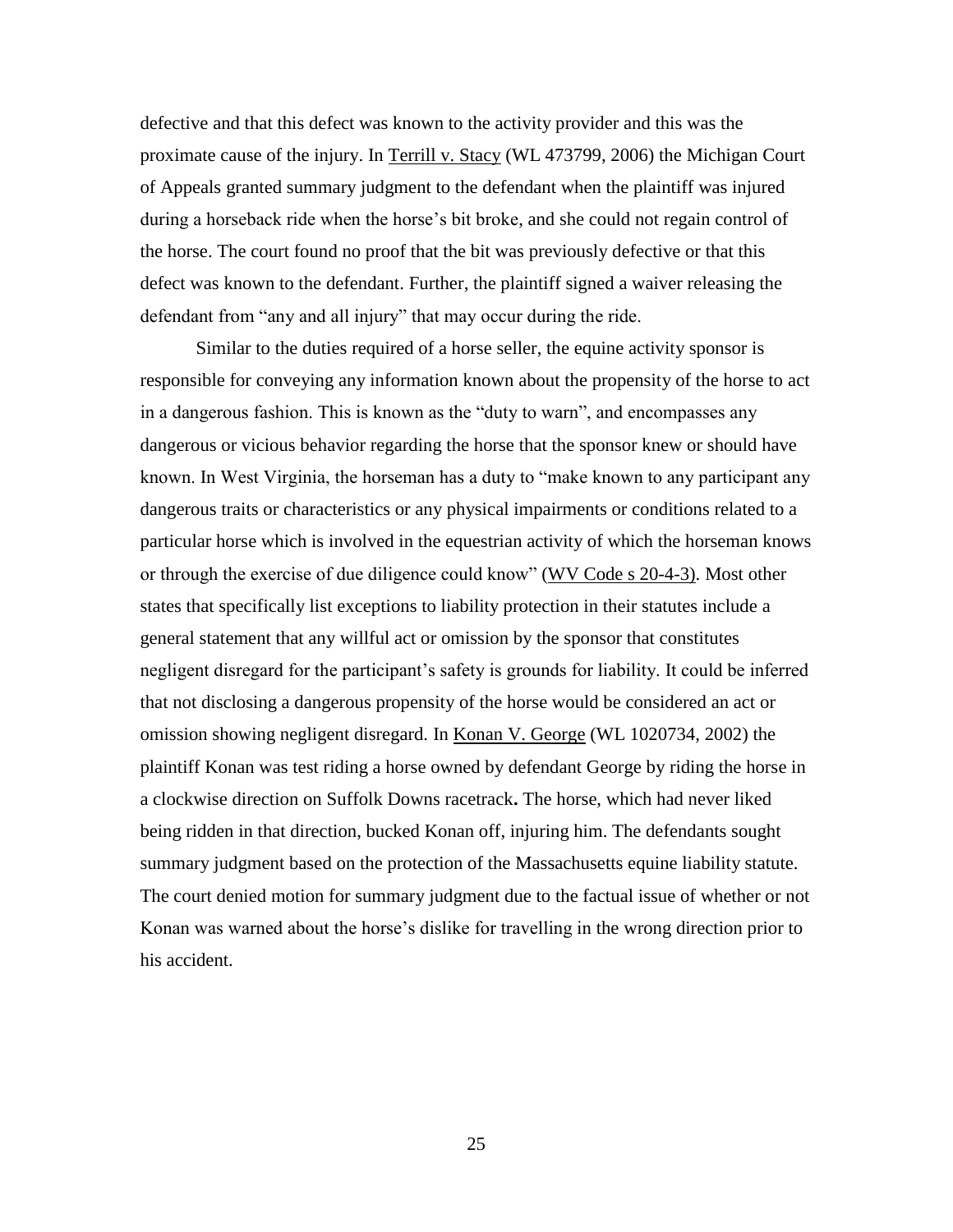#### Signage and Waiver Requirements

Posting signs or having equestrian activity participants sign waivers are both commonly used to help protect the activity sponsor from liability. Waivers and signage will not excuse negligence on the part of the sponsor or participant, but they can help to make clear to participants the risks involved with equine activities. A signed waiver may also be used to show that the person was aware of and assumed the risk of injury or death associated with the activity. It is usually recommended to equine professionals that they utilize a well-constructed waiver and post signs containing the wording found in the statute in readily apparent locations around the stable or facility. Beyond this, most states make mention of signs and waivers in their equine activity statutes. Only nine of 45 states, Washington (Wash. S 4.24.530), North Dakota (ND Code s 53-10-01), Idaho (ID Code s 6-1801), Connecticut (Conn. Gen. Stat. s 52-577p), New Hampshire (NH Stat. s 508:19), Hawaii (HRS s 663B-1), Montana (Mont. Code s 27-1-725), Wisconsin (Wis. Stat. s 895-525), and Wyoming (Wyo. Stat. s 1-1-121), do not specifically address the use of posted signs and releases.

The large majority of the states, 27 of 45, contain similar statements with regard to signs and waivers. These states require that equine professionals and activity sponsors post visible signs in areas where they are likely to be seen by activity participants. Many of these states provide details such as requiring black lettering of at least one inch in height, or signs that must be two feet by three feet so as to make them more clearly visible. The signs must contain the specific wording found in the individual statute with regard to liability limitations and inherent risks associated with equine activities. These states also require that if a release is used, it must contain the same language as found in the posted signs. In these states, not posting the required signs may bar the sponsor from protection of the statute; however the use of a release is optional.

There are only two states, Florida (Fla. Stat. s 773.01) and Illinois (IL Public Act 111 SB 240), which require the use of posted signs and a signed release by the participants. The release used must clearly outline the risks associated with equestrian activities and must use the language contained in the equine activity statute that relates to liability. Florida's statute is unique in that a release may be used in lieu of a posted sign so long as it contains the proper language; however a posted sign may not be used in lieu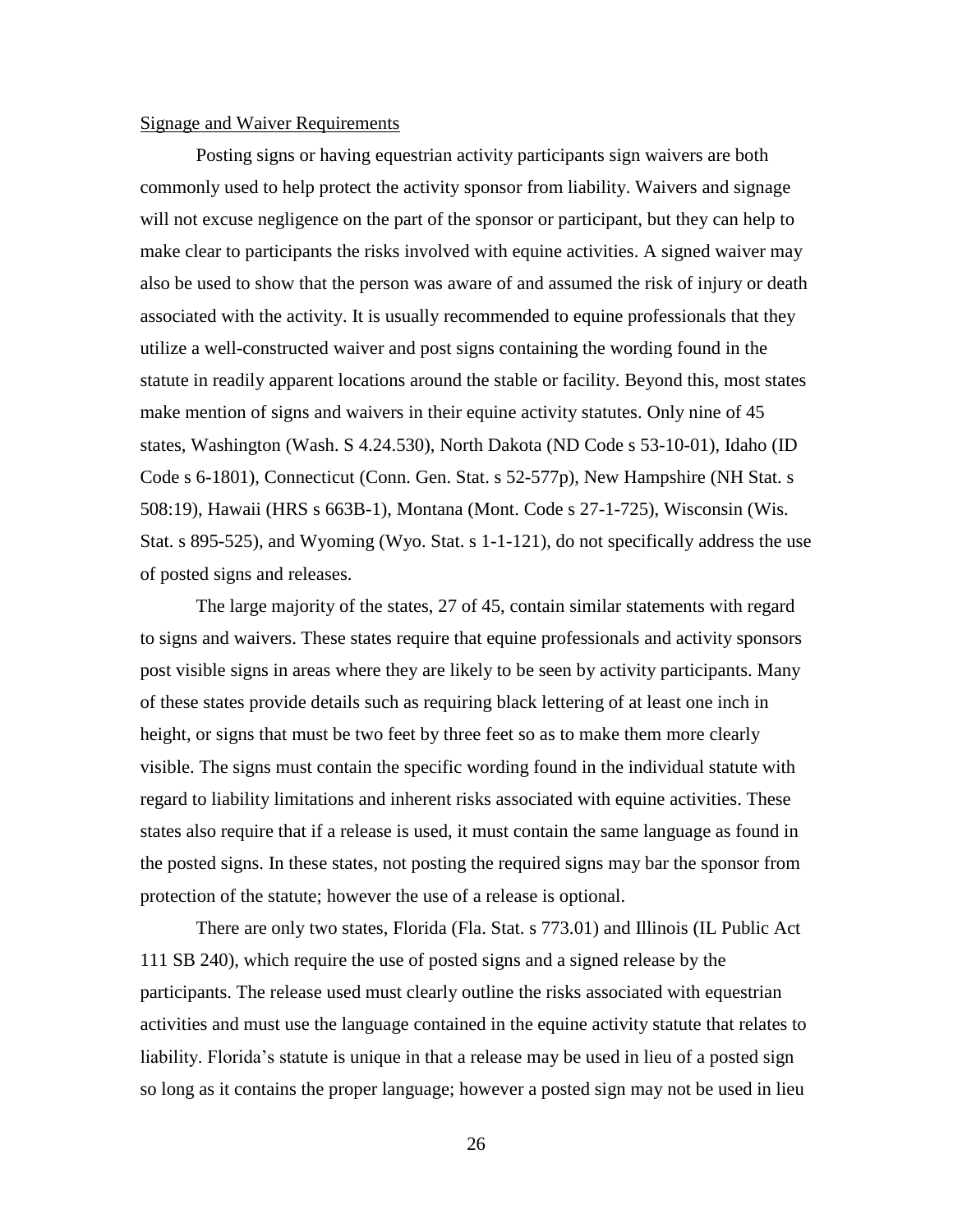of the release. In the 2004 case of McGraw v. R and R Investments (877 s0.2d 886, 2004) the Florida Court of Appeals overturned the decision of the lower court for summary judgment in favor of the defendant. In this case, the plaintiff McGraw was injured when thrown by a horse while working as a trainer for the defendant, R and R Investments. The Court of Appeals disagreed with the findings of the lower court, stating that "failure to post the signs required by the statute deprives the equine professional of the benefits of the statute" (877 s0.2d 886, 2004, p.1). Therefore the case was remanded to trial.

West Virginia(WV Code s 20-4), Oregon (ORS s 30.687), Arizona (ARS s 12- 553), Virginia (VA s 3.1-796.130), Ohio (OH HB No. 564), and Oklahoma (OK HB No.1152), have statutes that require presentation of a waiver to participants for their signature, but make no mention of posted signage requirements. The statutes in these states convey that one of the conditions that must be met for protection under the law is that the sponsor must "prepare and present to each participant or prospective participant, for his or her inspection and signature, a statement which clearly and concisely explains the liability limitations, restrictions and responsibilities set forth in this article" (WV Code s 20-4-3). In the 2003 Arizona case of Lindsay v. Cave Creek Outfitters(88 P.3d 557, 2003), the signing of a release by the plaintiff barred her claim for damages when her horse bucked violently and threw her after being stuck by cactus spines while on a desert trail ride. Though Lindsay argued that the guide did not stay on established trails and that she did not read the release before signing it, the court granted summary judgment for the defendant. Maine is the only state that appears to give equal weight to either a posted sign or a signed waiver, stating that "notice of the inherent risks of equine activity may be satisfied either by a statement signed by the person injured or by a sign or signs prominently displayed at the place where the activity initiated"(ME Stat. s 4101- 7A).

#### Strategies to Avoid Risk

Most horse owners are aware that working with and around horses can be dangerous. Most people who have spent years around horses have sustained some type of horse-related injury at some point and may take for granted that others are aware of the risks associated with equine activities. It is this assumption that can often lead to injury,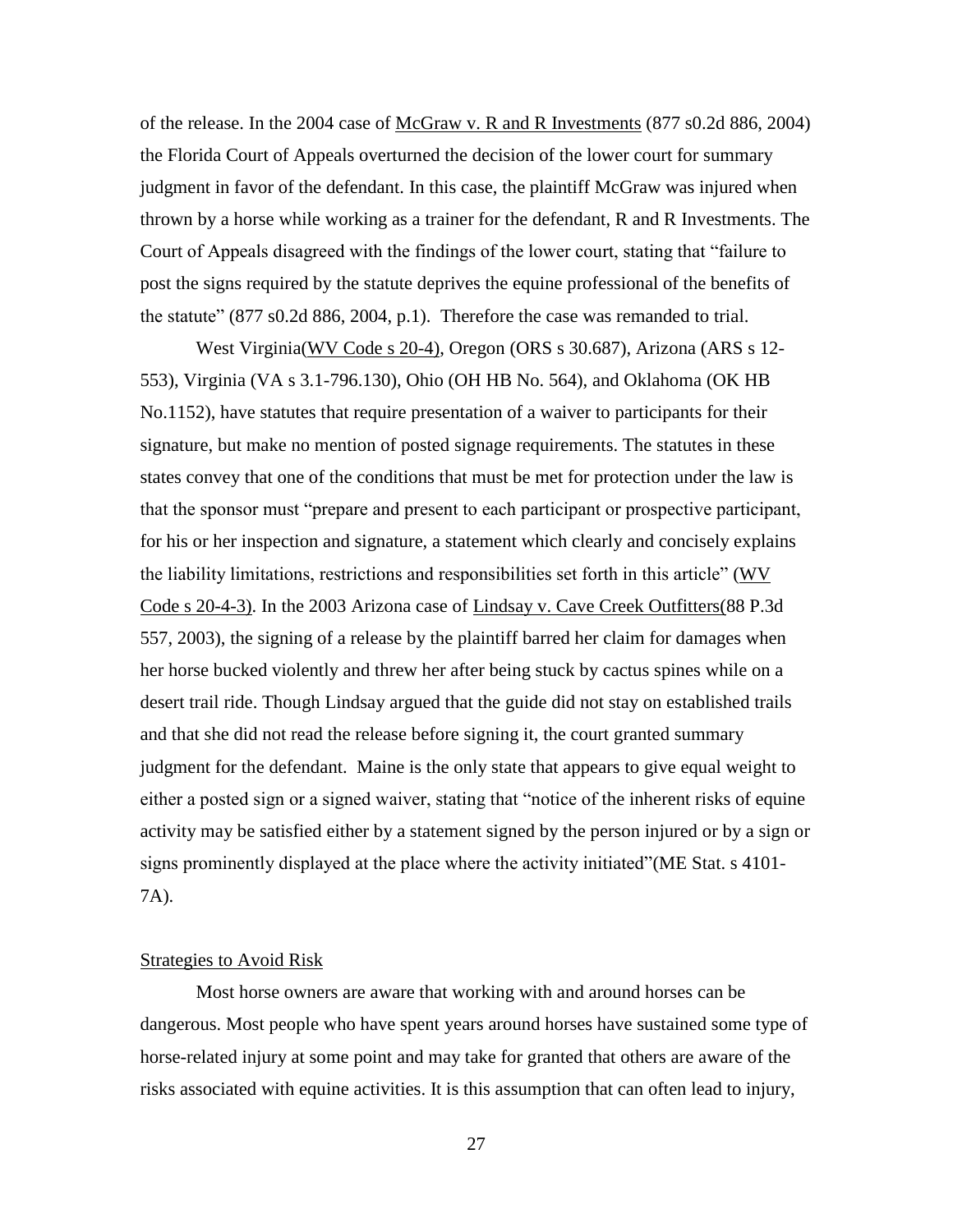litigation, and financial burdens for the activity sponsor, equine professional, and participant. All horse owners should be aware of the exact wording in their individual state statutes. As has been shown, there is much variation between the states, and what is not required of the horse owner in one state may bar liability protection for a horse owner in another state. Some of the major differences between the equine activity statutes are summarized in Table 1 on pages29 and 30.

In order to be prepared to enter an equine business, promote, sponsor, or host events, or provide facilities for equestrian events, individuals should first fully understand what triggers liability and how to avoid negligence. Sound safety management plans and training procedures for employees should be standard practice for equine businesses. Also, it is necessary to attain the aid of counsel to construct sound and thorough releases, contracts, and posted signs. Landowners should make a reasonable and prudent effort to inspect the premises and make known to participants any dangerous conditions that exist on the property. It is clearly stated in the West Virginia statute that it is the responsibility of the activity sponsor to ascertain the skill level of the participants and to clearly and honestly portray any physical or behavioral problems with the horse prior to the activity. Horsemen or operators of a horseman"s business in West Virginia should also have adequate insurance in the amounts specified in the statute.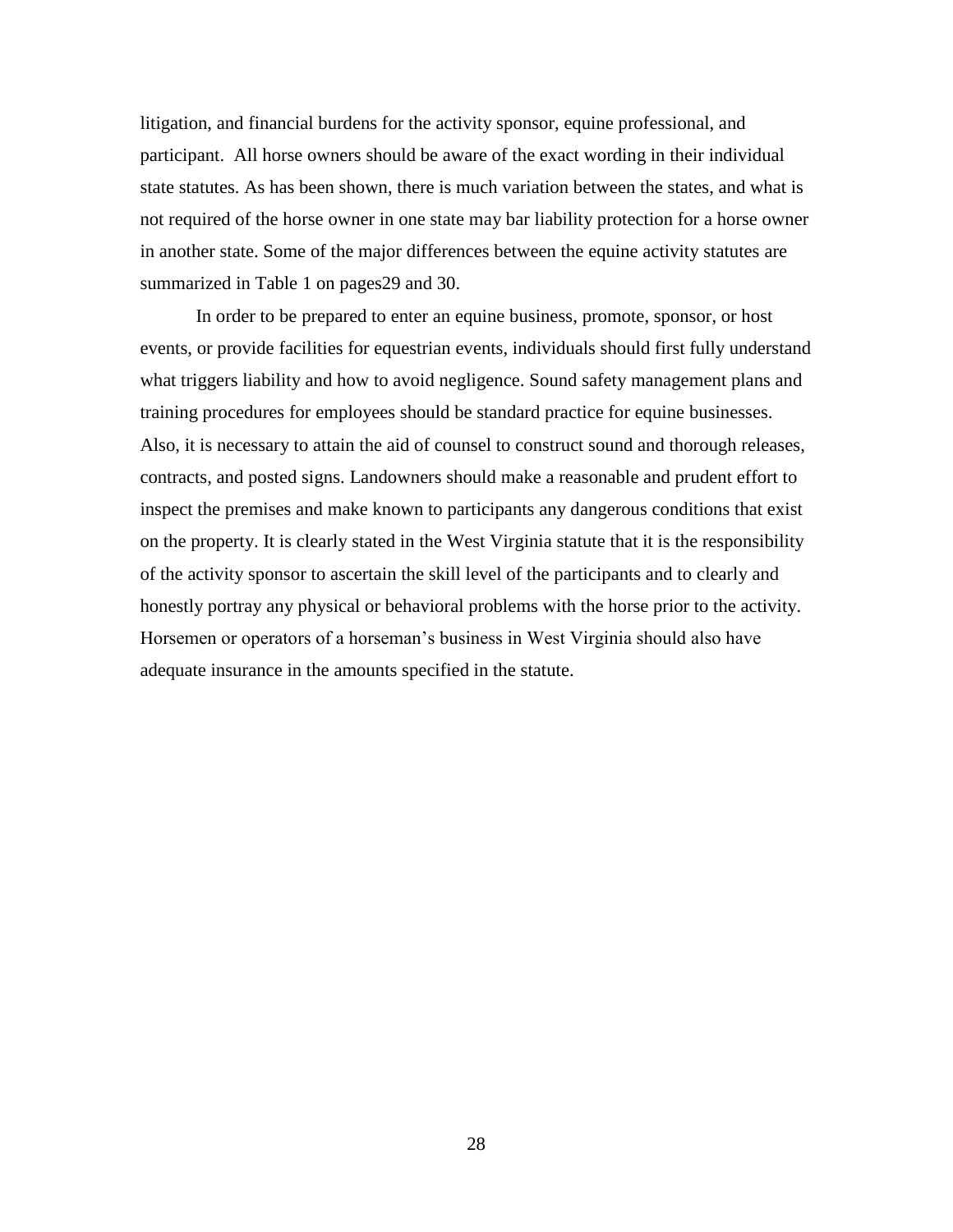Table 1 Equine Activity Statute Summary

| <b>State</b> | <b>Persons Covered</b>    |                       |             |                                   | <b>Activities Covered</b> |              |             |                                | <b>Signage</b><br><b>Required</b> |             |
|--------------|---------------------------|-----------------------|-------------|-----------------------------------|---------------------------|--------------|-------------|--------------------------------|-----------------------------------|-------------|
|              |                           |                       |             |                                   |                           |              |             |                                |                                   |             |
|              | Vets                      | Farriers              | Spectators  | Non-<br>participant<br>landowners | Racing                    | Transporting | Breeding    | Pre-<br>purchase<br>Inspection | Posted<br>Signs                   | Waivers     |
| Alabama      |                           | $\mathbf X$           |             | X                                 |                           |              |             | $\mathbf X$                    | $\mathbf X$                       |             |
| Arizona      |                           |                       |             | X                                 |                           |              |             | $\mathbf X$                    |                                   | $\mathbf X$ |
| Arkansas     |                           |                       |             | $\bf X$                           |                           |              |             | $\mathbf X$                    | $\mathbf X$                       |             |
| Colorado     | X                         | X                     |             | $\mathbf X$                       |                           |              |             | $\mathbf X$                    | $\mathbf X$                       |             |
| Connect.     |                           |                       |             |                                   |                           |              |             |                                |                                   |             |
| Delaware     |                           | X                     |             | $\mathbf X$                       |                           |              |             | $\mathbf X$                    | $\mathbf X$                       |             |
| Florida      | X                         | X                     |             | $\overline{\text{X}}$             |                           |              |             | $\boldsymbol{\mathrm{X}}$      | $\mathbf X$                       | $\mathbf X$ |
| Georgia      | X                         | X                     |             | $\boldsymbol{\mathrm{X}}$         |                           |              |             | $\mathbf X$                    | $\mathbf X$                       |             |
| Hawaii       | $\overline{\mathbf{X}}$   | $\overline{\text{X}}$ |             | $\overline{\text{X}}$             |                           |              |             | $\overline{\textbf{X}}$        |                                   |             |
| Idaho        |                           |                       |             | $\overline{X}$                    |                           |              |             | $\mathbf X$                    |                                   |             |
| Illinois     | X                         | X                     |             | $\overline{\text{X}}$             |                           |              |             | X                              | X                                 | X           |
| Indiana      |                           | X                     |             | X                                 |                           |              |             |                                | $\mathbf X$                       |             |
| Iowa         | X                         | X                     |             | X                                 |                           | X            | X           | $\mathbf X$                    | $\mathbf X$                       |             |
| Kansas       | X                         | X                     |             | $\overline{\text{X}}$             | $\mathbf X$               |              |             | $\mathbf X$                    | $\mathbf X$                       |             |
| Kentucky     | X                         | X                     |             | $\overline{\text{X}}$             |                           |              |             | $\boldsymbol{\mathrm{X}}$      | $\boldsymbol{\mathrm{X}}$         |             |
| Louisian.    | $\boldsymbol{X}$          | X                     |             | X                                 |                           |              |             | $\mathbf X$                    | $\mathbf X$                       |             |
| Maine        | X                         | X                     | $\mathbf X$ | $\mathbf X$                       | $\mathbf X$               | X            | X           | $\mathbf X$                    | $\mathbf X$                       |             |
| Massach.     | $\boldsymbol{\mathrm{X}}$ | $\mathbf X$           |             | $\overline{\text{X}}$             |                           |              |             | $\overline{\mathbf{X}}$        | $\overline{\mathbf{X}}$           |             |
| Michigan     | $\boldsymbol{X}$          | $\mathbf X$           |             | $\overline{\textbf{X}}$           |                           |              | $\mathbf X$ | $\overline{X}$                 | $\overline{\textbf{X}}$           |             |
| Minnesot.    |                           | $\overline{\text{X}}$ |             | $\overline{\text{X}}$             |                           | X            |             |                                | $\overline{\mathbf{X}}$           |             |
| Mississip.   | X                         | $\mathbf X$           |             | $\mathbf X$                       |                           |              |             | $\mathbf X$                    | $\overline{X}$                    |             |
| Missouri     | $\boldsymbol{X}$          | $\overline{\text{X}}$ |             | $\overline{\text{X}}$             |                           |              |             | $\overline{X}$                 | $\overline{X}$                    |             |
| Montana      | X                         | X                     |             | X                                 |                           |              |             | $\mathbf X$                    |                                   |             |
| Nebraska     | $\boldsymbol{X}$          | $\overline{X}$        |             | $\overline{\text{X}}$             |                           |              |             | $\mathbf X$                    | $\boldsymbol{X}$                  |             |
| N. Hamp.     | X                         | $\mathbf X$           |             | $\mathbf X$                       |                           |              |             | $\mathbf X$                    |                                   |             |
| N.Jersey     | X                         | X                     | X           | X                                 |                           | X            |             | $\boldsymbol{\mathrm{X}}$      | $\mathbf X$                       |             |
| N.Mexico     |                           |                       |             |                                   | $\mathbf X$               |              |             | $\mathbf X$                    | $\overline{\textbf{X}}$           |             |
| N.Carolin.   | X                         | X                     |             | X                                 | X                         |              | X           | X                              | X                                 |             |
| N.Dakota     |                           |                       |             | $\mathbf X$                       |                           |              |             | $\mathbf X$                    |                                   |             |
| Ohio         | X                         | X                     |             | $\mathbf X$                       |                           | $\mathbf X$  | $\mathbf X$ | $\mathbf X$                    |                                   | $\mathbf X$ |
| Oklahoma     | X                         | X                     |             | $\boldsymbol{\mathrm{X}}$         | X                         |              |             | $\boldsymbol{\mathrm{X}}$      |                                   | $\mathbf X$ |
| Oregon       |                           |                       |             | $\overline{X}$                    |                           |              |             | $\mathbf X$                    |                                   | $\mathbf X$ |
| Pennsylv.    |                           | $\mathbf X$           |             | $\overline{\mathbf{X}}$           |                           |              | X           | $\mathbf X$                    | X                                 |             |
| Rhode Is.    | X                         | $\mathbf X$           |             | $\mathbf X$                       |                           |              |             | $\mathbf X$                    | X                                 |             |
| S.Carolina   | X                         | $\mathbf X$           |             | $\overline{\mathbf{X}}$           |                           |              |             | $\overline{\mathbf{X}}$        | $\mathbf X$                       |             |
| S.Dakota     | X                         | X                     |             | $\mathbf X$                       | X                         |              |             | $\mathbf X$                    | X                                 |             |
| Tennes.      | $\mathbf X$               | $\mathbf X$           |             | $\mathbf X$                       |                           |              |             | $\mathbf X$                    | $\mathbf X$                       |             |
| Texas        | $\mathbf X$               | $\mathbf X$           |             | $\mathbf X$                       |                           |              |             | $\mathbf X$                    | X                                 |             |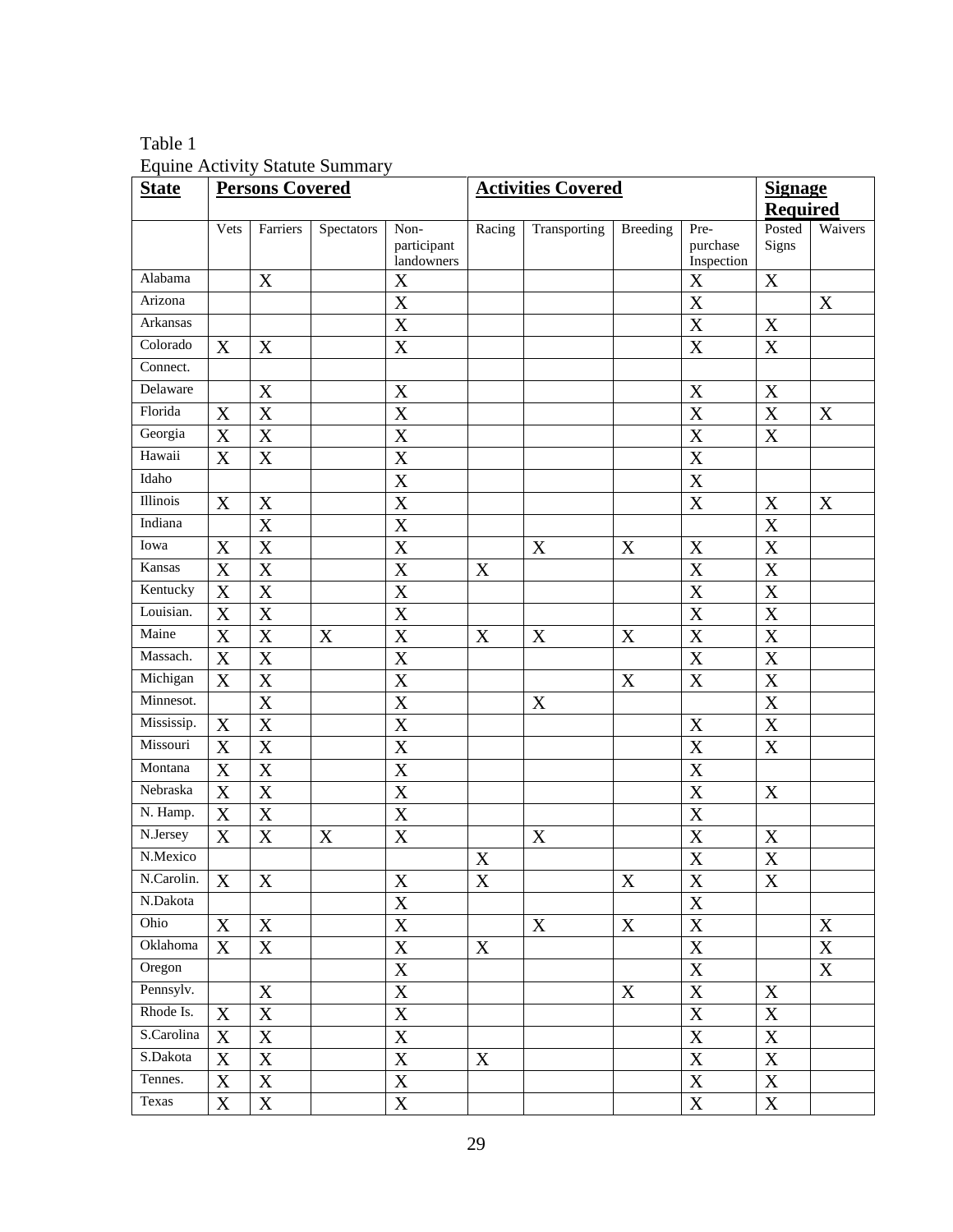| <b>State</b> | <b>Persons Covered</b> |                |            |                                   | <b>Activities Covered</b> |              |                 |                                | <b>Signage</b>         |         |
|--------------|------------------------|----------------|------------|-----------------------------------|---------------------------|--------------|-----------------|--------------------------------|------------------------|---------|
|              |                        |                |            |                                   |                           |              | <b>Required</b> |                                |                        |         |
|              | Vets                   | Farriers       | Spectators | Non-<br>participant<br>landowners | Racing                    | Transporting | Breeding        | Pre-<br>purchase<br>Inspection | Posted<br><b>Signs</b> | Waivers |
| Utah         |                        |                |            | X                                 | X                         |              |                 | X                              | X                      |         |
| Vermont      |                        |                |            | X                                 |                           |              |                 |                                | X                      |         |
| Virginia     | X                      | X              |            | X                                 |                           |              | X               | X                              |                        | X       |
| Washing.     |                        |                |            | X                                 |                           |              |                 | X                              |                        |         |
| W.Va.        |                        |                |            | X                                 |                           |              |                 |                                |                        | X       |
| Wisconsin    |                        |                |            | X                                 |                           |              |                 |                                |                        |         |
| Wyoming      |                        | $\overline{X}$ |            | X                                 |                           |              |                 | X                              |                        |         |

Table 1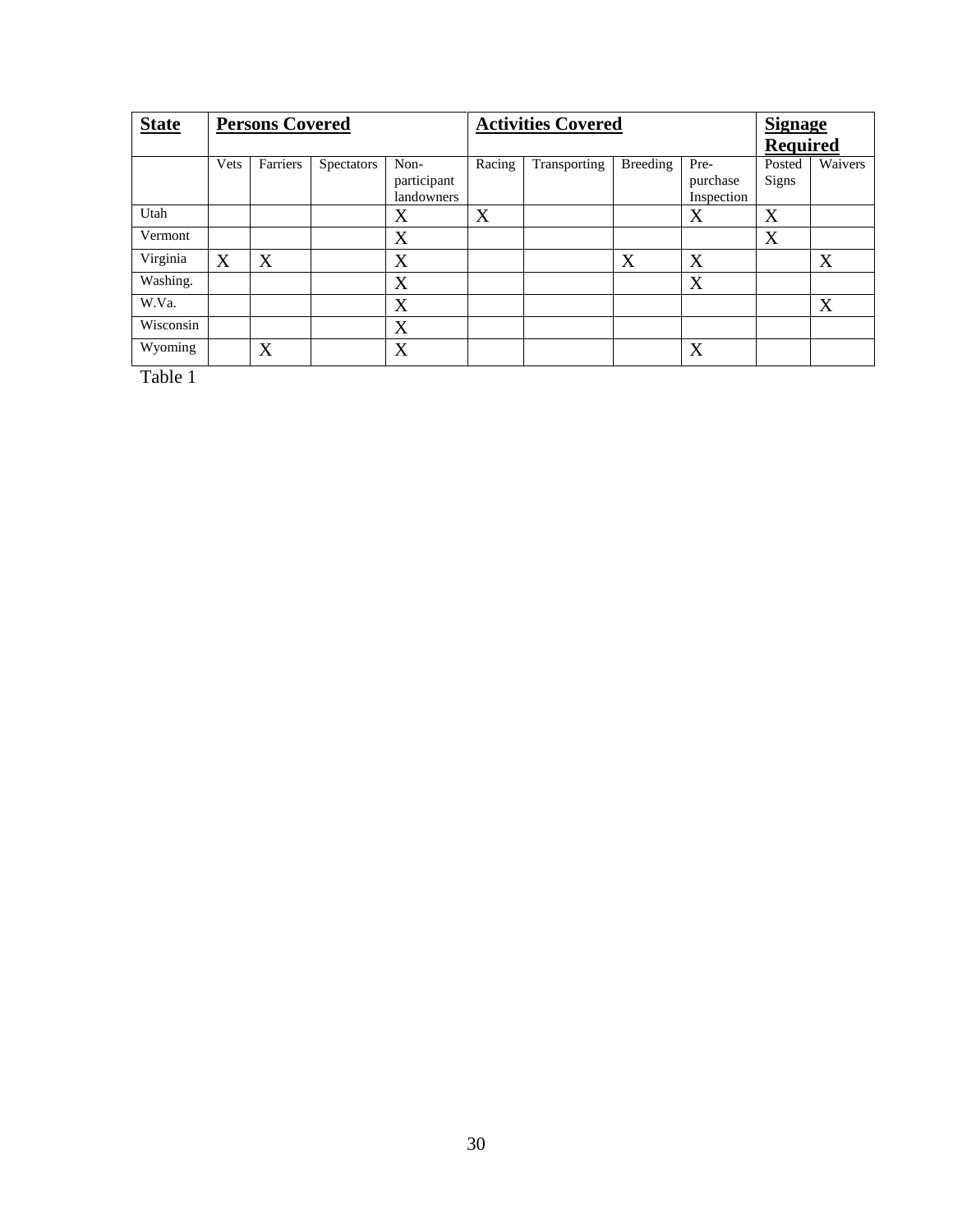## **Chapter III** DUTIES OF THE ACTIVITY SPONSOR AND OWNER

#### Health and Safety of the Horse

As stated in Chapter II, the horse owner and equine activity sponsor have certain duties to participants. These are well defined in many state statutes. The West Virginia statute states that horsemen have a duty to "make known to any participant any dangerous traits or characteristics or any physical impairments or conditions related to a particular horse which is involved in the equestrian activity of which the horseman knows or through the exercise of due diligence could know" (WV Code s 20-4-3). It is the responsibility of the horse owner to ensure that the animal is well cared for, properly vaccinated, and in reasonably good health. It is also the owner"s responsibility to ensure that the animal is properly trained so as not to pose a danger to others that come into contact with the horse, and to warn participants of any dangerous propensities that the horse possesses.

All states have laws related to the humane treatment of animals and make it a crime to engage in certain types of cruelty toward animals. In West Virginia these are known as the cruelty to animals statutes. This set of laws addresses issues such as what constitutes cruelty, who in each county has authority to seize neglected and abused animals, and the penalties for such crimes. According to Chapter 7, Article 10 of the West Virginia Code (WV Code s 7-10-1), the sheriff of each county must designate annually a deputy to serve as the humane officer for that county. The county dog warden may also serve in this capacity if the county commission agrees to such an appointment.

The kind of treatment that constitutes cruelty is a subject of much debate within the legal system. The West Virginia Code describes conditions under which a person may be charged with animal cruelty. This includes "any person that cruelly mistreats, abandons or withholds proper sustenance, including food, water, shelter or medical treatment necessary to sustain normal health and fitness or to end suffering or abandons any animal to die, or uses, trains or possesses any domesticated animal for the purpose of seizing, detaining or maltreating any other domesticated animal" (WV Code s 61-8-19). A violation of this statute is considered a misdemeanor and punishable by up to six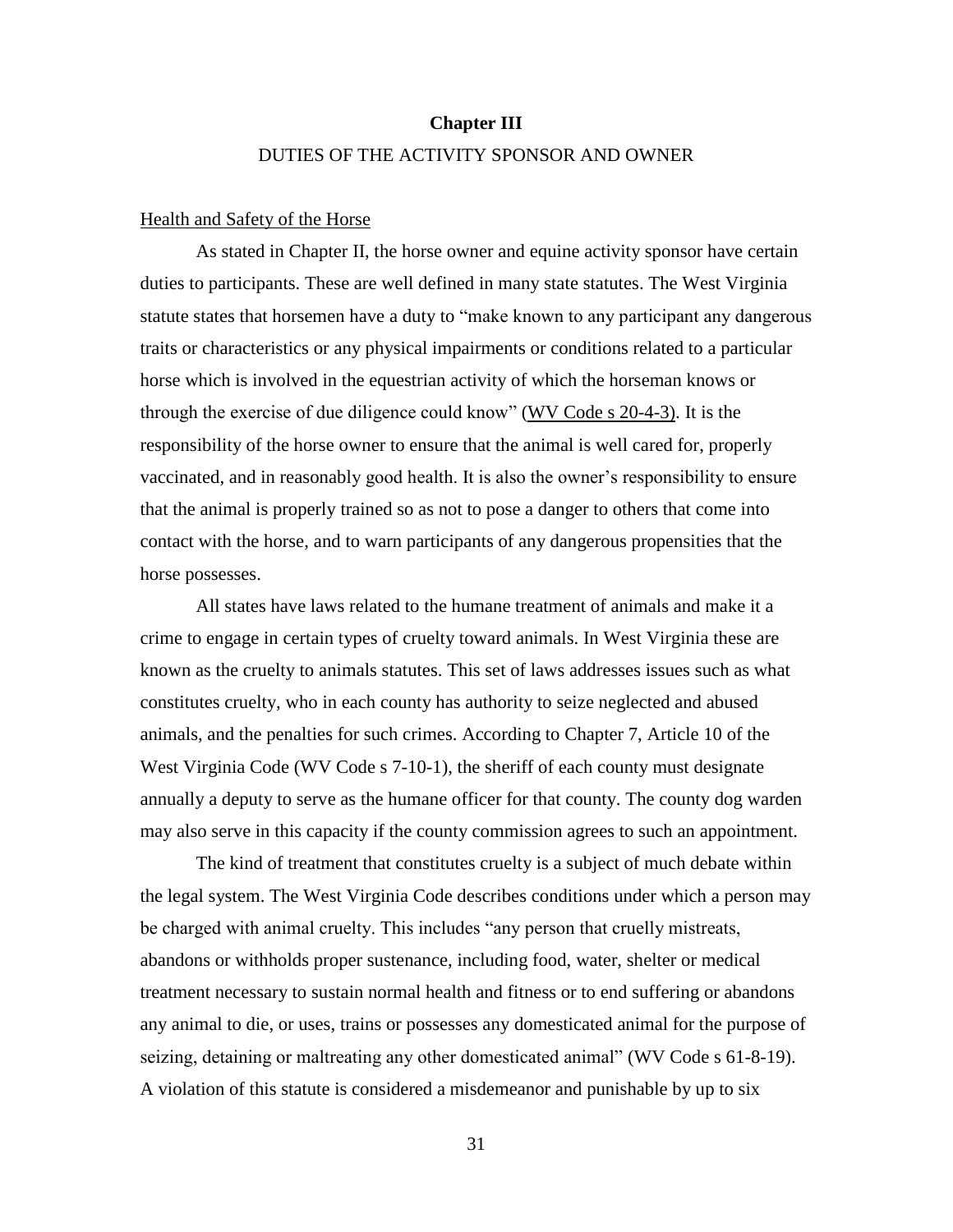months in jail and/or a one thousand dollar fine. The code also includes as a form of cruelty "any person, other than a licensed veterinarian or a person acting under the direction or with the approval of a licensed veterinarian, who knowingly and willfully administers or causes to be administered to any animal participating in any contest any controlled substance or any other drug for the purpose of altering or otherwise affecting said animal's performance" (WV Code s 61-8-19). This is particularly applicable to the horse industry in which some horses are given painkillers, anti-inflammatory drugs, and other substances in order to enhance performance or disguise soundness problems.

In West Virginia and other states, it is the duty of the horse owner, equine activity sponsor, or caretaker to ensure that the animals are properly cared for, and that any conditions which might make the animal unsafe are fully disclosed. Failure to do so may be punishable under the cruelty to animals statutes and may also bar the owner or activity sponsor from liability protection under the equine activity statute. For example, many abused and neglected horses often display defensive behavior toward handlers due to previous traumatic experiences. This behavior can result in serious injury to persons handling the horse that are unaware of the propensity and history of the horse. In a case such as this, the neglect and cruelty of the owner is directly related to the injury. The owner has breached his or her duty to properly care for the horse and the duty to warn others about the horse"s dangerous propensities.

Without the protection of the equine liability statutes those that sell or rent horses for public use and those that sponsor or provide facilities for equestrian activities would be subject to liability based on product liability laws. Product liability claims may be brought based on strict liability, negligence, or breach of warranty. There are three commonly argued categories of product defect. They include design defect, manufacturing defect, and warnings defect. Warnings defect is a failure to adequately warn of the risks associated with product use (Kaplan, 2006). If product liability laws were to be applied to equine related personal injuries, the argument would likely be a warning defect. Strict liability, negligence, or breach of warranty may all play a role in arguing cases of this sort. Of course it is recognized that horses are prey animals subject to sudden and unpredictable behavior which may not reasonably be foreseen by the owner, activity sponsor, or participant. For this reason, personal injury cases involving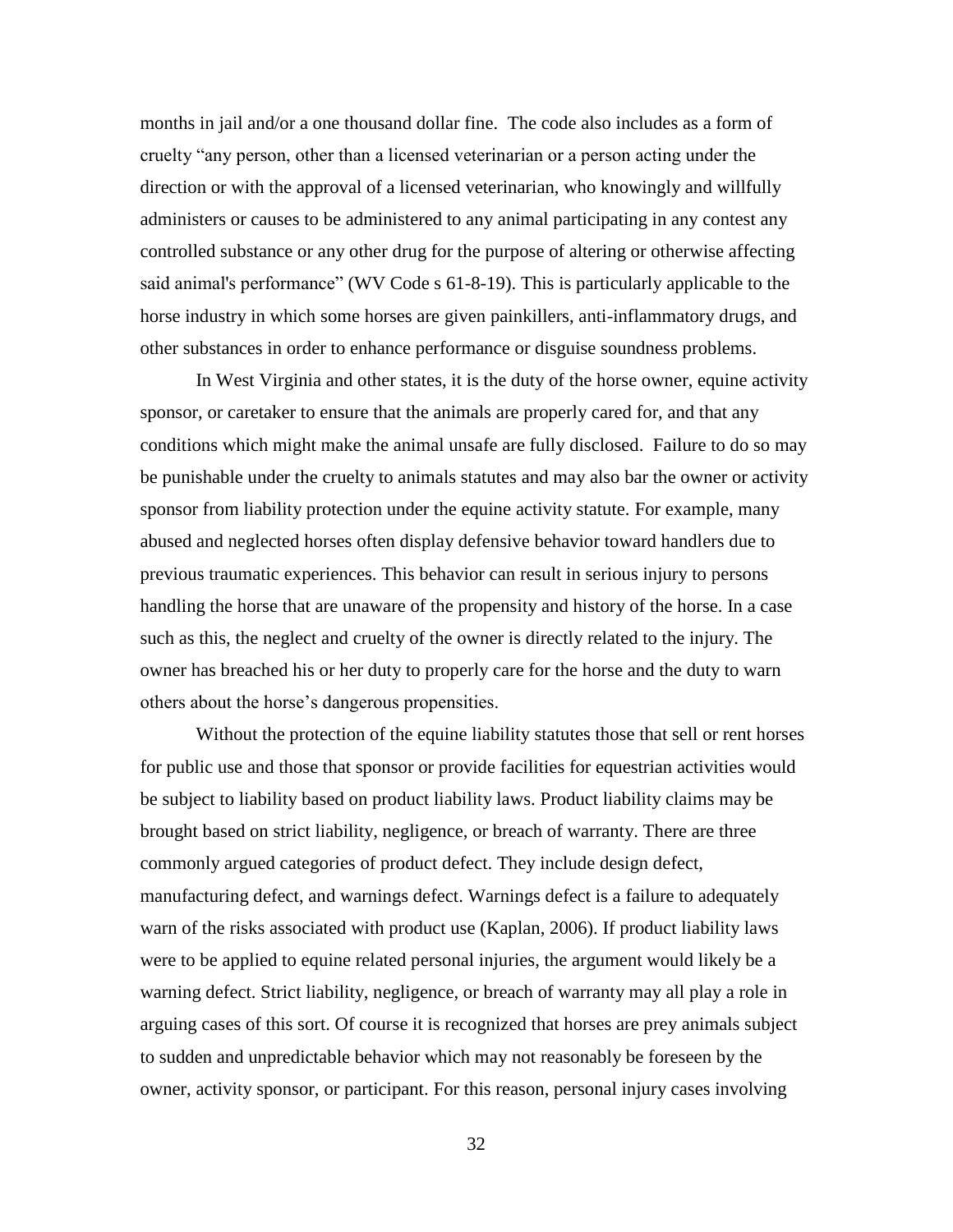horses and other livestock animals are viewed differently in the eyes of the court. Persons who are injured due to the inherent risks associated with equine activities are barred from collecting under the equine activity statutes. This does not however protect horsemen who are found to be negligent or who breached their duty to participants.

Maltreatment of an animal may change the animal"s demeanor and reactions to handlers in unforeseeable ways. This is why many animal adoption centers are reluctant to place stray dogs in homes with small children or other small animals. It is difficult to predict how an abused animal will react to certain stimuli. Horses are much the same in this regard. Rescue centers for ex-racehorses are usually well acquainted with this sort of dilemma. Often racehorses have been subject to aggressive handling, many different caretakers, and training methods which make them more fearful than the average horse. These horses may display defensive behaviors such as biting, striking, rearing, and kicking in response to unfamiliar surroundings or people.

Most adoption agreements for rescue centers contain statements similar to this one presented by an adoption center in New Mexico: "Adopter(s) hereby accepts the above-described horse as is, assumes all risks of ownership, including the risk of injury or damage. Adopter(s) hereby completely release The Horse Shelter from any claim, cause of action, or liability in connection with above-described horse, from above date. Adopter(s) agree to hold The Horse Shelter, its staff, volunteers, and agents harmless from any claim, cause of action, or demand of any sort as a result of the adoption of the above-described horse. The Horse Shelter hereby represents that it has disclosed any and all background, physical, and medical information known to The Horse Shelter about the above-described horse" (The Horse Shelter: Adoption Contract, 2005). Although the care and expense for adopted horses is the responsibility of the adopter, the center retains ownership of the horse and may reclaim the horse at any time due to neglect. This is one of a few instances where the legal owner of the horse may not be held responsible for injuries or damage caused by the horse if the injury occurred due to the negligence of the adopter, and this negligence was not known to the adoption center.

In cases where horses have been abused and neglected, the county in which the animals are found has the authority to seize the animals. Even in cases where no personal injury exists, defendants may still be held liable for any costs associated with the care of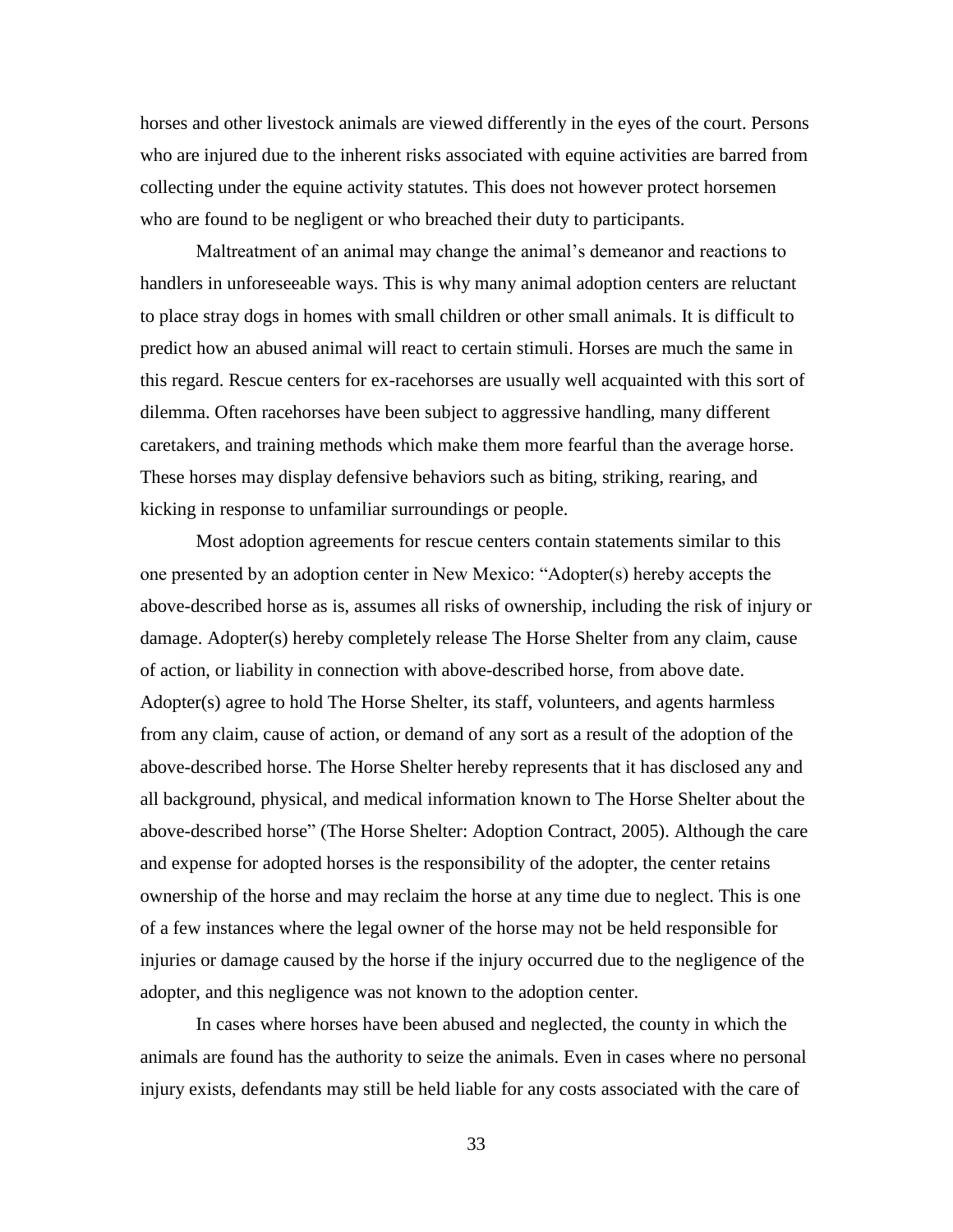the seized animals, along with any misdemeanor charges that may be filed. In Browning v. State (WL 1805918, 2007), the plaintiffs were charged with 32 counts of animal cruelty. Cass County, Indiana boarded and cared for several of the horses at a considerable expense. The county was able to collect nearly \$14,000 from the plaintiffs for the care of the horses while they were impounded.

Horses that are untrained or are not accustomed to being handled also pose a danger to others, even though they may not have ever suffered maltreatment. In these instances it is the duty of the owner or caretaker of the horse to diligently warn others of the horse"s propensity to misbehave. In the 2005 case of Dodge v. Durdin(WL3214618, 2005) the Texas Court of Appeals reversed the lower courts finding of summary judgment. In this case the plaintiff, an employee of Durdin, was injured when she was kicked in the abdomen while attempting to administer medical treatment to an untrained colt. The lower court found in favor of the defendant on summary judgment stating that Dodge was a participant in an equine activity at the time of her injury; therefore Durdin was protected under the Texas Equine Activity Statute (Tex. Stat. s 87.001). On appeal this decision was reversed based on two issues of fact. The first was that Dodge was not considered a participant in an equine activity because she was a paid employee of Durdin, therefore the equine activity statute did not apply. The second was that Durdin did not provide sufficient warning of the colt"s dangerous propensities. The court found that Durdin's statement to the plaintiff that the colt "had not been handled much" (WL3214618 p. 3, 2005) did not adequately describe the colt"s behavior and background in that Durdin failed to mention that "the horse was not trained, that it previously resided only in a pasture, that it was dangerous, that she should pay close attention to it, that it needed to be handled with care, and that she should be calm around it".

Generally horses are thought to be less aggressive toward human handlers than dogs, even in cases where the horses have been abused or neglected. There are many more cases involving vicious propensities of dogs than horses. Dogs tend to display attack behavior in response to maltreatment and abuse more often than horses. However, the duty of the owner, regardless of species, is the same. If the animal is abused, and as a result develops dangerous propensities, the owner must disclose these propensities to those who come into contact with the animal. In some instances the animal"s demeanor is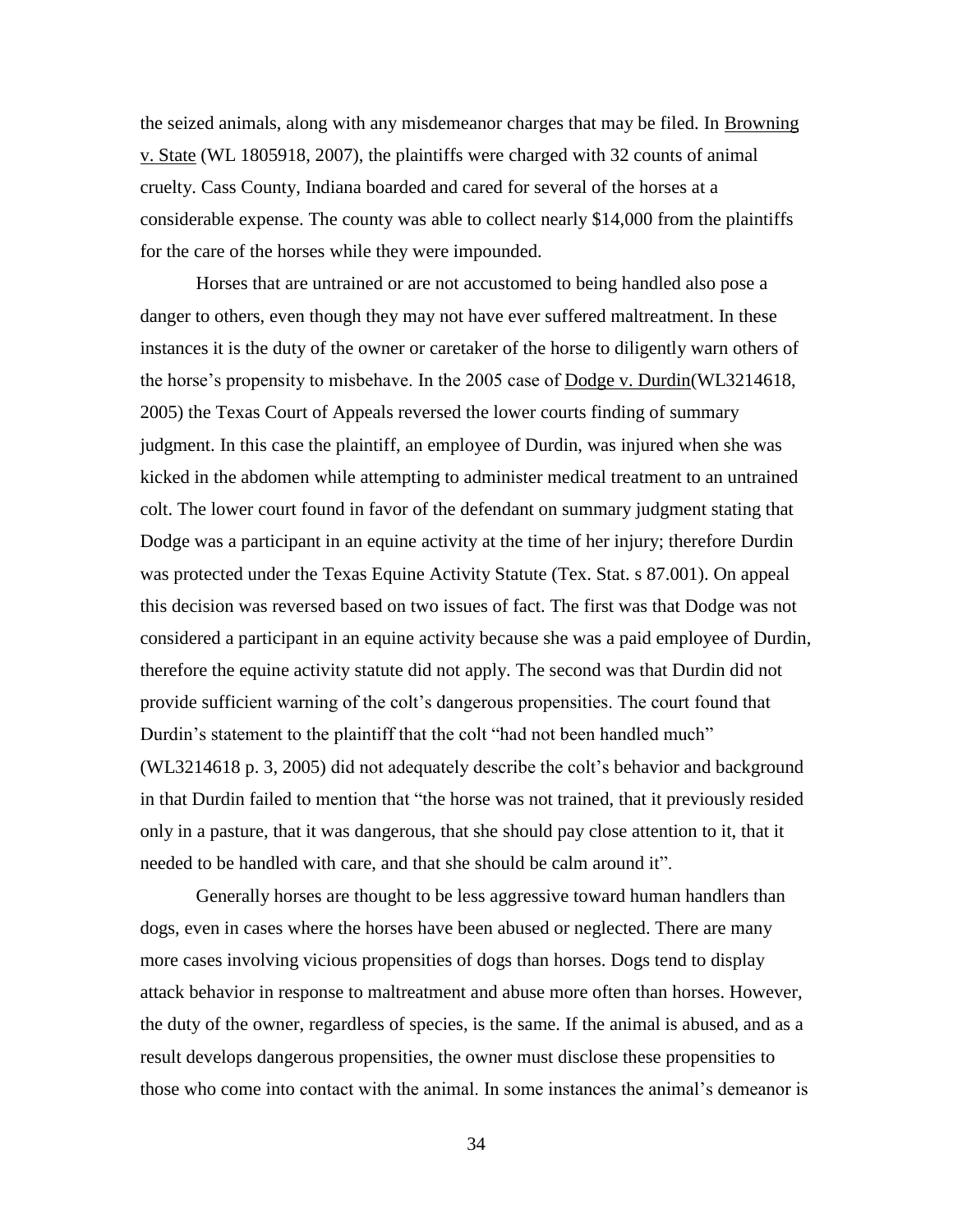such that it cannot be safely placed into another home and must be euthanized. In these cases it is often difficult to prove that the aggressive behavior is the direct result of the abuse. In the Ohio case of Southall v. Gabell (293 N.E.2d 891, 1972)the plaintiff brought suit against the transporter of his three year old racehorse. After receiving surgery for the repair of bone chips in the horse's front legs, the horse was transported to the wrong stable by mistake by Gabell. Upon discovering this, Gabell loaded the horse to deliver it to the owner at the proper stable. In route to the second location the horse became very excited and nervous on the trailer. Gabell stopped and gave the horse a tranquilizer, which it had never required before. Upon arriving at the owner's stable the horse was visibly upset, sweating, and had wounds on his hips and legs. After recovering from his injuries, the owner reported that the horse was never the same again and became a "killer horse", displaying vicious behavior to all who attempted to come near him. This behavior worsened until the horse had to be put down. The owner sued the transporter for damages. This case was dismissed by the Ohio Municipal Court because "what caused the horse to become a "killer" was speculative" (293 N.E.2d 891 p. 1, 1972).

In order to help ensure the healthy and humane transportation of animals and to combat communicable diseases, the West Virginia Code requires that any domestic animal entering the state be accompanied by a health certificate issued by a licensed veterinarian within the previous 30 days (W.Va. Code s 19-9-21. Currently there are no laws in West Virginia restricting the time period in which animals are permitted to be on trailers, nor are there laws specifying how often the animals are to be fed and watered during transit. However it is the duty of the horse owner to make reasonable efforts to ensure the health and safety of the animal and the duty of the transporter to fulfill their obligation and not cause undue harm to the animals. Therefore the burden of safe transport falls to the owner in terms of selecting a qualified person to transport the animals. If the transporter is negligent, resulting in injury or death to the animal or others, both the horse owner and transporter may be held liable for damages.

#### Hazardous Conditions and the Landowner

Just as it is the duty of the equine activity sponsor to disclose information about a particular horse, it is also their duty to disclose any information about the facilities and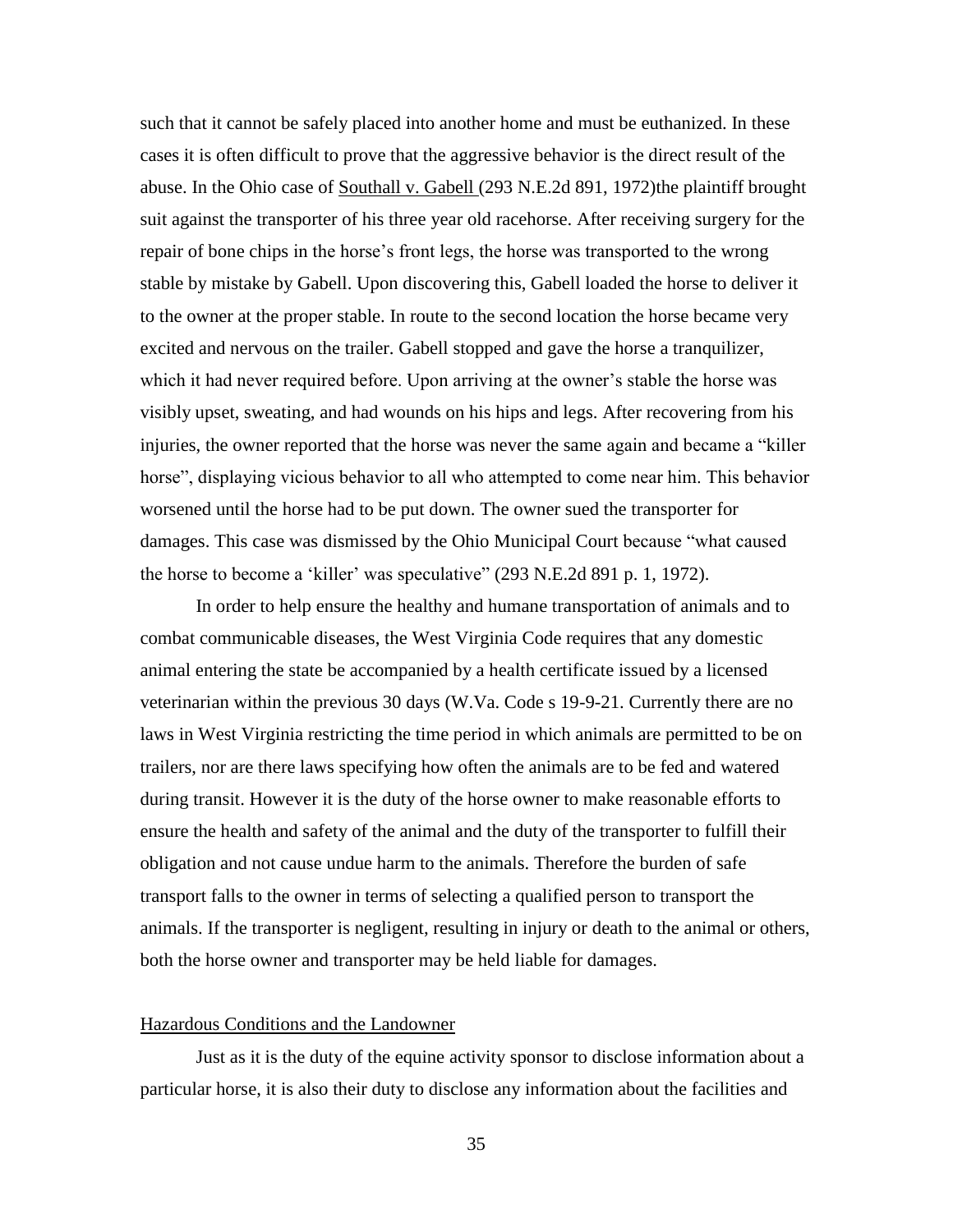property that may contain a hazard for participants. This is important for landowners who provide land or facilities for organized equestrian activities. If landowners are aware of a dangerous condition on the property, such as an old well, they are required to disclose this to participants. Not doing so may bar them from the protection of the equine activity statute. Many people falsely believe that they are protected from liability for injuries that result from any type of horse riding accident that occurs on their property due to the inherent risks of riding horses. As was discussed in Chapter II, the protection of the equine activity statutes in most states extends only to organized equestrian activities. This does not include going for a trail ride on your own personal horse, and many times does not include inviting friends over to your house to ride with you. In Carl v. Resnick(714 N.E. 2d, 1999), as cited previously, the court found "that plaintiff's complaint against defendant was not barred by the Equine Act unless plaintiff's recreational riding of her own horse on a public trail was one of the limited activities sought to be encouraged by the Act" (714 N.E. 2d p.1, 1999). This leaves the question of which laws apply in cases of injury that do not fall within the parameters of the equine activity statutes.

In terms of accidents resulting from hazardous conditions located on the property of the landowner, several things must be determined. First is the question of whether or not the incident occurred during an organized equine activity. In West Virginia, as with most other states, this includes activities such as shows, parades, rodeos, sanctioned trail rides, hunt trips, activities at public stables, and other organized events. If the activity in question is not considered an equine activity as described in the statute, then the question is whether the participant paid a fee to the landowner to use the property. In cases such as this, West Virginia"s Recreational Use Statute applies. Chapter 19 of the West Virginia Code (WV Stat. s 19-25) provides liability protection for landowners that allow others to use their land and water areas for military training or recreational or wildlife propagation, so long as the user was not charged a fee to do so. The statute states that "an owner of land owes no duty of care to keep the premises safe for entry or use by others for recreational or wildlife propagation purposed, or to give any warning of a dangerous or hazardous condition, use, structure, or activity on such premises to persons entering for such purposes" (WV Stat. s 19-25-2).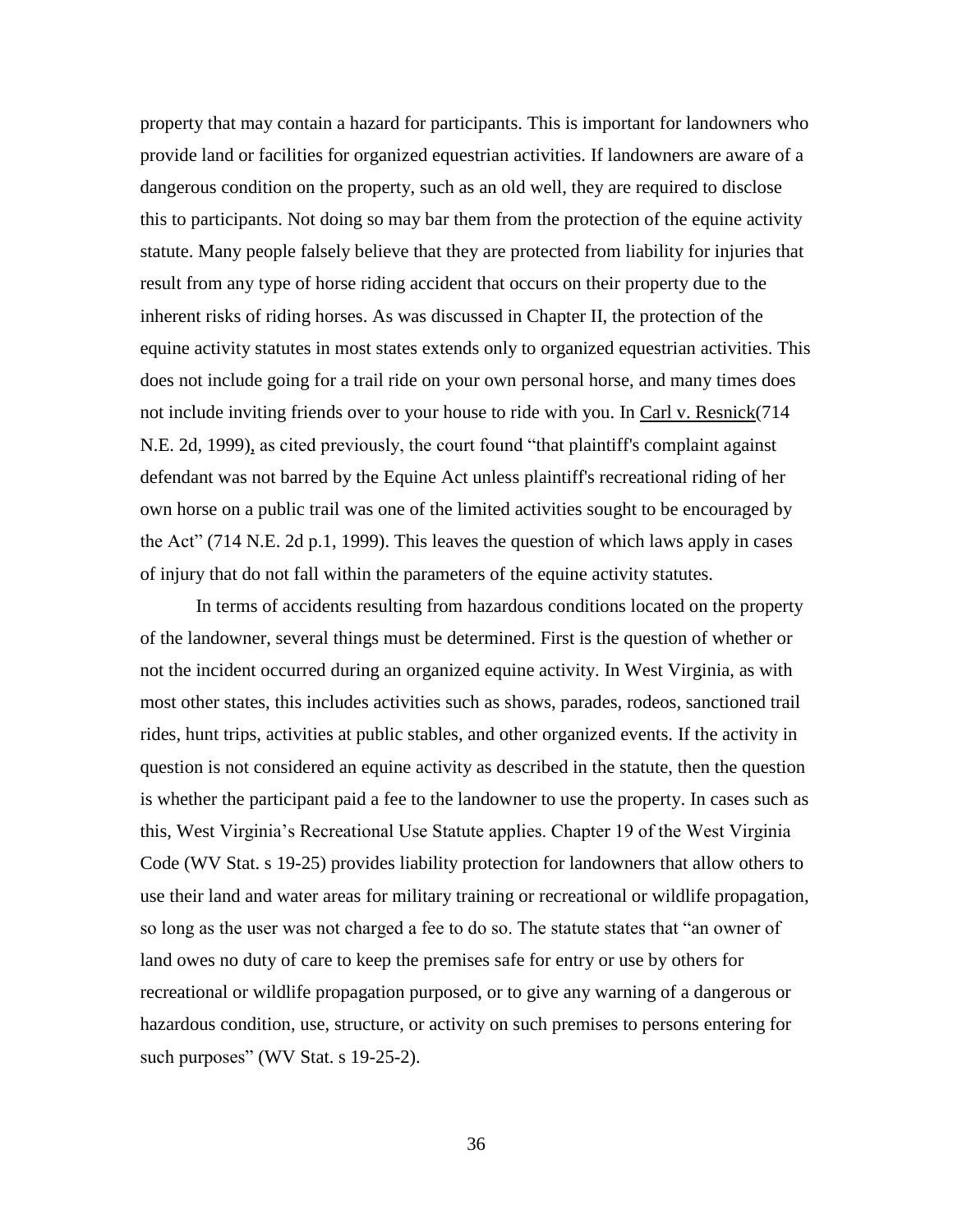In most states, there are three main categories applied to users of land. They are trespassers, licensees, and invitees. The duty of care that a landowner owes a trespasser is very limited (Uchtmann, 1981). Generally the duty is simply to not cause intentional harm to trespassers. For example if a landowner attempted to discourage horseback riding on his or her property by digging a dangerous trench or constructing a hidden trap in places that were known to be used by horseback riders, the landowner would be held liable for injuries even though the riders were trespassing at the time of the accident.

The degree of duty owed to a licensee is somewhat higher. Licensees are those that enter onto someone else"s property with permission, for his or her own purpose or business rather than for the benefit of the landowner. Social guests and insurance salesmen would be examples of licensees. In many states, the duty of the landowner is to warn licensees of any dangerous condition or animal that may be encountered while using the property. In Hussey v. Seawell(527 S.E. 2d 90, 2000) the plaintiff was asked to move two horses from one pasture to another by Seawell. Hussey was unaware that the gate into the new pasture had recently been modified to close automatically. As she led the two horses into the field the gate closed, spooking one of the horses. The horses reared and struck Hussey in the face, causing substantial injury. The North Carolina Court of Appeals found that based upon her previous experience with the gate, Hussey could reasonably assume that the gate would remain open. A jury found that Seawell"s failure to warn Hussey of the modification of the gate was the proximate cause of the injury. As provided by the recreational use statute however, West Virginia landowners are not required give warning of hazardous conditions to those entering the property as licensees.

The highest degree of duty required of landowners is to invitees. Invitees are those people that enter a premise for a purpose related to the landowner"s business. This would include all those who enter public riding stables for the purpose of engaging in group trail rides. In these cases the property owner has a duty to make reasonable inspections of the property for hidden dangers and either correct the dangerous condition or clearly warn invitees of its presence. Contributory negligence and assumption of risk become important defenses here in terms of limiting the liability of landowners. This is where the presence of a signed release may show that the participant knowingly accepted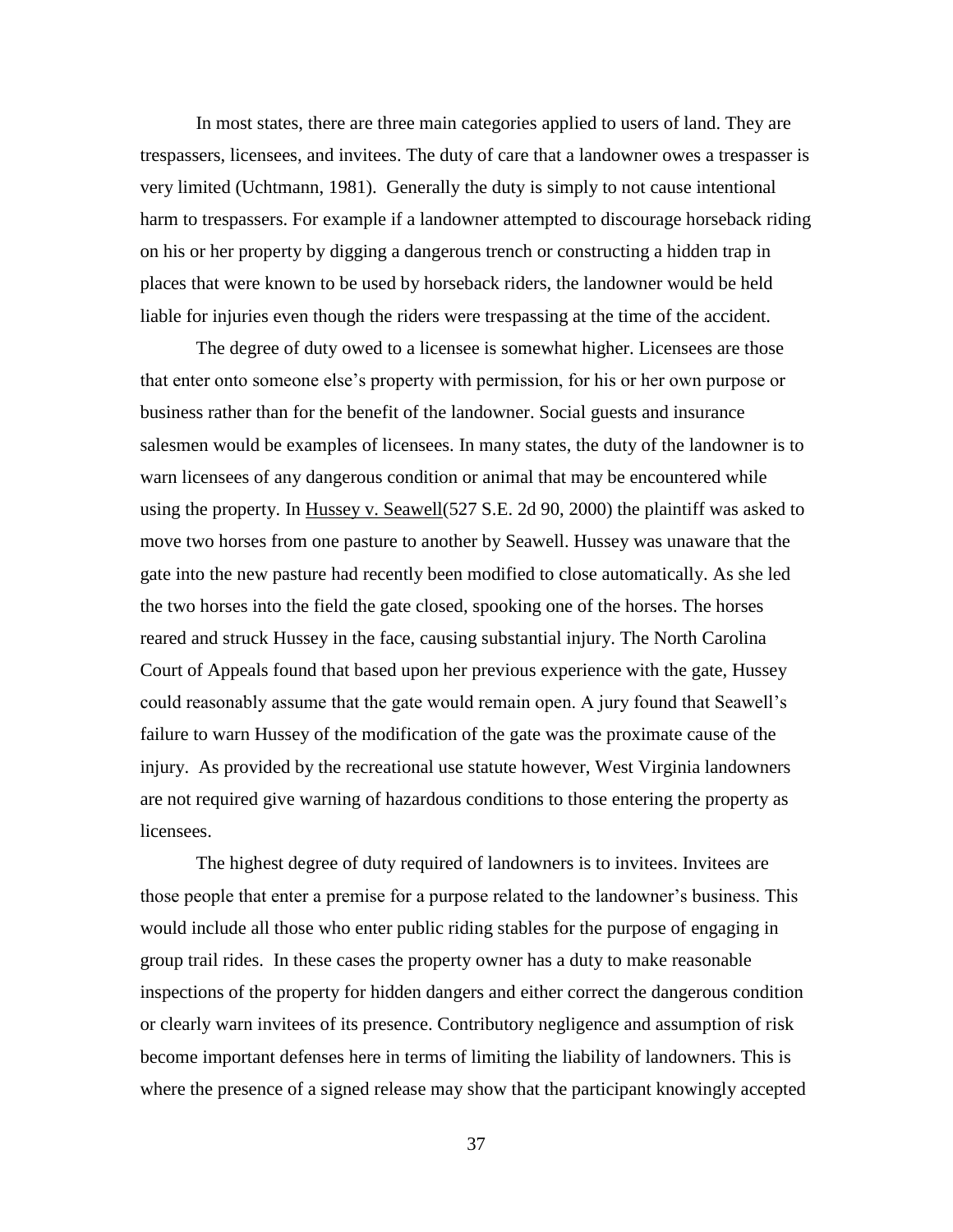the risks associated with the activity, so long as those risks were outlined clearly in the waiver.

In many cases involving horse accidents it can be successfully argued by the defendant that the injured person had sufficient knowledge of horses so as to be aware of the propensity of horses to react suddenly and unpredictably to a stimulus. However if the accident resulted at least partially because of a negligently maintained facility or an unmarked hazard, the landowner may still be held partially or wholly liable. In Alaimo v. Racetrack at Evangeline Downs(WL 233806, 2005), the plaintiff was awarded \$38,000 in damages when his racehorse collided with a negligently maintained gate along the racetrack during a training ride. The horse was euthanized as a result of the accident, and the Louisiana Court of Appeals awarded the plaintiff damages based on the projected future winnings of the horse.

In many cases inspection of the facilities and property may not reveal a hazard that exists. It is only as a result of the accident that the hazard becomes known. In these cases the genuine lack of knowledge of the presence of the dangerous condition by the landowner may protect them from liability. The equine activity statutes in each state may also supersede the duty of reasonable inspection in some instances. For example in the 2001 Ohio case of Allison v. Johnson (WL 589384, 2001) the plaintiff was injured when the horse she was observing in the ring began to back up causing it to back into a gate. The gate popped out of the bracket injuring the plaintiff in the face. Allison sued stable owner Johnson for negligence. The Ohio Court of Appeals found that under the Ohio Equine Activity Statute the plaintiff was a participant in that she was a "spectator of an equine event", and that the stable owner could not have reasonably foreseen that a horse backing into the gate would cause the gate to become dislodged from the bracket.

In cases where the landowner and injured party were not engaged in an equine activity as defined by the statute, the hazardous condition must be known to the landowner, or through due diligence should have been known, and reasonably foreseen. This may be difficult for the plaintiff to prove. In Baker v. McIntosh(132 S.W.3d 230, 2004) the court ruled in favor of the defendant when his colt fell against a trailer door which struck a visitor, causing injury. The Kentucky District Court found that the colt's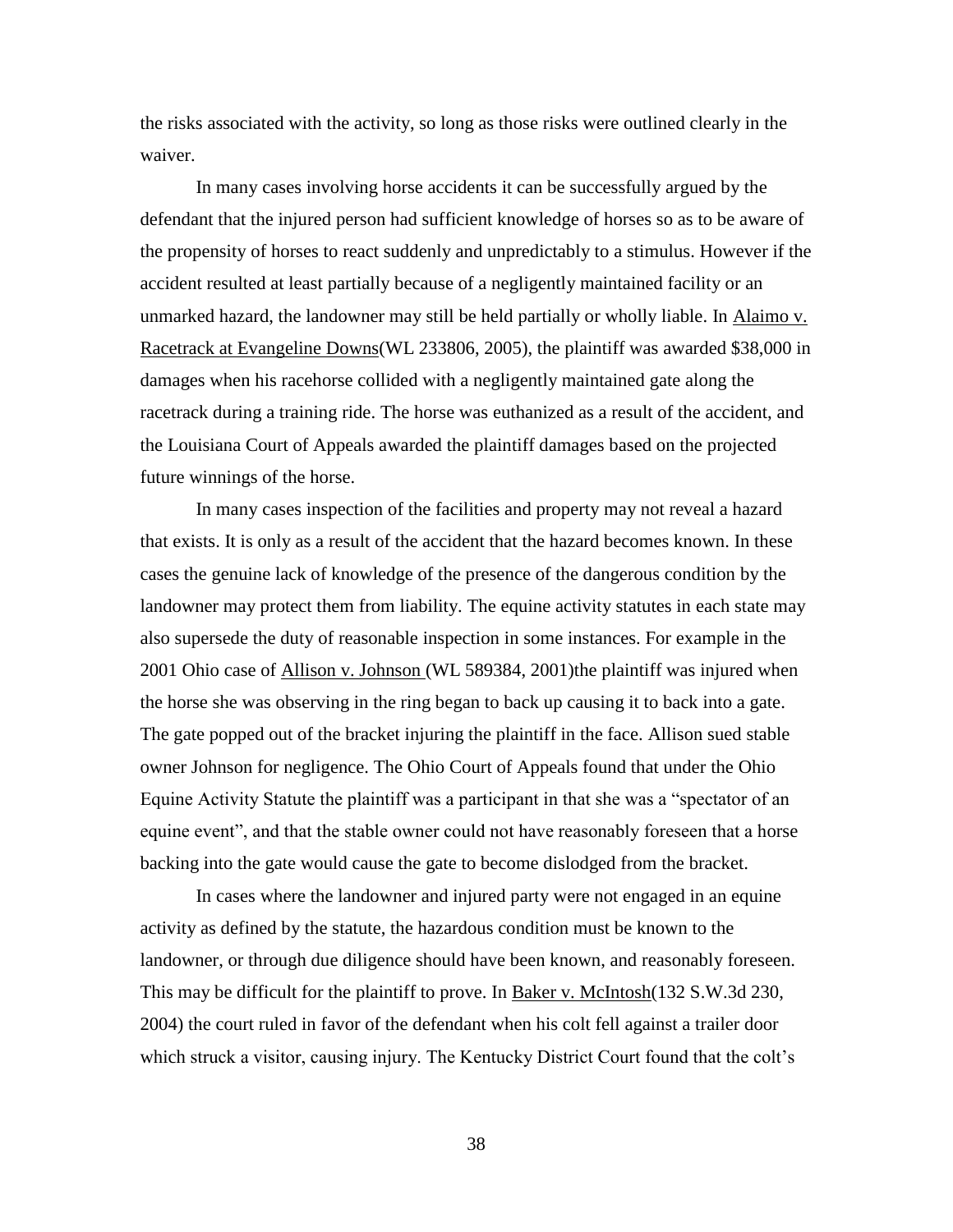owner had no duty to prevent the colt from falling against the trailer door, nor did he have a duty to the visitor to warn that such an accident might happen.

One common hazardous condition that is often overlooked by landowners is the presence of dogs. Dogs can spook, chase, or even attack horses at substantial risk to riders. In some instances the presence of a dog is not enough to require a warning to horseback riders, as dogs are commonly found around and near stables. The presence of a dog in most instances is a foreseeable risk associated with the equine activity. However if the dog displays vicious tendencies or aggressive behavior toward the horses or riders, and no effort is made by the landowner to control or confine the dog, the owner may be held liable. Under common law, dogs are viewed in a manner very similar to horses, based upon their past behaviors and propensities, sometimes referred to as the "one-bite" rule (Clarke-Dawe, 2003). Many states apply strict liability for dog bite incidents in cases where the dog attacks a human. This does not apply when the dog attacks a horse, causing a person to be bucked off and injured. West Virginia, and other states such as Ohio, applies strict liability for any damage to persons or property caused by dogs that are running at large. In Gibson v. Donahue (722 N.E. 2d 646, 2002), a woman was injured when she was riding her horse through a city park. The defendant Donahue owned two Irish Setter dogs which she allowed to run loose, despite the sign posted in the area that the park was "restricted to equestrian use only" (722 N.E. 2d 646 p. 2, 2002). The dogs began chasing the horse, causing Gibson to be thrown into a tree where she sustained serious injury. The Ohio Court of Appeals ruled that Donahue was liable for any injury or damage caused by her dogs as a result of the dogs being allowed to run loose. If the dog is not running free then the plaintiff must show knowledge by the owner of the dog"s previous dangerous behavior to prove negligence.

In cases where a dog attacks a horse, causing the horse to injure the rider or handler, plaintiffs may make their argument based on the state's dog bite statute and on the owner"s negligence to control the animal. Most often the dog bite rule will not apply because this requires that the dog directly bite the human, not the horse. This was evidenced in the 1997 case of Nickell v. Summer(943 P. 2d 625, 1997). In this case, Summer visited Nickell for the purpose of test riding a horse that Nickell had for sale. During the ride Nickell"s Doberman Pinscher attacked the horse causing it to buck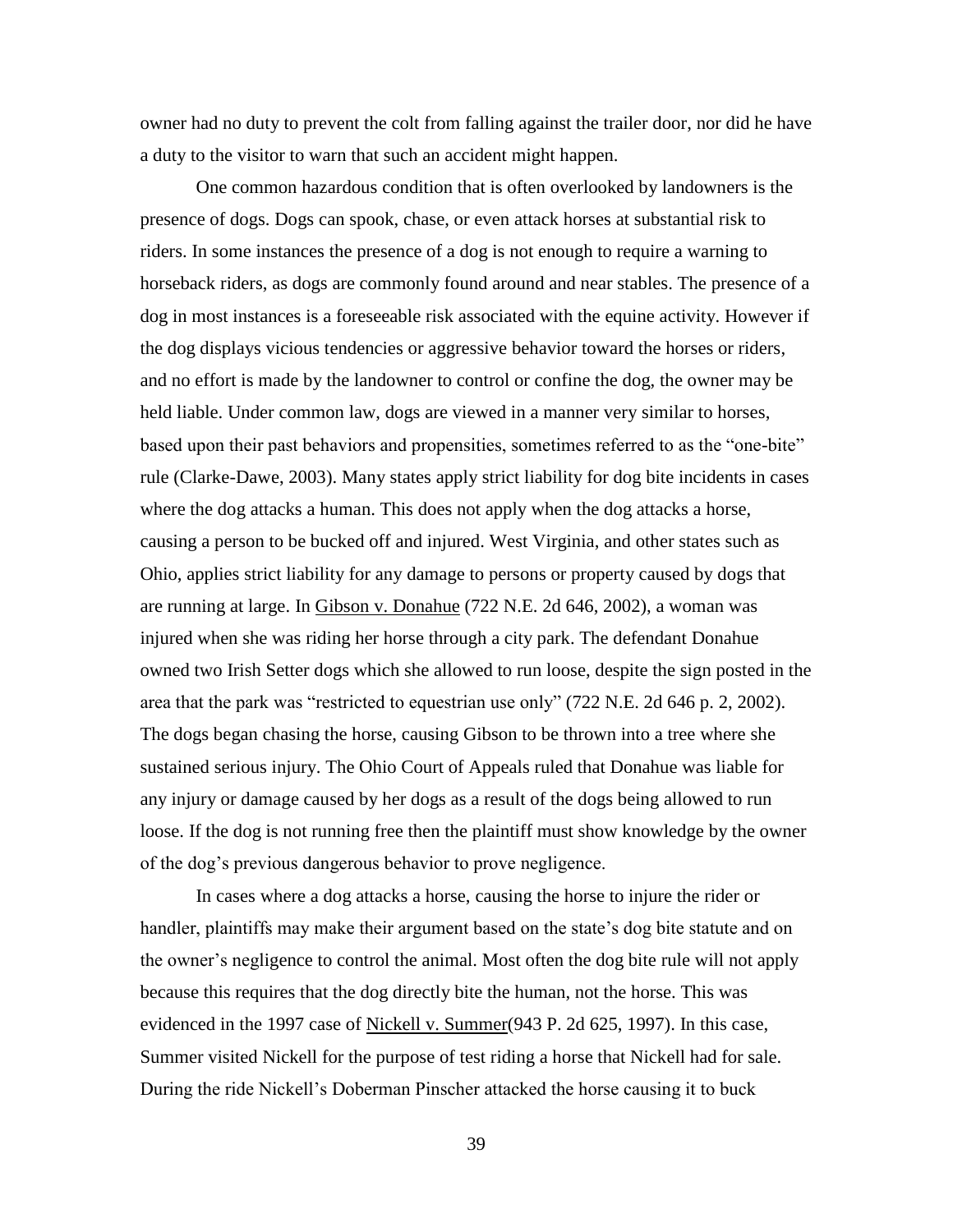Summer off. Summer argued using both a negligence action and claimed that the Oklahoma dog bite rule applied. The jury found that even though the dog bite rule did not apply, the owner was still negligent in his failure to control the dog.

A loose or escaped horse is a dangerous hazard for bystanders, motorists, and the horse owner. Loose animals are dealt with in different ways by the law, depending upon what part of the country the accident occurs in. There are two basic theories of liability for loose or escaped livestock in the United States; negligence and open range laws (Clarke-Dawe, 2003). Currently, negligence is the system applied in most states and is the most restrictive in terms of assigning damages. In states that apply this theory, livestock owners are held liable for any damages that occur as a result of their animals being loose due to the owner"s negligence. Here the primary issue is whether or not the animal was properly confined as defined by the individual state laws that apply. West Virginia and New Hampshire are states that impose liability to owners of animals that are negligently permitted to run loose. These states have specific laws regarding stallions. Chapter 467 of the New Hampshire Code states that "any owner or keeper of a stallion more than 12 months old, who willfully or negligently permits such stallion to run at large, out of the enclosure of such owner or keeper, shall be guilty of a violation"(New Hamp. Code s 467:1-a). The West Virginia Code contains several sections which describe the damages assigned to owners of loose livestock, and gives special mention to the "unlawful running at large of certain male animals and swine"(W. Va. Code s 19-18- 3).

In most states the duty falls on the livestock owner to construct and maintain an appropriate fence to keep their livestock in. Failure to properly maintain the fence or knowingly allowing animals to run at large creates a hazard and may be grounds for liability. In the majority of states, these laws have been modified from English common law and have been in existence for many years. If the plaintiff can prove that the defendant knew the animals were running loose and did not attempt to confine them, the fence was negligently maintained, or that the animals had a history of repeatedly escaping, the defendant may be assigned damages based on negligence. In the 1982 South Carolina case of Reed v. Clark(286 S.E. 2d 384, 1982), the Supreme Court determined that Clark was negligent when three horses owned by him escaped onto a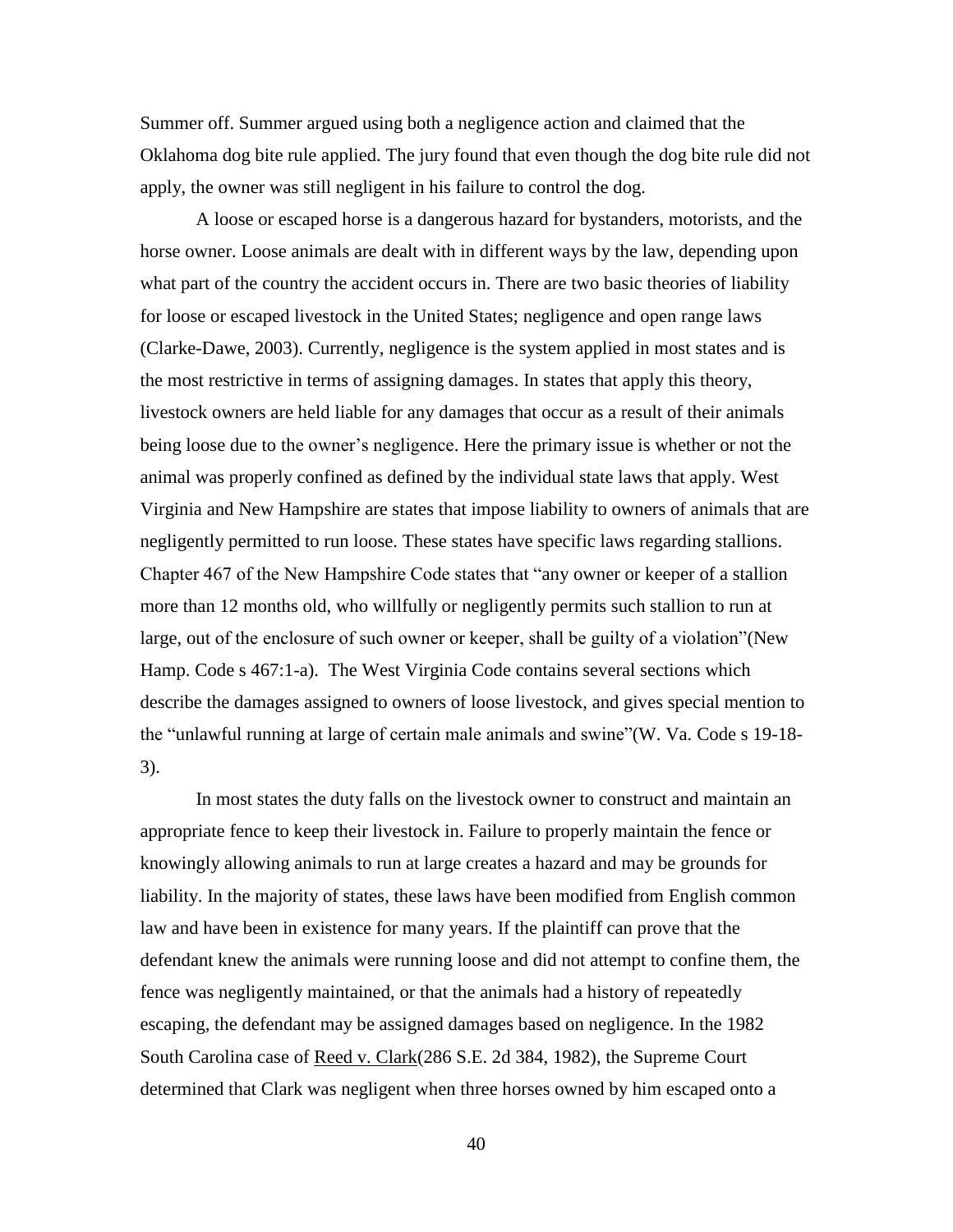highway. Two of the horses were struck by a car driven by Reed. In Reed"s argument he was able to prove that the horses had escaped on at least five other occasions by crushing down the wire fence that was used to contain them.

There are 13 states that currently apply some type of open range law regarding the fencing of livestock. In these states, with some variation, it is the responsibility of the citizens to fence out unwanted livestock, not the livestock owner"s duty to fence them in. Texas, the Dakotas, Oregon, and Arizona are examples of states that use the open range system. In these states, the damage caused by livestock running at large is the responsibility of the owner of the damaged property. The most common application of this occurs when livestock are hit by motorists on the highway. Many times in these states when an animal is hit by a car, the damage to the car, any injuries sustained, and possibly restitution for the livestock is the responsibility of the driver. In Hubbard v. Howard (758 F. Supp.594,1990) an Idaho resident collided with several horses on a highway, causing the driver's death. Because Idaho is an open range state, the case was dismissed.

States such as Montana apply a modified version of the open range law. Here, it is the responsibility of the livestock owner to fence animals off of highways, and more populated areas within the state are designated non-open range districts in which the negligence laws used in eastern states apply. In Larson-Murphy v. Steiner (15 P. 3d 1205, 2000) the Montana Supreme Court ruled in favor of the defendant in an accident involving a collision with an Angus bull on a highway. The court found that open range laws in Montana do not apply when the accident involves a motor vehicle on a highway.

As discussed, in the majority of cases, with the exception of open range laws in a few states, it is the duty of the landowner or horse owner to ensure that reasonable care is taken to avoid hazardous conditions and that hazards are made known to equine activity participants. Though negligence may be difficult to prove, it is advantageous for the landowner or activity sponsor to fully disclose any conditions of the property or facility which may pose a threat to the safety of the participants and their horses. It is also the duty of the landowner to avoid constructing or creating hazards in areas known to be used by others, and to avoid correcting hazards in a negligent manner that may result in a hidden danger, such as inadequately filling in a ditch that may collapse when stepped on.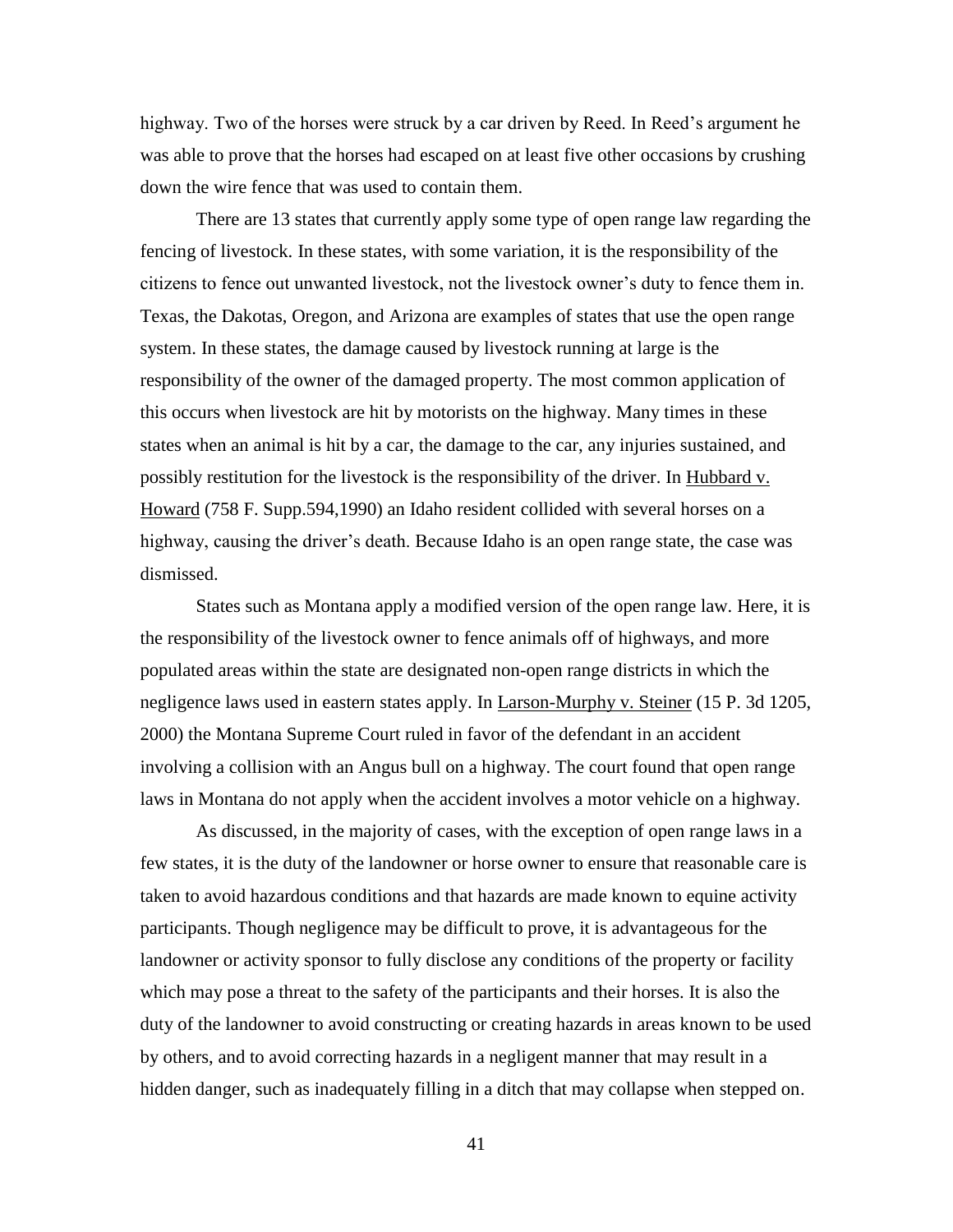The most effective method of avoiding liability with regard to hazardous conditions are posted warnings, flagging on dangerous areas, disclosure of hazards in a waiver or other written form, and properly confining dogs, horses, and other livestock.

#### Dangerous and Known Propensities

One of the most common arguments made when someone sustains injury during a horse riding accident is that the horse had a prior history of dangerous behavior that was not disclosed to the rider. In general, it is the duty of the horse owner or caretaker to fully disclose any information known about the animal which may make it unsafe to riders or potential buyers. The term "propensity" is commonly used regarding the behavior of animals and liability, meaning the animal"s tendency to engage in a specific behavior. In order to prove a dangerous propensity, the behavior must be unusual for the animal in question. For example, it would not be considered a dangerous propensity for a horse to spook if the rider waved a hat or shirt over the horse's head while mounted. Spooking in this case would be regarded as normal behavior for any horse in this situation (Dawson, 2006). Of course, any horse may kick, bite, strike, buck, or rear under certain circumstances. The owner cannot, nor are they expected to, predict what the horse will do in the future if the horse has no known tendency to misbehave. Propensities are abnormal tendencies for a specific animal to react to a certain stimulus. In order to assign liability in dangerous propensity cases, it must be proven that the animal had the propensity, that this propensity was know or should have been known to the owner and was not disclosed to the injured party, and that this propensity was the proximate cause of the injury.

Each year many horses are sold at public auction. In these instances often the buyer does not have the opportunity to speak to the horse seller. The seller may not even be present. It is generally understood that buyers are purchasing these horses "as is", and that the horses may have dangerous propensities which are not disclosed. As long as no statements are made about the horse by the seller in order to intentionally mislead the buyer, it is nearly impossible to prove negligence in public auction cases (Dawson, 2006).

The seller of a horse by private contract has a higher duty to the potential buyer in terms of relaying information about the horse. In these cases, it is not excusable for the owner to remain silent about a known dangerous propensity of the horse in question.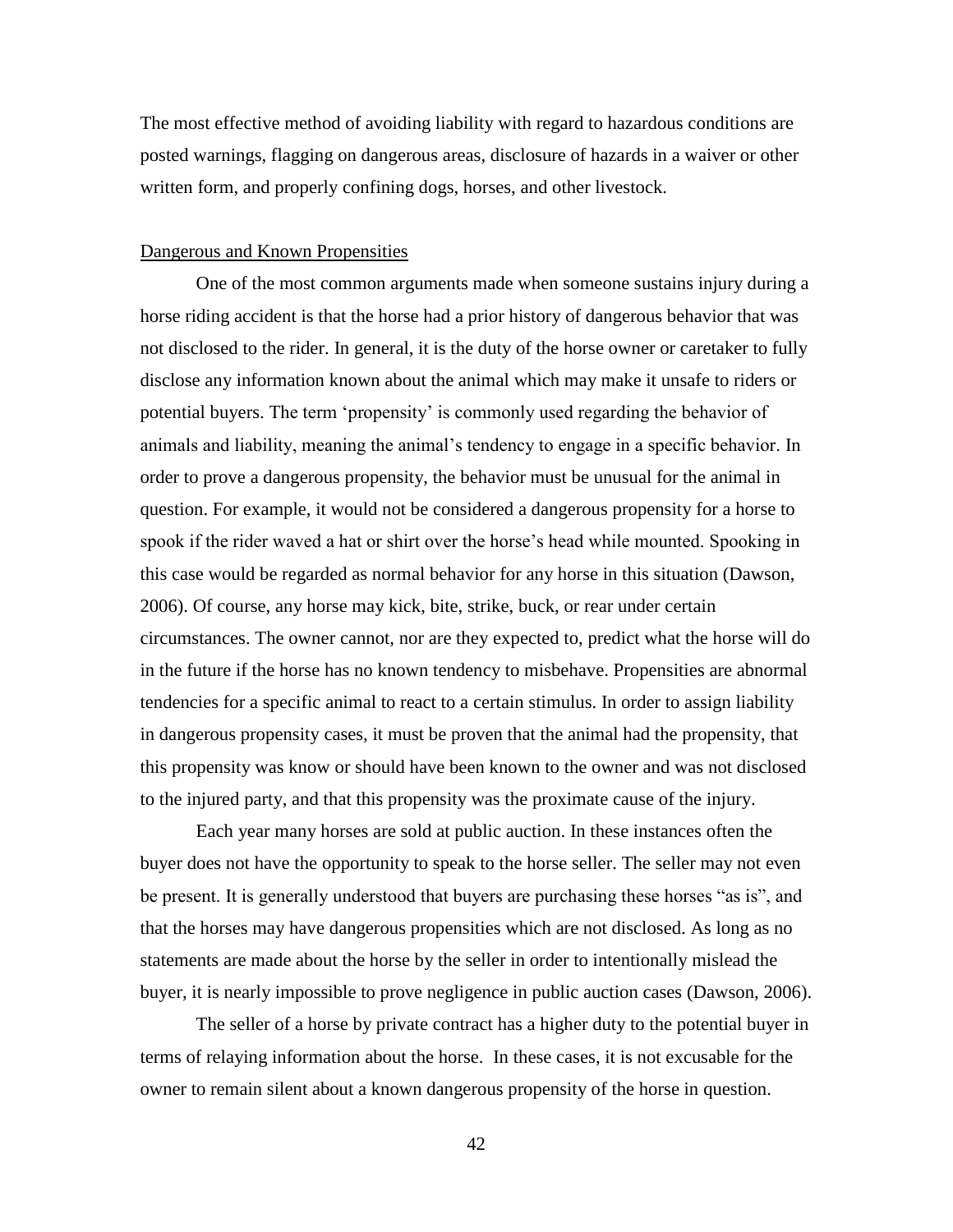Most states address this specifically in their equine activity statutes. As previously cited, the West Virginia statute contains specific language regarding known propensities. The West Virginia statute states that horsemen have a duty to "make known to any participant any dangerous traits or characteristics or any physical impairments or conditions related to a particular horse which is involved in the equestrian activity of which the horseman knows or through the exercise of due diligence could know"(W. Va. Code s 20-4-3). However the wording of this statute does not include the selling of horses or the riding of a horse in a pre-purchase trial as equine activities. Still, knowingly withholding information about an animal that results in injury may be grounds for negligence.

There are several acceptable methods of providing warnings about a horse's dangerous propensities. Many public riding stables post signs on the stall doors of horses that are known to bite. Choosing to send a horse to a professional trainer in an effort to eliminate the unwanted behavior is also widely acceptable. It is advisable in these situations to obtain a written statement from the trainer that he or she believes the behavior has been eliminated prior to the horse being returned to general use. A commonly used method of warning is to tie a red ribbon in the tail of a horse that has a propensity to kick and is widely known among horse riders. Verbal warnings of a horse"s behavior are also acceptable; however it may be more advantageous for the owner to put the warning in writing or to have a witness present when the verbal warning was given. The use of the phrase "should have known" in many state statutes does not require proof of direct knowledge of the horse"s behavior. It only requires proof that any reasonable person in the owner"s position should have been aware of the propensity. This discourages horse owners from turning a blind eye to the behaviors of their animals in order to argue a lack of knowledge.

There have been many case examples in the past several years regarding the dangerous propensities of horses and personal injury claims. The standard argument made by plaintiffs is often that the horse owner was aware of the propensity of the horse to misbehave and did not disclose this to the rider or handler, resulting in their injury. It may be difficult to prove however that the owner was aware of the behavior, or that this behavior was the proximate cause of the injury. In Balen v. Peltier (WL 163518, 2006), the Court of Appeals of Minnesota gave summary judgment to the defendant when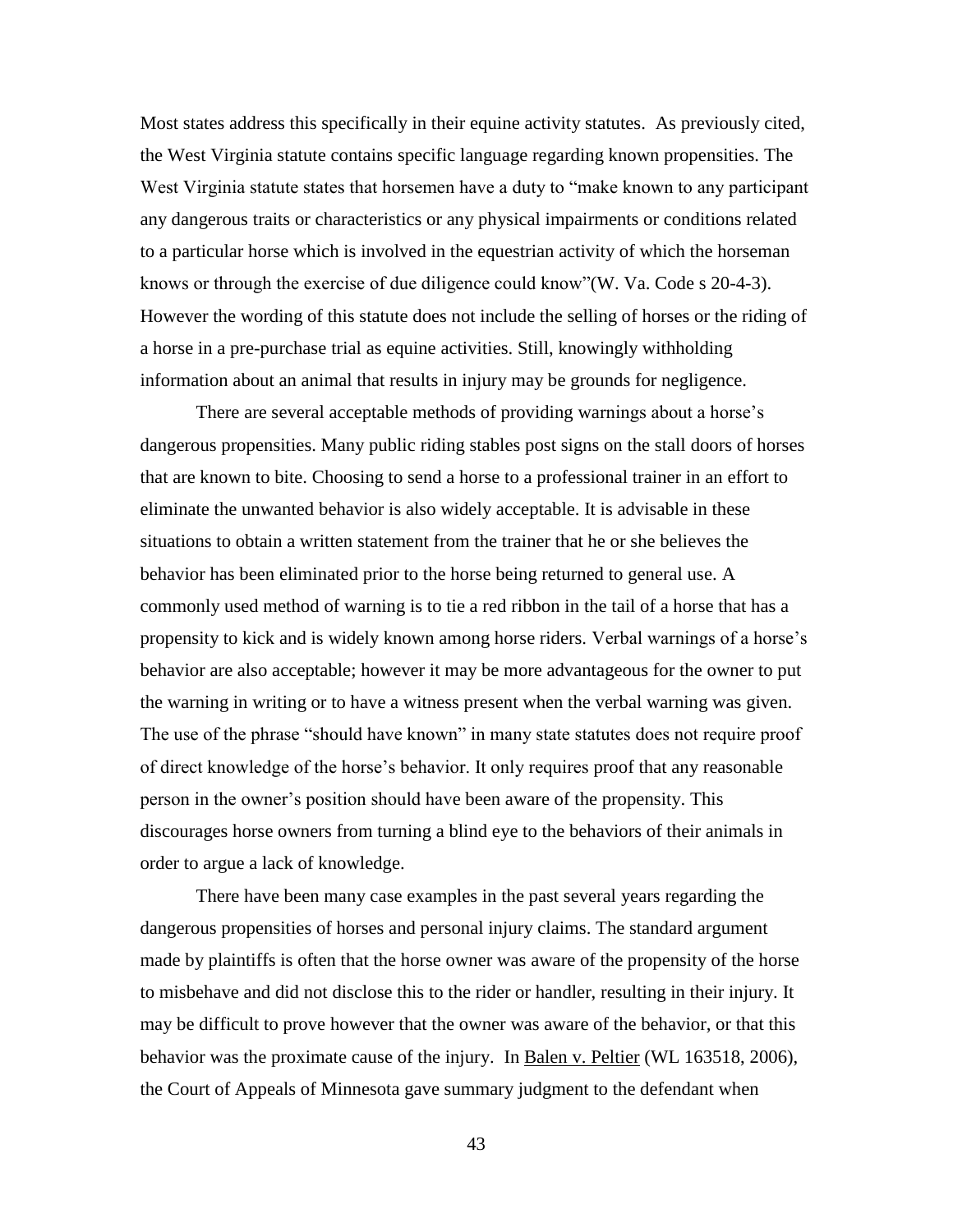plaintiff Balen was injured while riding a horse owned by Peltier. Balen argued that Peltier knew that the horse was "high spirited, seldom ridden and was difficult to control". During the trial, Balen was unable to prove that Peltier had any knowledge of the horse"s dangerous propensities and that he had no duty to warn her that the horse might rear and throw her off.

In a similar case in Georgia, the court applied the state"s dangerous-animal statute because the participant was not engaged in an equine activity as defined in the equine immunity statute. In Burns v. Leap (645 S. E. 2d 751, 2007), the court ruled summary judgment for the defendant. In this case a woman was injured during a visit to a friend"s house. Leap invited Burns and her family over to see her house and pastures. During the visit the two women, along with Burns" husband and children entered a pasture containing several of Leap"s horses. As they walked into the pasture Leap asked Burns if she closed the gate behind them. Burns replied that she had not and offered to go shut it. As she did this, one of the horses began trotting towards her. Leap yelled to her to "not let the horse out" and instructed her to wave her arms in an attempt to stop the horse (645 S. E. 2d 751 p. 3, 2007). Burns did as she was instructed; however the horse did not stop, but instead knocked Burns into a barbed wire fence resulting in injuries to her face, head, arms, and wrist. During the hearing, Leap testified that she had never observed that particular horse running toward someone in that manner, nor had ever had any incidents involving injury with that particular horse. Burns was unable to prove otherwise, and the case did not make it to trial.

#### Matching the Horse and Rider

In the West Virginia equine activity statute, one of the conditions required in order for activity sponsors to receive full protection from liability is that they "make reasonable and prudent efforts to determine the ability of the participant to safely engage in the equestrian activity, to determine the ability of the horse to behave safely with the participant, and to determine the ability of the participant to safely manage, care for and control the particular horse involved" (W. Va. Code s 20-4-3). Most of the other equine activity statutes also make this a requirement in order to protect the sponsor from liability. Some statutes are more specific regarding the sponsor's duty to assess the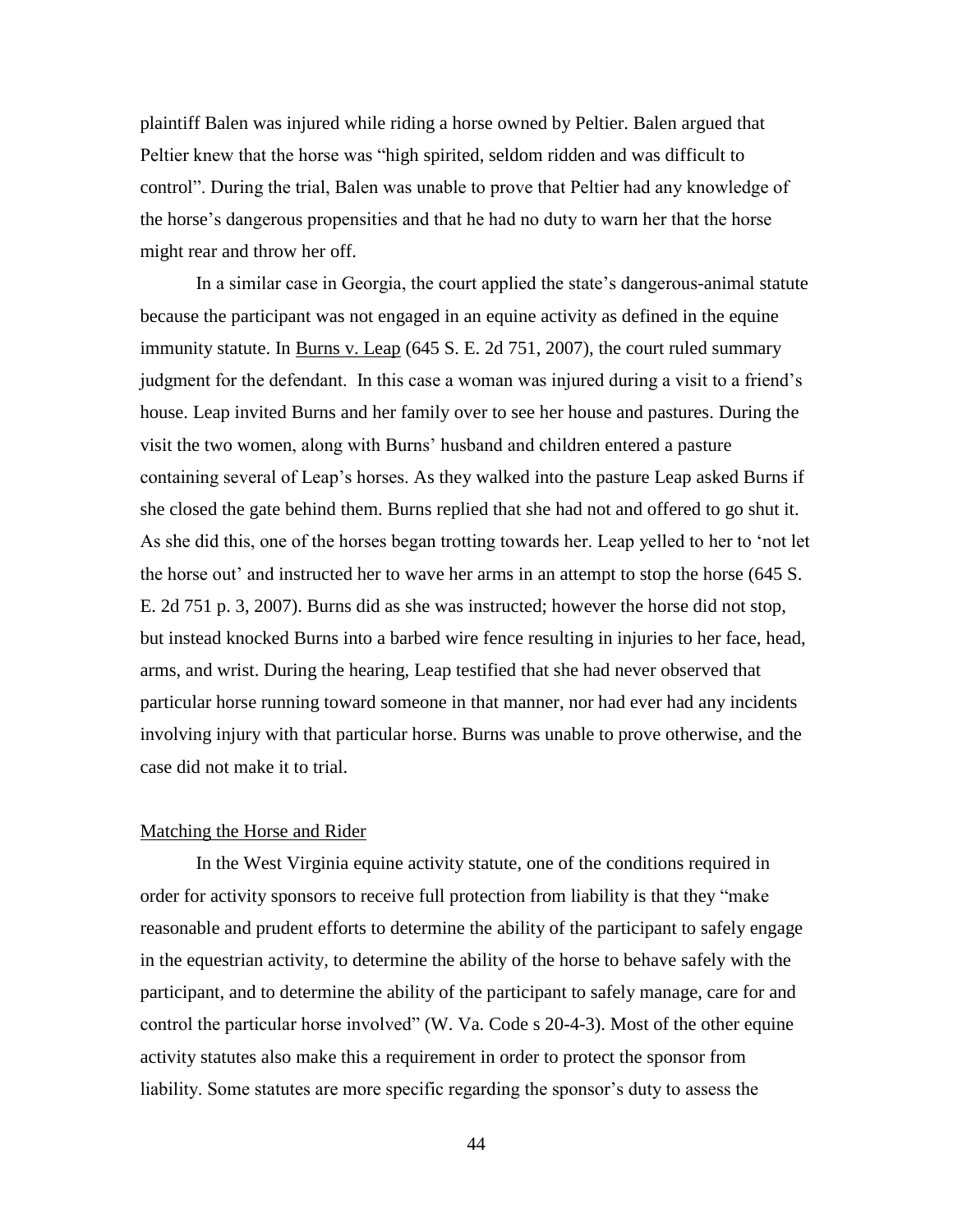participant"s skill level. In some instances it is required that the sponsor interview the participant about their previous horse experience, while other statutes state that it is inadequate to rely solely on the participant's representation of their own skill level. In any case, matching a green rider with a green horse will most likely be viewed as negligence. Often one of the main issues in cases of beginner rider injuries is whether the rider knowingly assumed all the risks involved with horseback riding, and whether the injury was due to the negligence of the activity sponsor to pair the rider with a beginner level horse. Though it may be believable that a beginner would not fully comprehend that the horse they are riding might throw them off and cause injury, riders that have some experience with horses often cannot make this same argument.

In cases where injury occurs as a result of a novice riding or caring for a horse that requires a more experienced person, the legal theory used by the plaintiffs is referred to as "negligent entrustment" (Clarke-Dawe, 2003). This means that the defendant was sued for negligence in entrusting the horse to a rider with an inappropriate skill level. In cases where the rider refuses the advice of the activity sponsors or intentionally misrepresents his or her skill level, it may be that this act of the participant contributed more than 50% to the injury. This would bar the plaintiff"s claim of negligence by the activity sponsor. In the 2007 case of Clyncke v. Waneka (WL 570412, 2007), an inexperienced girl was injured when she was thrown from a horse that was loaned to her to ride on a roundup at a friend"s ranch. The plaintiff filed suit against Waneka, alleging negligence. The Colorado District Court ruled in favor of the defendant, stating that the injury was a result of the inherent risks associated with horseback riding, thus Waneka was protected under the Colorado Equine Activity Statute. On appeal, this decision was reversed. Here the plaintiff argued that the defendant had a two-pronged duty with regard to assessing her capability according to the statute. The first requirement was that Waneka make a prudent effort to determine the ability of the participant to engage safely in the activity, and secondly that Waneka determine the participant"s ability to manage the particular horse. Due to the issues of fact regarding whether or not Waneka met these duties, the case was remanded to the lower court for decision. It is interesting to note that the Colorado statute is somewhat unique in that the breach of one of the duties of the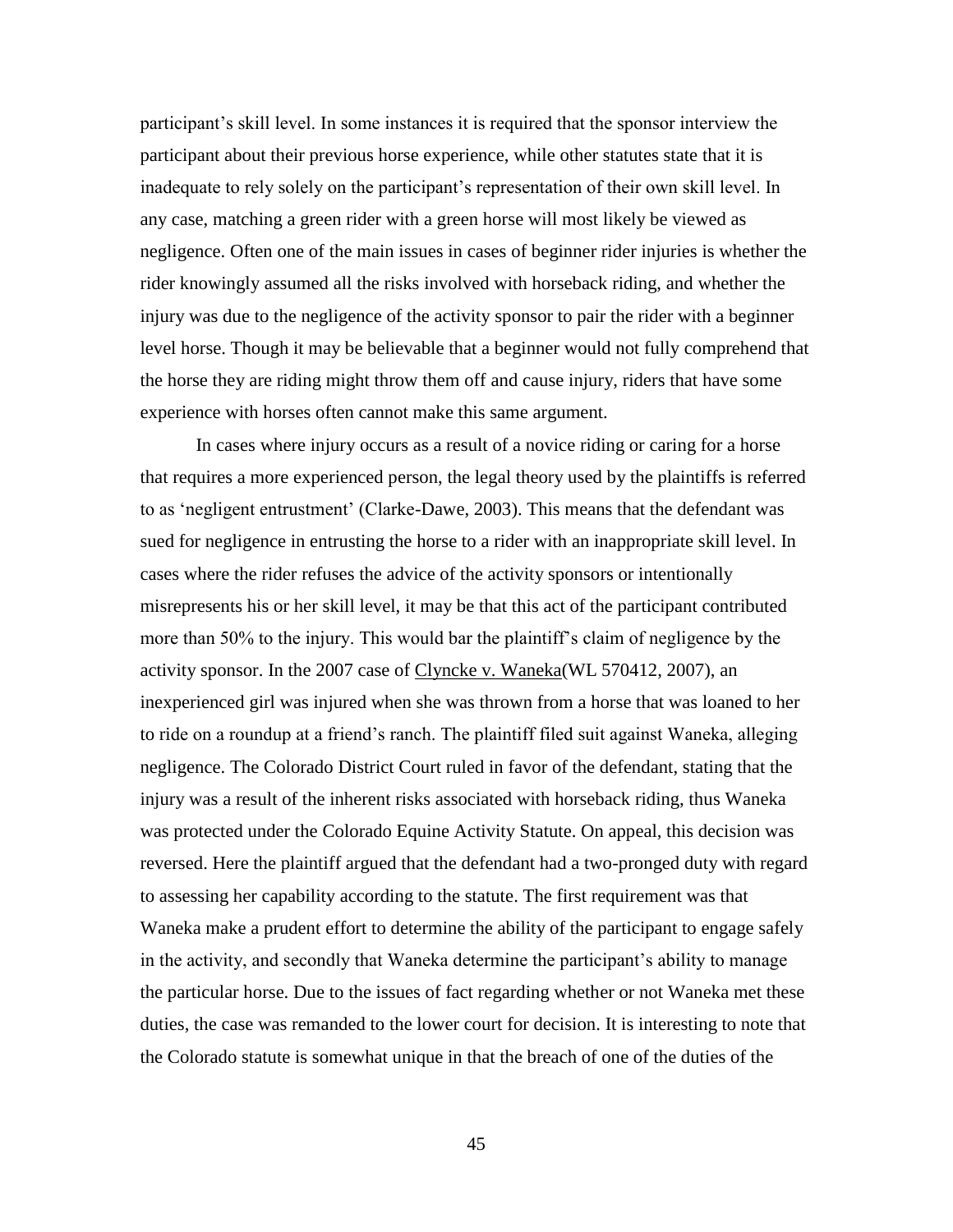sponsor is not enough to hold them liable. It must be proven that the sponsor breached all of the duties in order for the court to find negligence.

In some cases a participant may present themselves to be more competent to ride a particular horse than they actually are. In these instances it is duty of the horse owner or activity sponsor to make a reasonable effort to match the rider to a suitable horse based on the participant"s alleged skill level and also by observing the rider with the horse to make a determination. If the rider displays nervousness or apprehension about riding the particular horse, this should serve as a warning to the owner that perhaps the rider is not experienced enough to take part in the activity. In the case of Stoffels v. Harmony Hill Farm, (WL 3699549, 2006), the representation of the rider about her skill level may not have been sufficient to limit the defendant's liability. In this case, the defendant owned and trained close to 20 Thoroughbred horses for track racing and foxhunting. These horses ranged in size from 15 hands to over 17 hands. In need of additional riders, the owner decided to ask a local horse riding club if they had any members that were willing to exercise some of her horses. One woman, Stoffels, responded to this request. She sent an email to the owner in which she described in detail her many years of experience in riding and training Morgan horses. In this email she described herself as "5"1" and stocky", she also stated that she was 65 years old and had a touch of arthritis, therefore would prefer a smaller horse to ride. The owner agreed to allow the plaintiff to ride with her. The plaintiff arrived and was presented with a mare to ride named Glory who was green broke and had been ridden less than 30 times. Glory was 17 hands tall and was described as being very broad. Upon seeing the mare, Stoffels remarked that perhaps this horse was too big for her to ride, but was told by the defendant that Glory was the smallest horse she owns. The defendant suggested that Stoffels ride the mare around in the ring to see if she would be comfortable with her before they went out on the trail. Stoffels then rode the mare in the ring, walking and trotting for about ten minutes. She found the mare to be responsive and well behaved so they left the ring and proceeded with the ride. At some point in the ride, while maneuvering around a large stump, Glory unexpectedly began to buck and threw Stoffel to the ground causing multiple injuries that required surgery. Stoffels filed suit alleging that the horse owner was negligent in her failure "to make reasonable and prudent efforts to determine the participant's ability to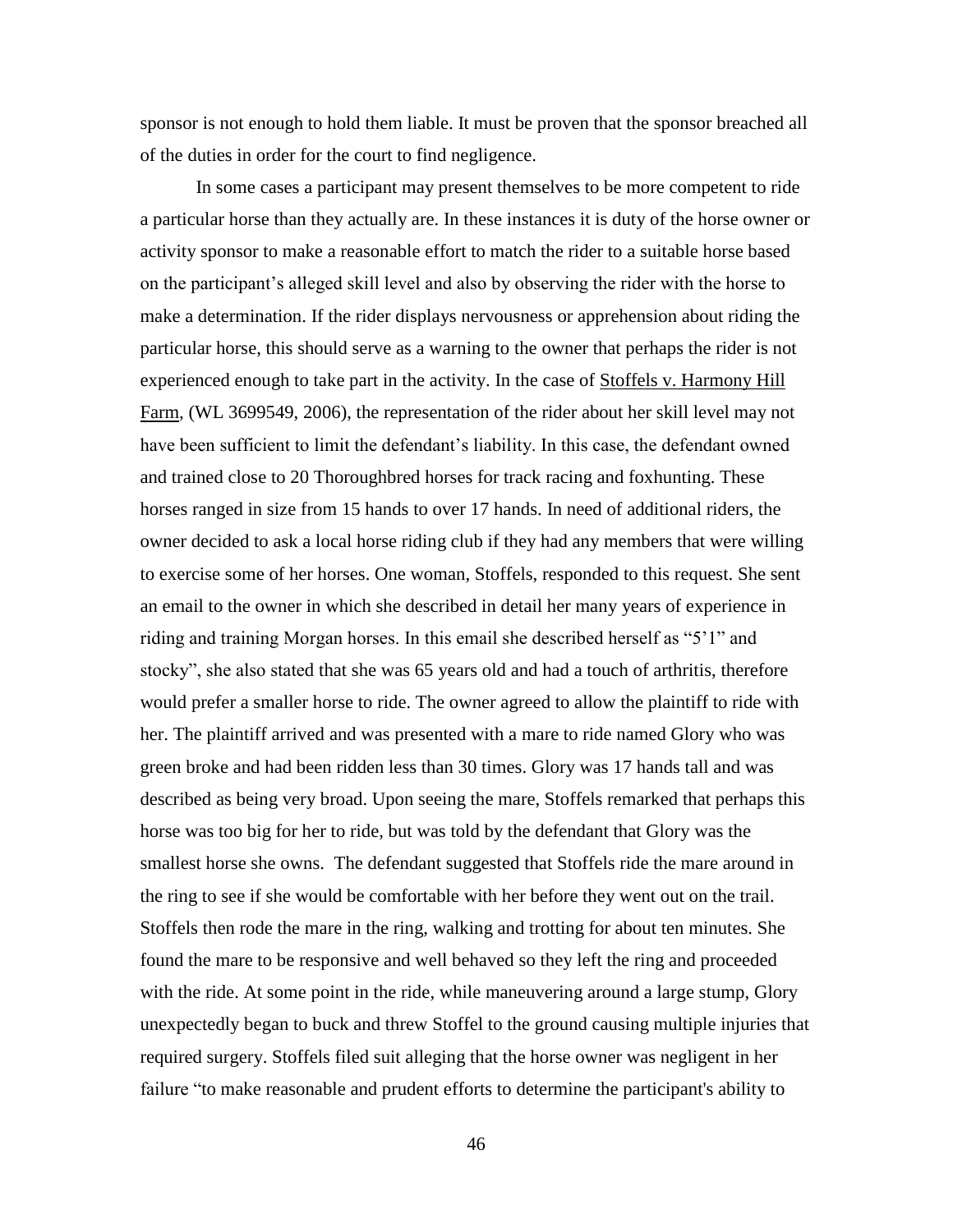safely manage the particular equine animal, based on the participant's representation of his ability" (WL 3699549, 2006) as required by the New Jersey Equine Activity Statute (NJ ST s 5:15-9), and also that the defendant neglected to disclose that Glory was green broke and had not been ridden much. The defendant filed a motion for summary judgment, arguing that she fulfilled her responsibility in assessing the plaintiff"s experience by relying on Stoffels" email account of her skill level and by observing Stoffels in the ring prior to the ride. Summary judgment in this case was denied. In its decision, the court stated that "We recognize that a fall from a horse is an inherent risk of horseback riding. On the other hand, the immunity offered by the statute is not absolute. The failure to take reasonable measures to match the rider to a suitable mount falls easily within exception (d) of the Act as "an act or omission on the part of the operator that constitutes negligent disregard for the participant's safety...." N.J.S.A. 5:15-9(d). Here, we are not satisfied that defendant's conduct in assigning Glory to plaintiff is so onesided that a reasonable jury would not find her negligent" (WL 3699549 p. 4, 2006).

Public riding stables and stables that offer guided trail rides are often at the most risk for liability. In these situations there are many riders each day that have varied skill levels, some of whom have never been on a horse before. In most states, the stable is required to assess the rider's skill level prior to matching them to a suitable horse to ride. This task can be difficult, given the unpredictable nature of horses and the possibility that the person might represent their skill level inaccurately. In cases where the rider refuses the advice of the activity sponsors or intentionally misrepresents his or her skill level, it may be that this act of the participant contributed more than 50% to the injury. This would bar the plaintiff"s claim of negligence by the activity sponsor. In the 1996 case of Deans v. Nebraska(unpublished, 1996) , Deans, an experienced horseperson, along with several other people, signed up for a group trail ride. As the wrangler was preparing for the ride she instructed the participants to choose any horse they wanted except for Chip. The wrangler began assisting others with their horses. When she turned back around she saw that Deans was on Chip. She asked him to get down and explained that Chip had bucked earlier in the day. Deans was determined to ride the horse, so the wrangler instructed him just to follow the other horses. Ignoring this advice, Deans was heard to have remarked that he was "going to give this horse an attitude adjustment" (unpublished,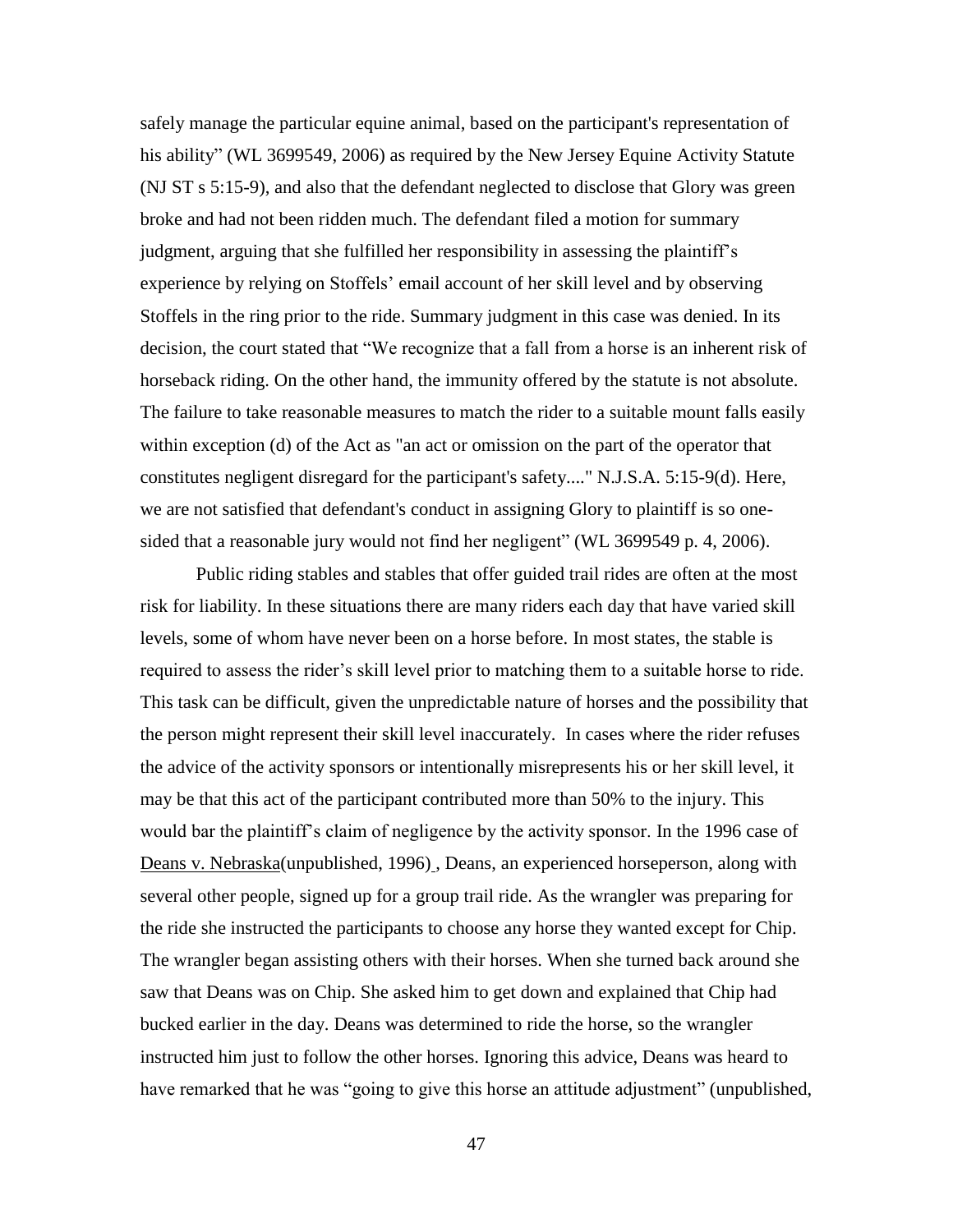1996). Chip then reared up and fell over on top of Deans, injuring him. The Nebraska Appellate Court ruled in favor of the stable, stating that short of physically grabbing Deans and removing him from the horse, the wrangler did everything she could to prevent the accident.

In many cases the jury can consider the experience level of the rider in determining liability. For example, a rider that is very experienced would have a more difficult time proving that the horse was unsuitable for them than someone who has little riding experience. In Wardrop v. Koerner (617 N.Y.S. 2d 964, 1994), Wardrop applied for a job exercising Thoroughbred racehorses for the defendant. Koerner asked Wardrop to ride Scott, a two year old horse, in order to assess Wardrop"s skill level. Once they were both mounted, Koerner asked Wardrop to ride Scott alongside her on her horse, something Scott had never done before. Scott became very upset and threw Wardrop. Wardrop filed suit claiming that Koerner was negligent in placing her on a green broke horse without properly evaluating her qualifications to handle the horse. The New York Court of Appeals ruled in favor of the defendant, stating that Wardrop presented herself as a very experienced rider, and that if she had gotten the job, Scott was one of the horses she would be expected to exercise. Due to the high level of expertise Wardrop claimed she had, Koerner could have reasonably assumed that Scott"s behavior would not be too much for her to handle.

### Avoiding Breach of Duty

In order to avoid liability for injuries sustained by participants it is necessary that horsemen be aware of the duties required of them by the law. In West Virginia, the equine activity sponsor or horse owner is required to meet a specific set of criteria to be protected by the equine activity statute. This includes (1) making reasonable and prudent efforts to determine the ability of a participant to safely engage in the equestrian activity and the ability of the horse to behave safely; (2) to make known to any participant any dangerous traits, characteristics, or physical impairments of the particular horse which the horseman should know; (3) make known any dangerous conditions of the land or facility by advising participants in writing or by posting warning signs; (4) make reasonable and prudent efforts to inspect tack and equipment for safe use; and (5) to prepare and present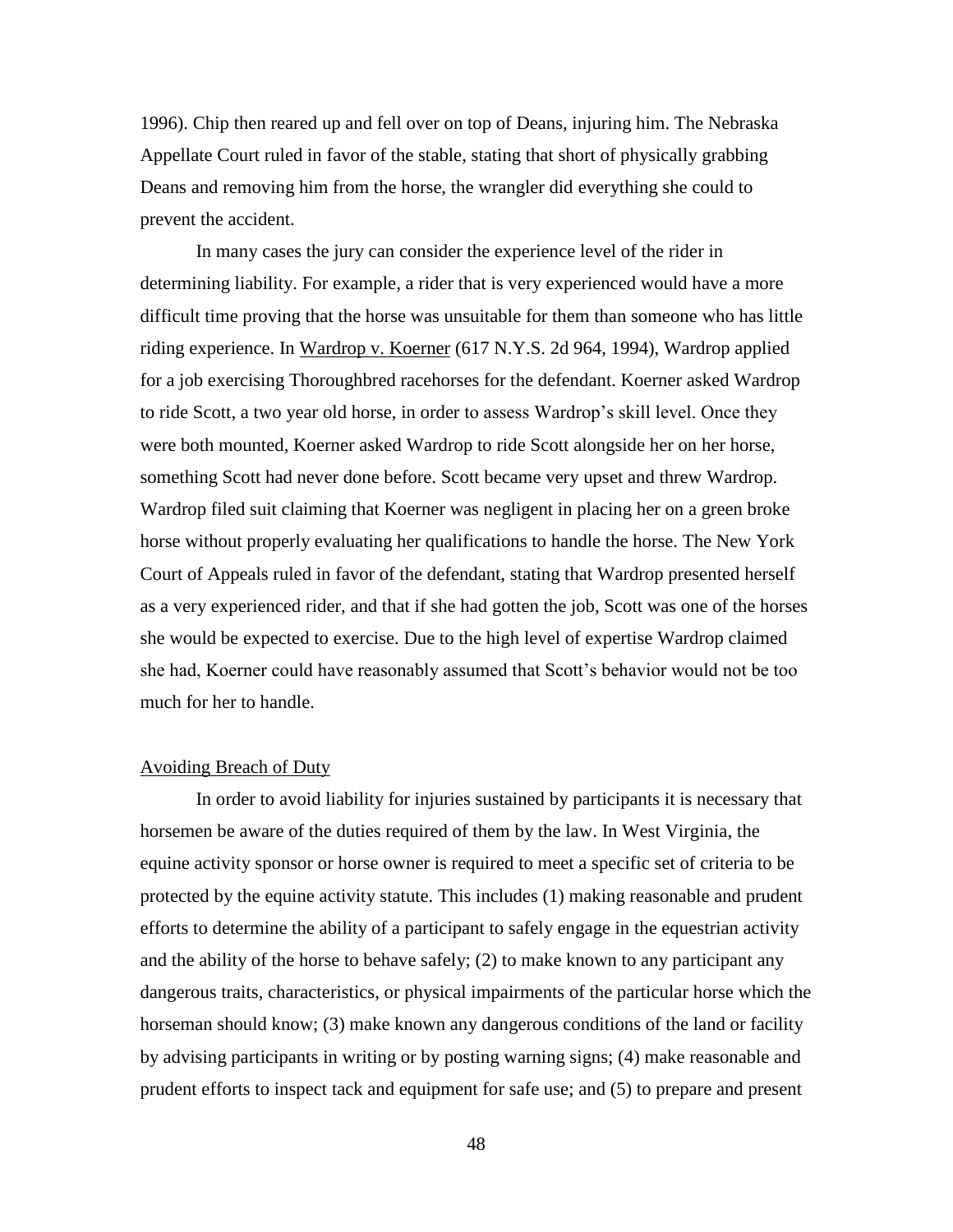to each participant for his or her inspection and signature a statement which clearly and concisely explains the liability limitations set forth in the statute (W. Va. Code s 20-4-3). Most other states have similar requirements of activity sponsors.

Though a waiver is required in West Virginia, it is not required in most other states. Having a well written disclaimer may not only bar a plaintiff from claiming negligence, it may also show that the participant knowingly assumed the risks associated with the equestrian activity. Honesty is the best policy when constructing disclaimers and when providing information about a horse to a participant or potential purchaser. The horse owner or activity sponsor should clearly outline the foreseeable risks associated with horseback riding, any known propensities of the horse, any hazardous conditions on the land or facility, and any other conceivable information that might aid in preventing injury. Though not required by West Virginia law, it is also advisable to request that participants wear helmets. Not only will this help in preventing serious injury, but it may aid in showing that the activity sponsor was conscientious in trying to protect the participants. The participant also has a duty to accurately and honestly portray his or her abilities regarding handling the horse. Stable owners that offer public riding should have a written policy involving the inspection of tack and equipment. If a piece of tack breaks or is faulty, it may help to show that the tack was inspected regularly and that the faulty equipment was not a pre-existing condition.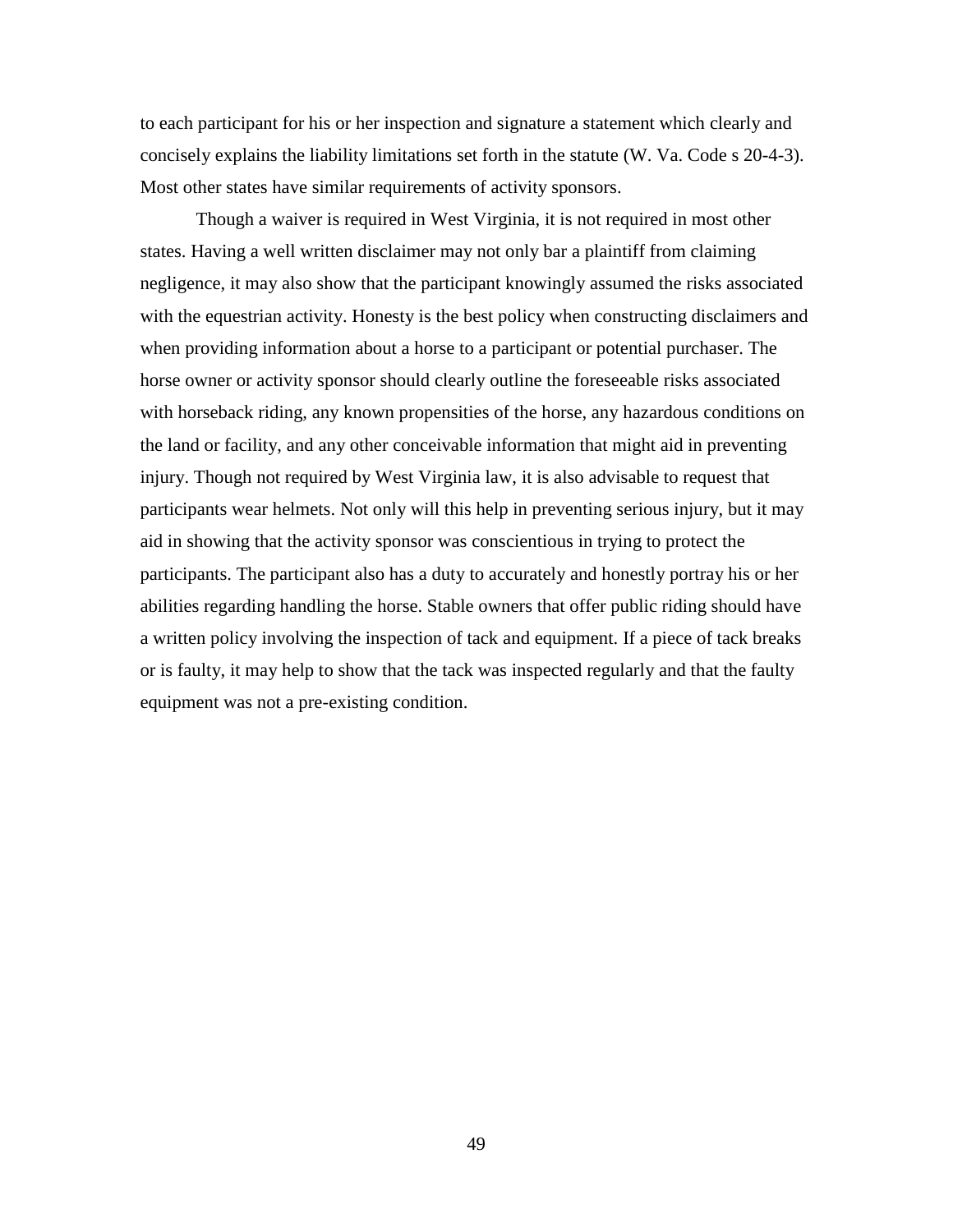# **Chapter IV** DISCLAIMERS FOR LIABILITY PROTECTION

#### Uses and Forms of Disclaimers

It has been said many times that a liability waiver is "not worth the paper it was written on'. This may be the case if the release is poorly written or is constructed in such a way that its application would be illegal. However, in many cases the presentation of a signed waiver in court will greatly decrease the chances of being held liable for participant injuries. In some states, such as West Virginia, the presentation of a waiver for the participant's signature is not only advisable; it is required in order to be afforded protection under the equine activity statute. The use of releases is commonplace in recreational activities. The vast majority of stables that offer trail rides or lessons for the public will present some type of liability waiver to be signed prior to engaging in the activity. Many times plaintiffs argue that it is unfair to require the signing of a waiver in order to participate or that they did not read the waiver or did not realize what they were signing. Sometimes these arguments are effective, based on the individual circumstances surrounding the accident. It is important to know what should be contained in the wording of the disclaimer and under what conditions the disclaimer may not provide protection.

Generally disclaimers in equestrian activities come in three forms: posted signs, liability waivers for signature, or as statements within sale contracts. Regardless of the format, the intent is the same. Waivers are used to prevent a plaintiff from winning a law suit against the defendant, or to discourage the participant from filing a law suit in the event of an injury. It is usually advisable to have an attorney write the disclaimer in order to help ensure its effectiveness. Most courts view disclaimers very critically and tend to view the scope of disclaimers in a narrow interpretation. Currently 27 of 45 states that have an equine activity statute mention the use of disclaimers. West Virginia is one of a minority of states that require a signed waiver, however many other states require the posting of signs in easy to spot locations around the stable. Most states that require the posting of a sign also require that the sign contain the wording included in the statute regarding liability and the risks associated with the activity. Regardless of the wording,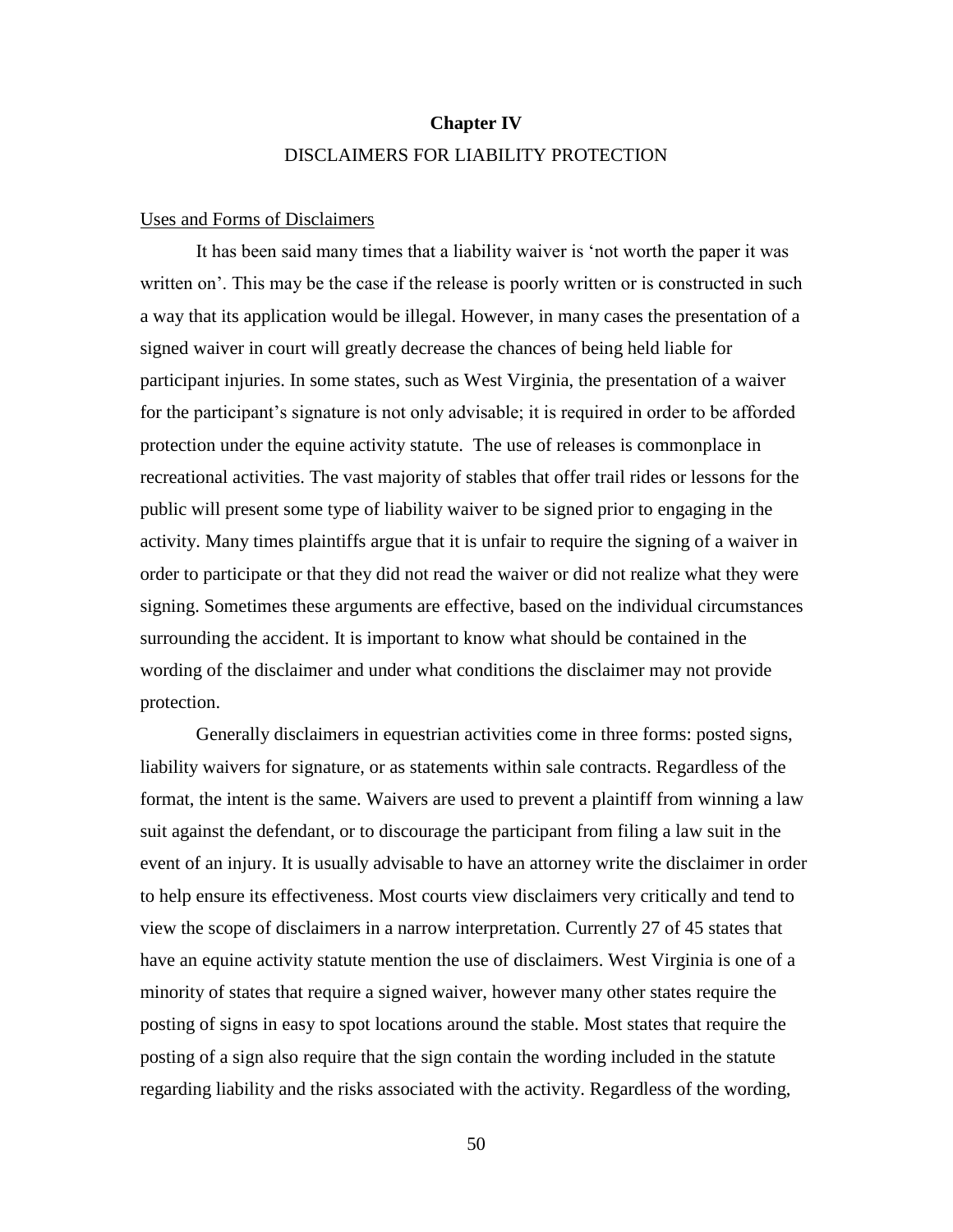most states will not uphold a release if the owner or activity sponsor was negligent, even if the release permits negligence by the parties involved. Generic releases are easily accessible and many can be downloaded from the internet. This is not usually advisable for several reasons. The person who wrote the release may not be an attorney and may have limited knowledge of the law. A generic release is less likely to contain the specific liability limitations of the individual state in which it may be used due to the significant variation among state laws. Also the release may not provide the individual protection necessary for equestrian activities, and likely will not thoroughly outline all of the risks unique to dealing with horses. Further, the release may have been drafted years ago, and therefore may not comply with current legal developments. For these reasons, drafting a thorough and well written release is essential for optimal protection for the equine activity sponsor.

Junior riders may require special consideration when using disclaimers. In states where the posting of a sign is the only requirement, it may still be beneficial to present a waiver for signature by the parent or guardian. Children cannot be expected to read and understand liability signs, therefore cannot knowingly consent to assume all of the risks associated with riding. The signature of a junior alone, without the signature of the parent or guardian as well, will void a contract. In cases where a parent signs a release allowing the child to participate in an activity, and the child is killed as a result of injuries sustained during the activity, the signed waiver will not necessarily prevent the parent from bringing a lawsuit. In Meyer v. Naperville Manner (262 3d 141, 1994), a ten year old child sustained serious injury while receiving a horseback riding lesson. Though the child"s mother had signed a waiver, the Illinois Appellate Court found that the waiver barred the mother"s claim only, but did not bar the child"s claim. In the event that the child had been killed, the parents could have filed a suit as legal representatives of the child. Everyone has a legal right to sue for injuries. Even if a parent signs a release stating that they will not file a suit against the activity sponsor, had the child lived, the child would have a legal right to file a suit. This right is not terminated upon the death of the child. In the event of a death, the estate of the child would have a legal right to sue, and in most cases, the parents are in charge of the estate. Therefore they may file a lawsuit on behalf of the child (Clark-Dawe, 2003).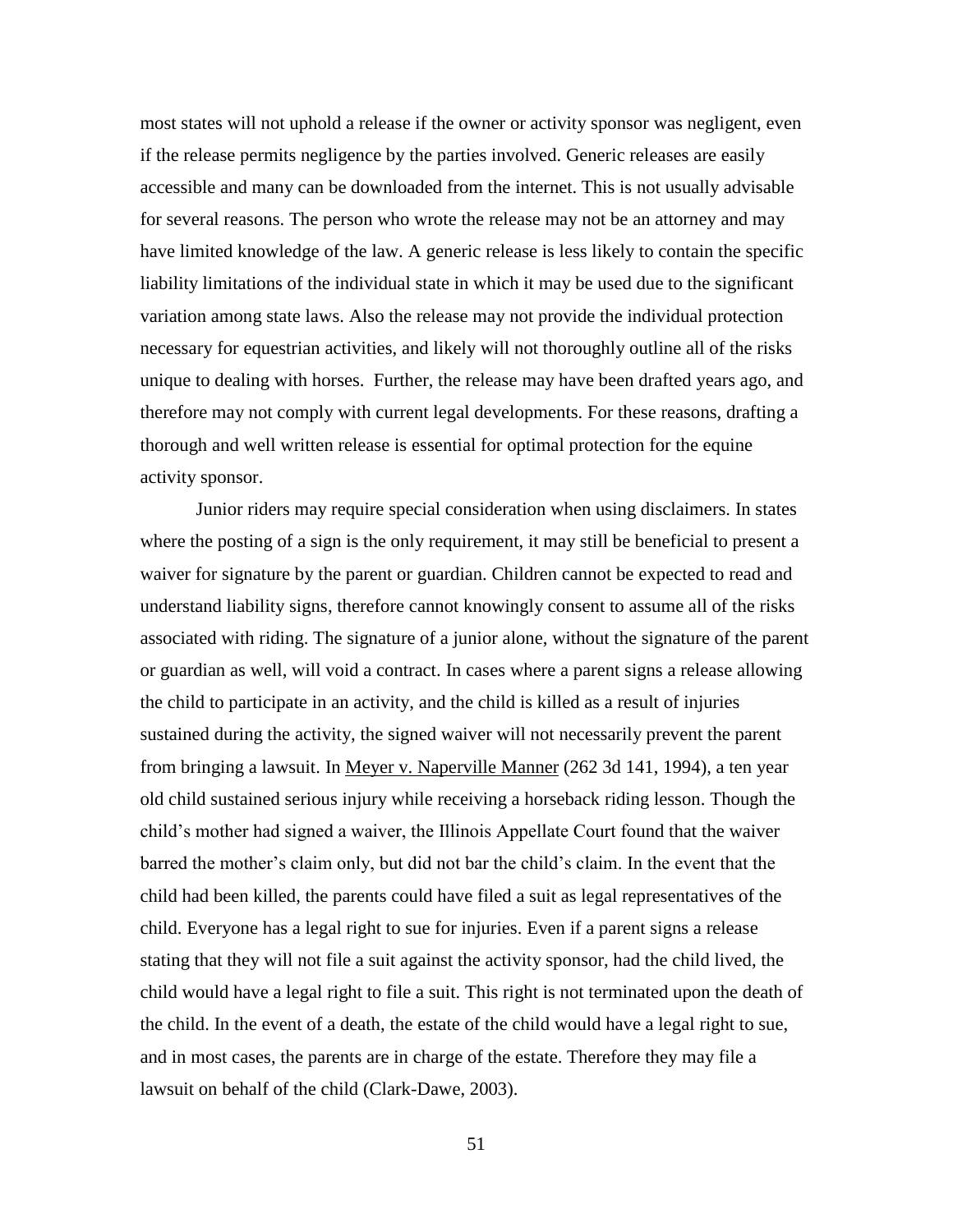When horse owners invite friends over to ride, most would not present a waiver for their friends to sign. This may leave the horse owner open to a liability law suit. In most states riding someone else's horse and riding your horse on someone else's property are not considered equine activities, thus would not be covered under the equine liability statute. In order to be considered an equine activity in West Virginia, the event must be organized, sanctioned, open to the public, or part of the operation of an equine business. Many horse owners incorrectly assume that they cannot be sued for any accident involving horses because they are fully protected by the equine immunity laws. This leads to a false sense of security in that many horse owners do not become familiar with disclaimers, and most do not post signs regarding the risks associated with horses. Also many horse owners assume that disclaimers will not stand up in court, and so are useless. The critical distinction in whether or not a release will protect the horse owner is often in how the hold harmless clause within the release is worded.

#### Content and Wording of Disclaimers

As stated previously, virtually no release will protect the horse owner, activity sponsor, or land owner from liability in cases where they were obviously negligent. Disclaimers that contain statements such as "not liable for injuries or death under any circumstances", or "management is not responsible for any injuries resulting from negligence", will likely not provide protection. This is because in most states, negligence is a tort or civil wrong. Any statement that intends to permit negligence would be a violation of tort law. In order to be most effective for equestrians, the disclaimer must contain several elements. These include a clear and concise description of the risks associated with the activity, a specific and thorough list of all those intended to be covered by the disclaimer, a list of the types of activities the release is designed to cover, and special considerations for children if applicable. The owner should also make certain that participants are aware that they are signing a release of liability, and this should be written clearly at the top of the contract. It is essential to have a clear understanding of the wording of the equine activity statute in the individual state prior to constructing the release.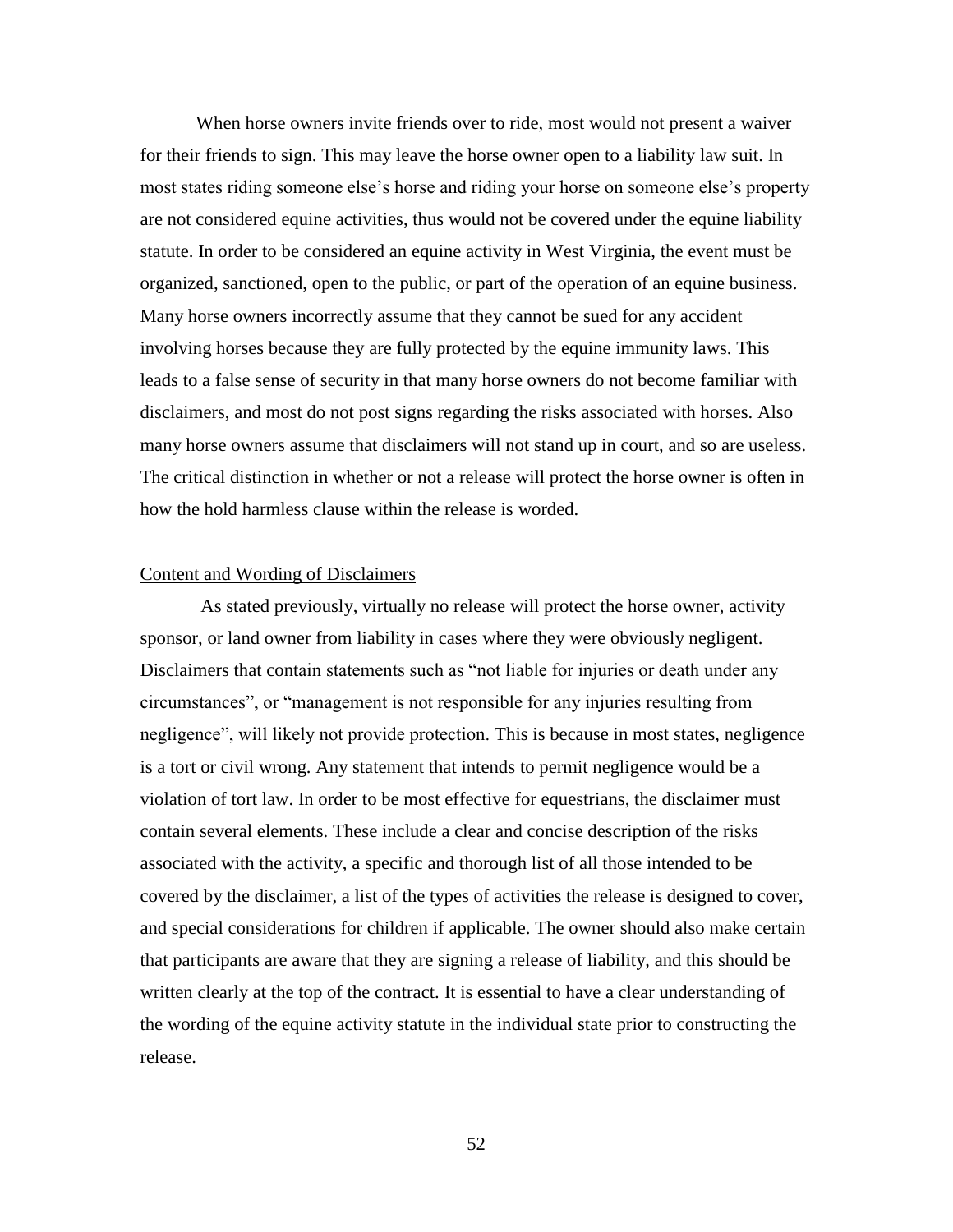In most instances, a clearly written release that is easily understandable and thorough will be upheld in court, provided that it does not infringe upon current laws. Many cases have been decided on summary judgment based on the signing of a release by the participant prior to their injury. One of the primary elements of a sound liability release is that it is labeled as such. Many times a plaintiff may argue that they did not know what they were signing. If the reason for this is that the participant neglected to read the document before signing it, this will likely not be an effective argument. However, if the release is not labeled properly or is constructed in such a way that it misleads the participants, the argument may be valid. In the 2004 New York case of Applbaum v. Golden Acres Farm and Ranch (333 F. Supp. 2d 31, 2004) a nine year old girl was seriously injured when she fell from the pony she was riding on a group trail ride. The pony circled and stepped on the child"s leg causing a serious fracture. The parents filed suit against the stable, alleging negligence in their failure to provide a safe pony for the child and failure to provide a lead line on the pony, though this was not standard stable practice. The stable requested summary judgment, stating that prior to the ride, the child"s parents had signed a liability waiver. Upon inspection of the waiver the court found that the document contained the names of several other people that were on the trail ride and was labeled at the top as "Stable Arrival List". Though the document contained the statement "participants agree to hold the stable harmless from any and all claims which may arise from injury, which might occur from use of said horse and/or equipment ...." (333 F. Supp. 2d 31, 2004), there was a genuine issue of material fact as to whether or not the participants were aware that they were signing a release of liability. Further, the court found that the statement contained in the Arrival List "does not shield Golden Acres from its own negligent conduct". This case was remanded to trial based upon the plaintiff"s claim of negligence.

One common and useful practice for requiring participants to sign a release is to request that they initial each paragraph in an effort to show that they read and understood the meaning of the document. This was successfully demonstrated in the 2005 New York case of Eslin v. County of Suffolk(795 N. Y. S. 2d 349, 2005). The plaintiff in this case was injured while participating in a group trail ride at Deep Hollow Ranch when the horse she was riding unexpectedly went into a gallop causing her foot to become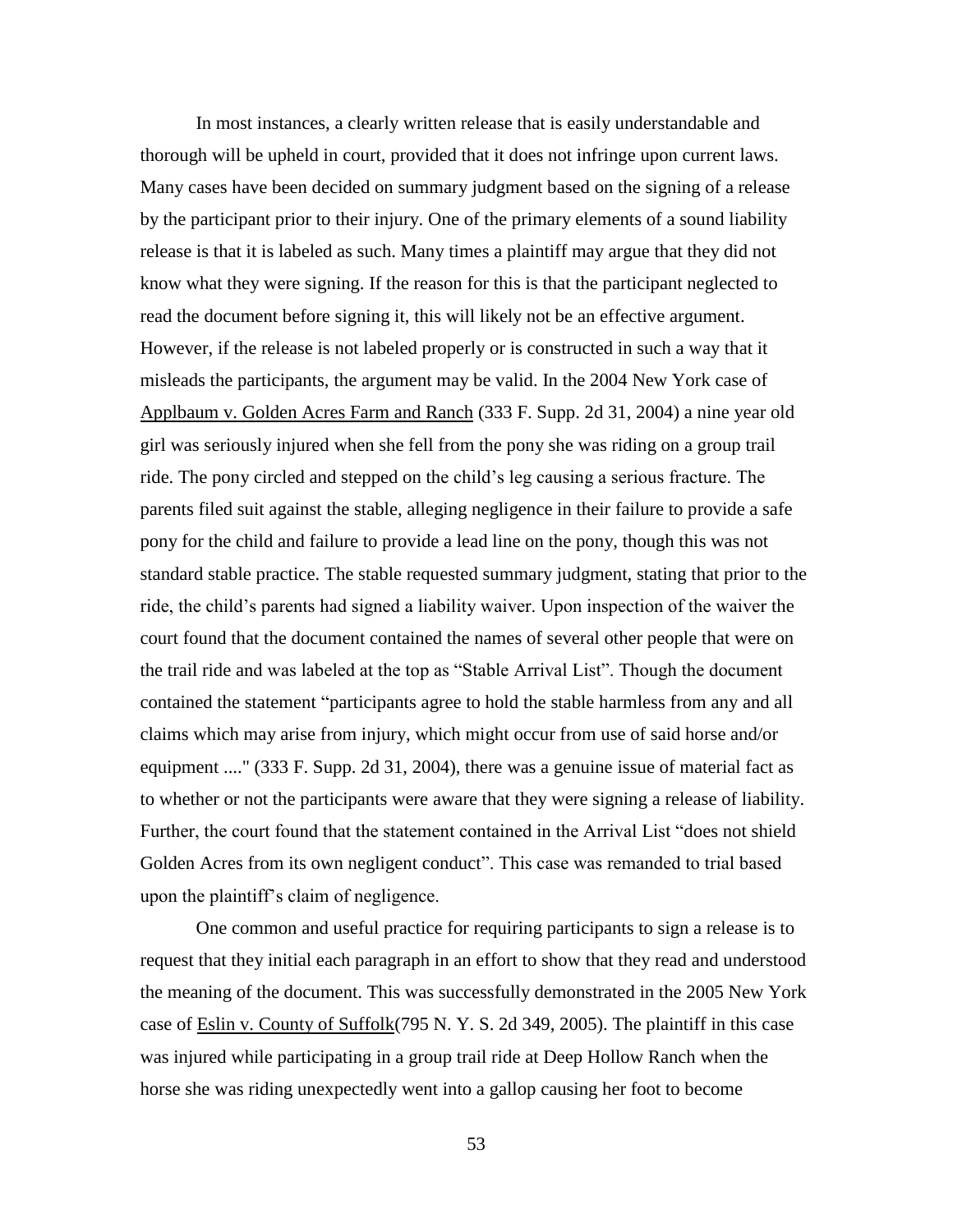dislodged from the stirrup resulting in a fall. Prior to the ride, the plaintiff signed a document labeled as a Horse Rental Agreement and Liability Release Form. The plaintiff argued that she was unaware that signing the document would bar her claim in the event of an injury. It was shown that the plaintiff had initialed each paragraph of the document; specifically the paragraph that warned of the risks inherent in horseback riding, including that the horses could stop short or change directions or speed at will. The defendant in this case was granted summary judgment based on the assumption of risk by the plaintiff in knowingly participating in the activity.

One of the most common arguments regarding disclaimers is that the release did not clearly explain the risks associated with horseback riding so that someone with little to no knowledge of horses can clearly understand the potential of horses to cause injury. It is important that the release clearly outline the risks inherent to equestrian activities. Though most people are aware that a horse may buck them off, there are many cases in which persons sustain injury from other behaviors associated with the horse. Aside from bucking, horses may kick, bite, strike, step on, or drag their handlers and riders without warning. They may also kick at other horses or dogs, striking a person in the process. Even the most well trained horse will startle at a sudden unexpected stimulus, and for many inexperienced riders a small reaction from the horse may be enough to dislodge the person from the saddle. Also, many people are not aware that certain things they do while riding can trigger the horse to misbehave. For example, many may be unaware that a normally calm and well behaved horse can often become excited and difficult to handle when separated from other horses, when in the presence of a stallion, or simply by changing the horse"s established routine. There are perhaps infinite circumstances in which a person may become injured during equestrian activities. Compound this with the tendency for inexperienced riders to jerk on the reins, scream for help, and squeeze the horse with their legs if they are scared, and there is a large potential for accidents to occur.

When constructing a sound release, it may be impossible to fully explain all of the risks and dangers associated with horseback riding. Some states are more favorable to liability waivers than others and may apply a broader standard to interpreting the waiver. States such as Hawaii and New York tend to view waivers in a light more favorable to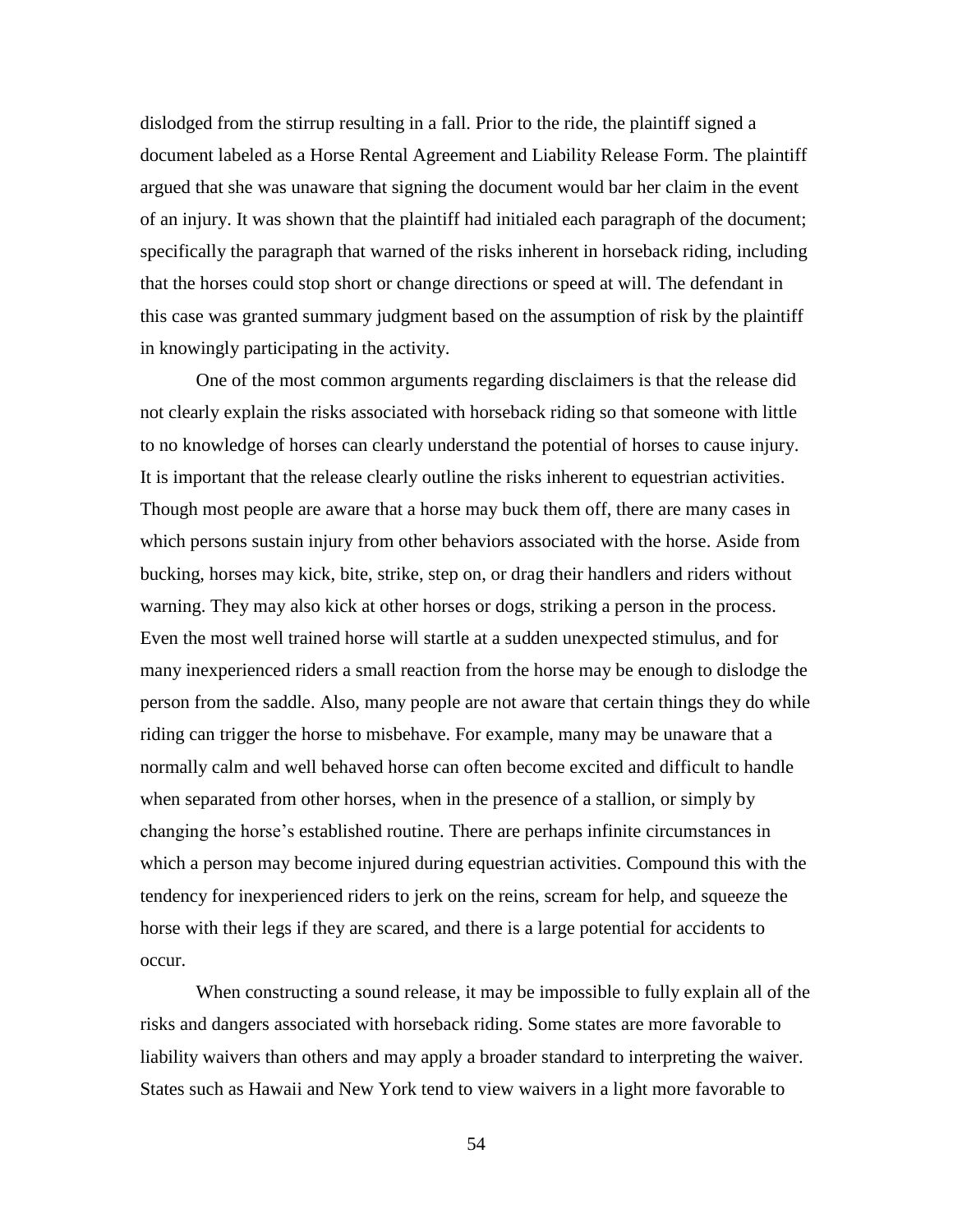the plaintiff and interpret disclaimer very literally. For example, in the 2004 Hawaii case of King v. CJM Country Stables(WL 943443, 2004), the court denied summary judgment in a case where a woman was bitten by a horse while on a trail ride. Prior to the ride the plaintiff signed a waiver which described the risks associated with horseback riding in the following terms:

"1. I acknowledge that horseback trailrides entails known and unanticipated risks which could result in physical or emotional injury, ... to myself... I understand that such risks simply cannot be eliminated without jeopardizing the essential qualities of the activity. The risks include, among other things: ...horses, irrespective of their previous behavior and characteristics, may act or react unpredictably based upon instinct, fright, or lack of proper control by rider; latent or apparent defects or conditions in ... animals...; acts of other participants in this activity;... contact with plants or animals;... Furthermore, C.J.M. guides have difficult jobs to perform. They seek safety, but they are not infallible.... They may give inadequate warnings or instructions, and the equipment being used might malfunction.

2. I expressly agree and promise to accept and assume all of the risks existing in this activity. My participation in this activity is purely voluntary, and I elect to participate in spite of the risks.

3. I hereby voluntarily release ... and hold harmless C.J.M. from any and all claims, demands, or causes of action which are in any way connected with my participation in this activity...including any such Claims which allege negligent acts or omissions of C.J.M....

I have had sufficient opportunity to read this entire document, I have read and understood it, and I agree to be bound by its terms" (WL 943443 p.1-4, 2004).

In this case the court ruled that summary judgment was inappropriate. The statement issued by the court was that "there are genuine issues of material fact…as to whether the Release Form constitutes a valid waiver of Defendant's liability and accordingly DENIES Defendant's Motion for Summary Judgment" (WL 943443 p.5,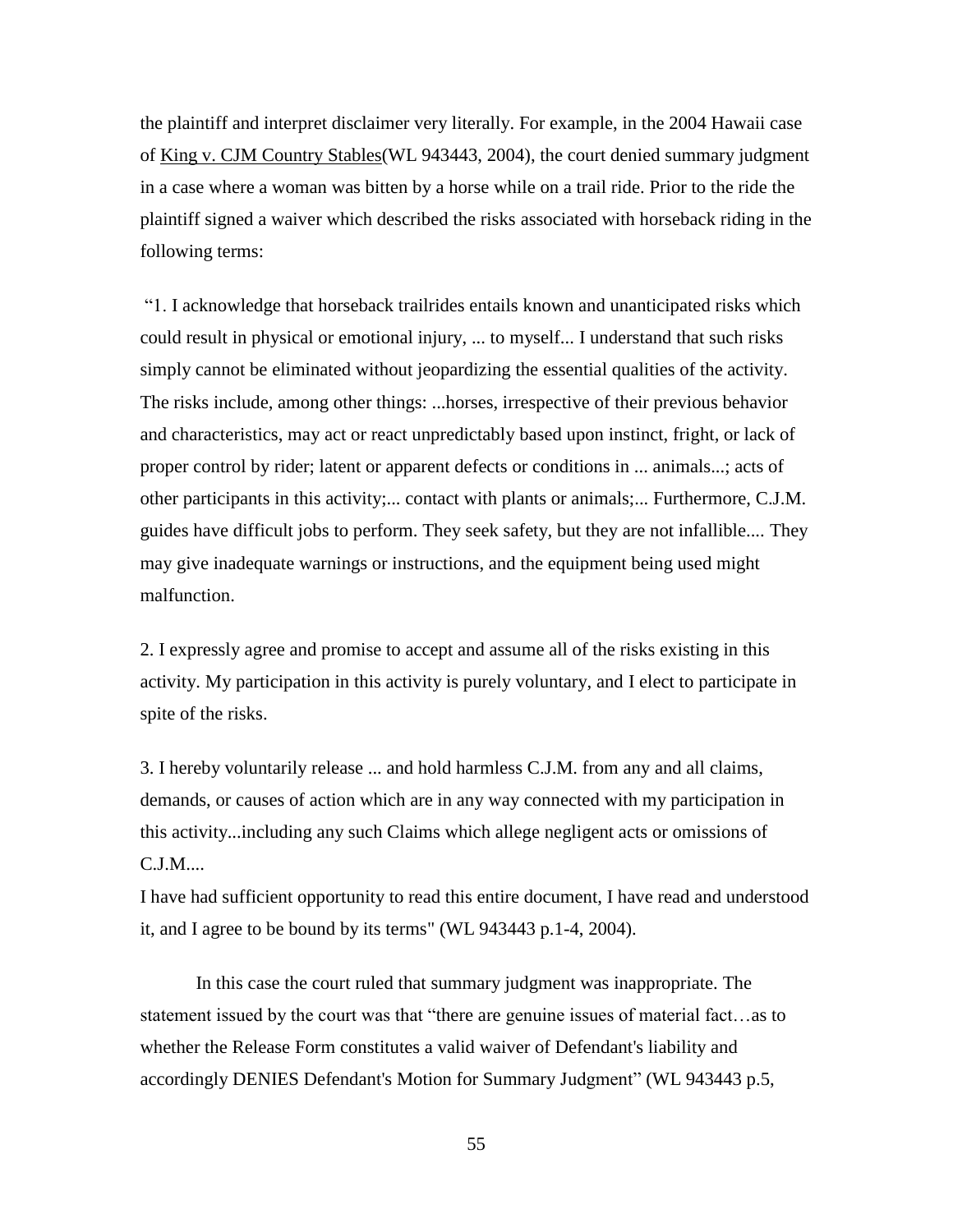2004). The court gave a two-pronged reason for this finding. First was the issue of whether or not the stable was negligent in the biting accident, and second was the issue of whether or not being bitten by a horse was included as one of the inherent risks of horseback riding based upon the wording of the waiver.

In some states the use of particular phrases in the liability release may make the application of the release in court illegal. For example, many states will deem a release illegal if it is worded in such a way as to attempt to release the business from its own negligence. Generally speaking, a release will usually protect the activity sponsor in instances of injury due to the inherent and unavoidable risks associated with participation in the activity. Though this may vary among the states, the majority of releases will not be effective in limiting liability based on obvious negligence, even though this may be explicitly stated in the wording. In some states, such as Montana, the entire contract may be void if it contains such statements. However, this does not necessarily mean that the release will be useless, as it may be possible to present the signed waiver as evidence that the participant was aware of the risks involved. This was evidenced in McDermott v. Carrie, LLC (329 Mont. 295, 2005). In this case a man was injured when his finger was severed while attempting to untie a horse from a fence prior to a group trail ride. The plaintiff had signed a waiver which attempted to release the stable from liability for any and all injuries including those resulting from negligence. Though the court found the application of the release to be illegal based on Montana law, it did allow the defendant to show the signed waiver as proof that the plaintiff was aware that horseback riding was dangerous and that horses have the capacity to cause serious injury. The case was remanded to trial based upon the issue of negligence.

Just as it is important to include a clear description of the types of risks associated with horses, it is also essential to include all parties that are intended to be covered in the release. The waiver should state in very concise terms the parties that are protected from liability by name, not simply 'owner' or 'stable'. Neglecting to do this may result in the stable or horse owner being held liable, even though the participant signed a valid waiver. This occurred in the 1998 Wisconsin case of Park-Childs v. Mrotek's, Inc.(578 N.W. 2d 210, 1998). Here the plaintiff was injured on a trail ride after signing a waiver. The court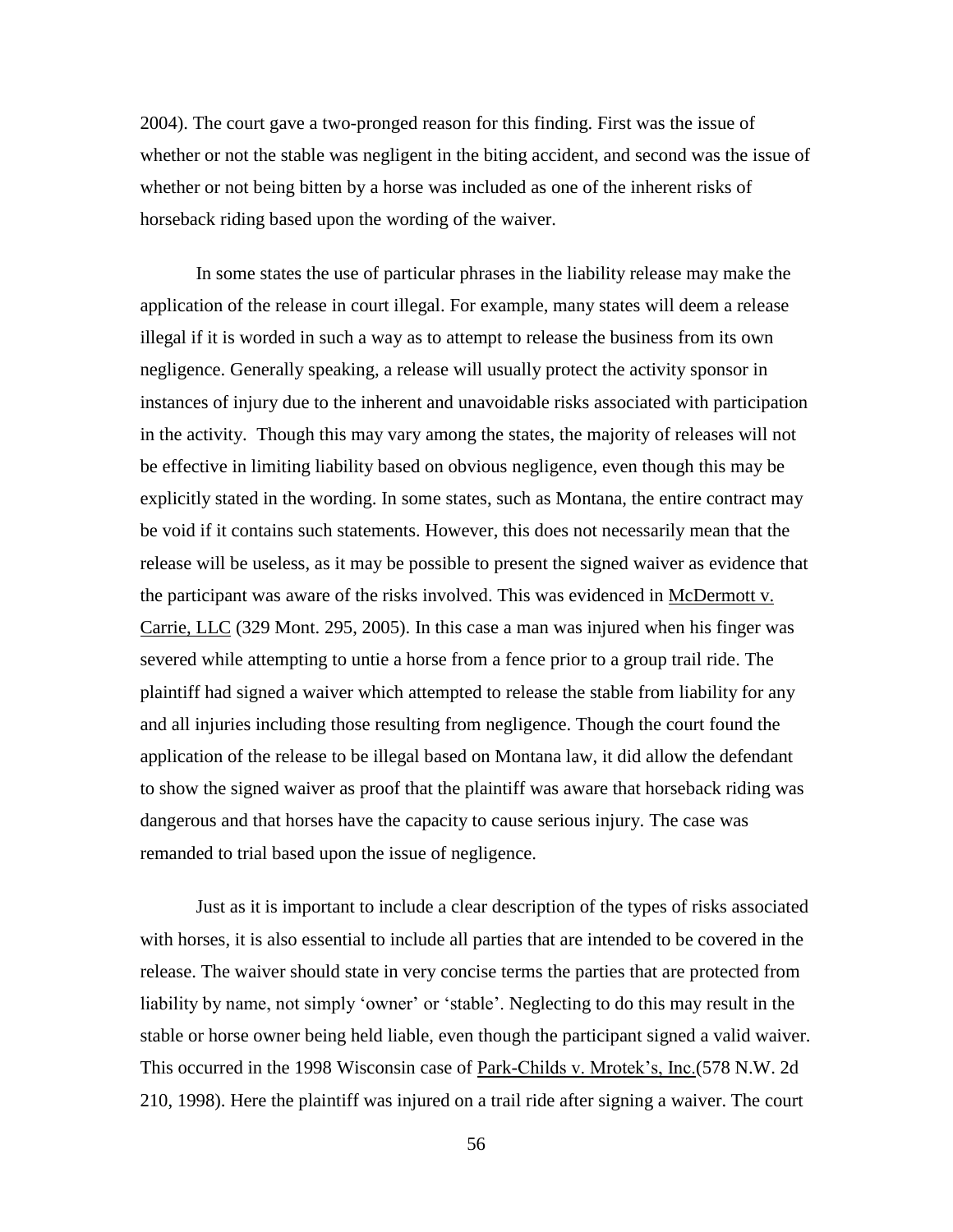found that the waiver only mentioned the stable by name in the first sentence of the contract, but did not specifically release the stable from liability, but only referred to the 'owner' in that portion of the document. The waiver was found to be invalid, and the stable was not protected from liability in this case.

In most states a signed liability release form is admissible in court as long as the wording of the release is not in violation of established state laws. In any case, a properly constructed liability release form is a useful tool in creating awareness among participants about the risks involved in the activity, in showing that the riders accepted the risks, and possibly discouraging a law suit or preventing the suit from getting to trial.

#### Disclaimers and West Virginia Law

West Virginia is one of eight states that require equine activity sponsors to present a liability waiver to participants prior to allowing the participants to engage in the activity. In these states, having a disclaimer is not only a good idea; it is required in order for the activity sponsor to receive protection under the equine activity statutes. Tourism and recreational opportunities are extremely important to the West Virginia economy. In 2005 the total economic impact of the recreational and leisure industry in West Virginia equaled more than 53 billion dollars. This amount has been steadily increasing since approximately 1990 (Witt, 2007). For this reason much attention has been given to recreational activities with respect to legislation in an effort to encourage recreation based businesses and to provide liability protection for these businesses. In the previously cited West Virginia case of Rutecki v. CSX Hotels, Inc. (S.D. WL 192514, 2007) the plaintiff filed suit after she sustained injury while on a group trail ride at the Greenbriar Resort. The court ruled in favor of CSX Hotels based upon the defendant"s presentation of a signed waiver prior to the accident. Interestingly the plaintiff in this case was a practicing attorney. Rutecki attempted to get around her signed waiver by arguing that she only read the third page which required her signature and was unaware that she was signing a waiver of liability. During the hearing Ms. Rutecki's waiver was presented as evidence. Here the third page of the document was clearly labeled as a "Notice, Release and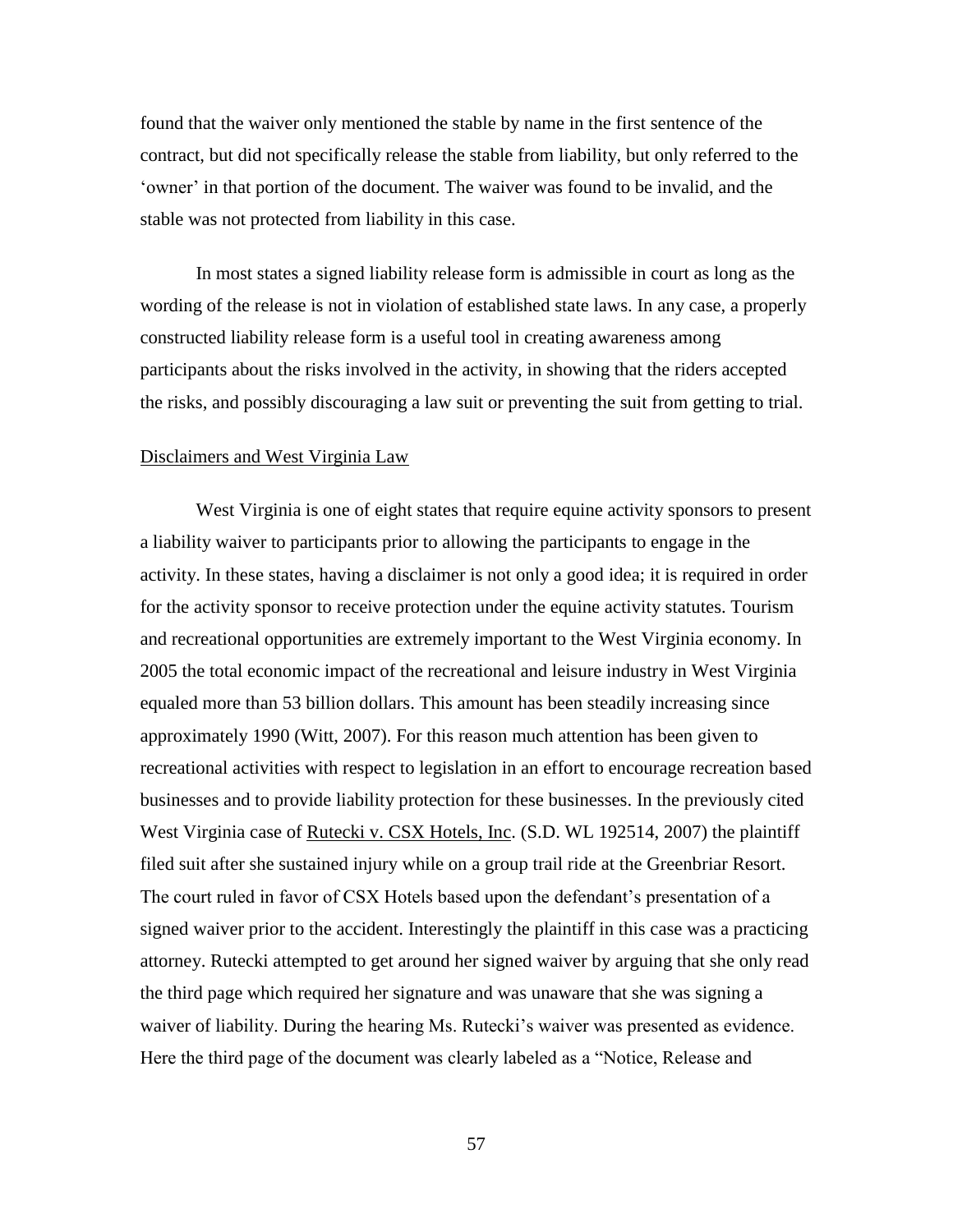Indemnification" (S.D. WL 192514, 2007). The court granted summary judgment to the defendant based largely on the presence of the waiver.

In terms of providing a sound disclaimer that will protect the equine activity sponsor in the event of an accident, it has been stated that a comprehensive description of the risks should be included in the wording of the release. This may be very difficult to construct in states where liability waivers are viewed narrowly by the courts. There have been relatively few cases tried in West Virginia regarding the signing of waivers and injury while participating in equine activities. It is likely that the Rutecki case will serve as a baseline for other cases involving equine accidents and waivers.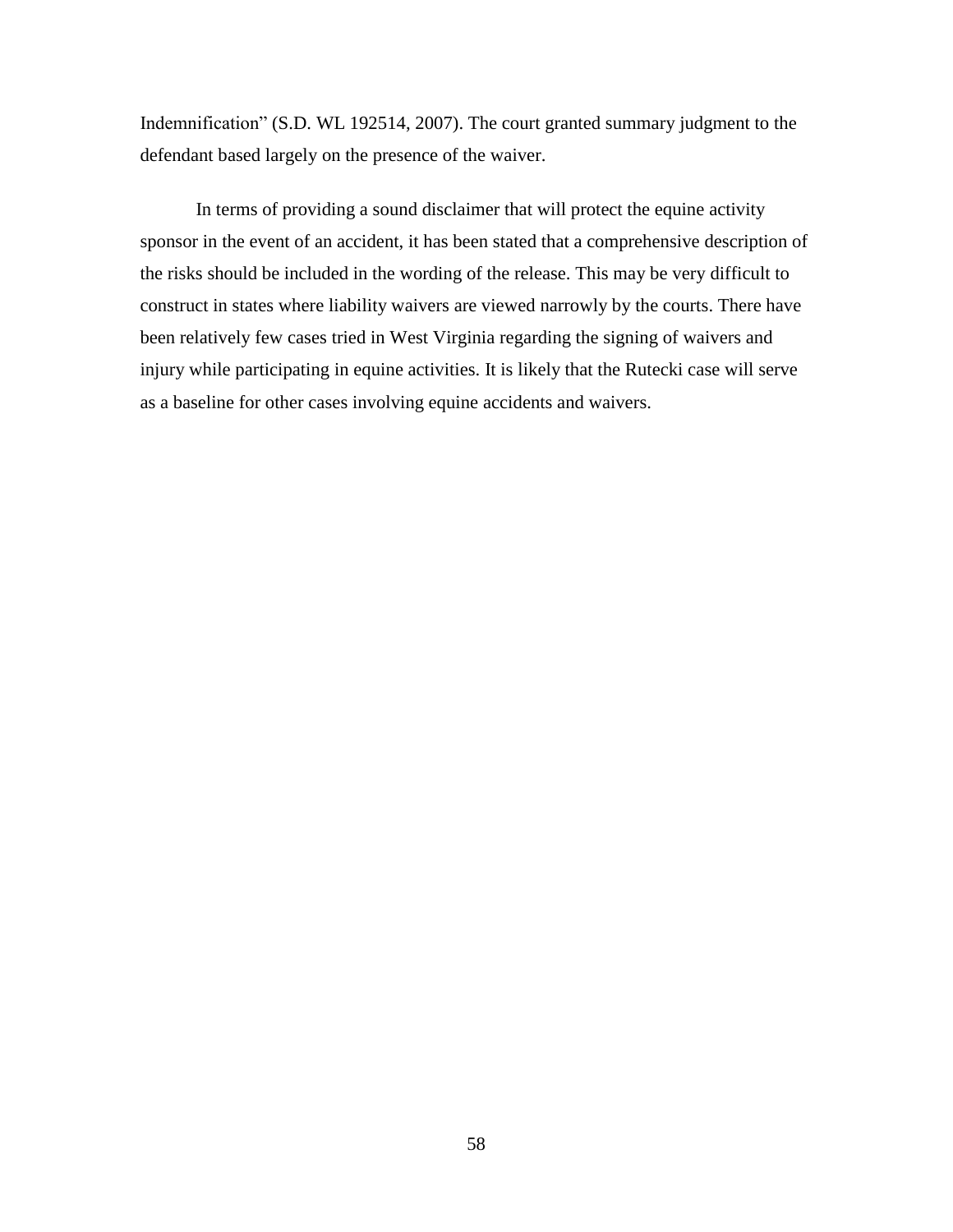# **Chapter V** CONCLUSIONS AND RECOMMENDATIONS

Upon examining the equine activity statute for West Virginia as compared with the statutes present in other states, one can gather that the West Virginia statute is comparatively less comprehensive than many others. The West Virginia statute appears to have been constructed in order to afford protection to equine businesses such as public riding stables, and to those who organize equestrian events such as horse shows, parades, rodeos, and other forms of competition. The statute protects only those who organize, promote, present or provide equestrian activities, or facilities for the activities, regardless of compensation. It is constructed in such a way that it may be narrowly construed; however it does not specifically protect equine professionals such as veterinarians, or farriers from liability, as many other states do. The activities that are afforded protection under the statute do not make mention of breeding or foaling activities, the loading, unloading, and transporting of horses, or the riding and inspecting of horses belonging to another. These activities are often associated with a greater risk for injury due to factors such as the excitement level of horses during breeding times, the potential for injury while transporting horses, and the increased danger of riding a horse that the participant is unfamiliar with. These are all statements which are included in the majority of the other state statutes. The statute also does not cover any activities associated with track racing; however this is common among most states that provide an equine activity statute.

In order for the West Virginia statute to provide a more effective level of protection for equine professionals and others involved in the equine industry, it would be helpful to include in the list of activities covered those activities that typically contain a higher risk of injury. These may include riding horses belonging to another party for the purpose of a pre-purchase exam, breeding activities, and the transporting of horses. It may also be beneficial to include veterinarians and farriers among the equine professionals afforded protection from liability, assuming no negligence was found.

In terms of the duty of the horseman, the West Virginia statute contains a list of five criteria that the horseman shall meet, however there is no statement regarding whether or not the person is barred from protection of the statute if one or more of the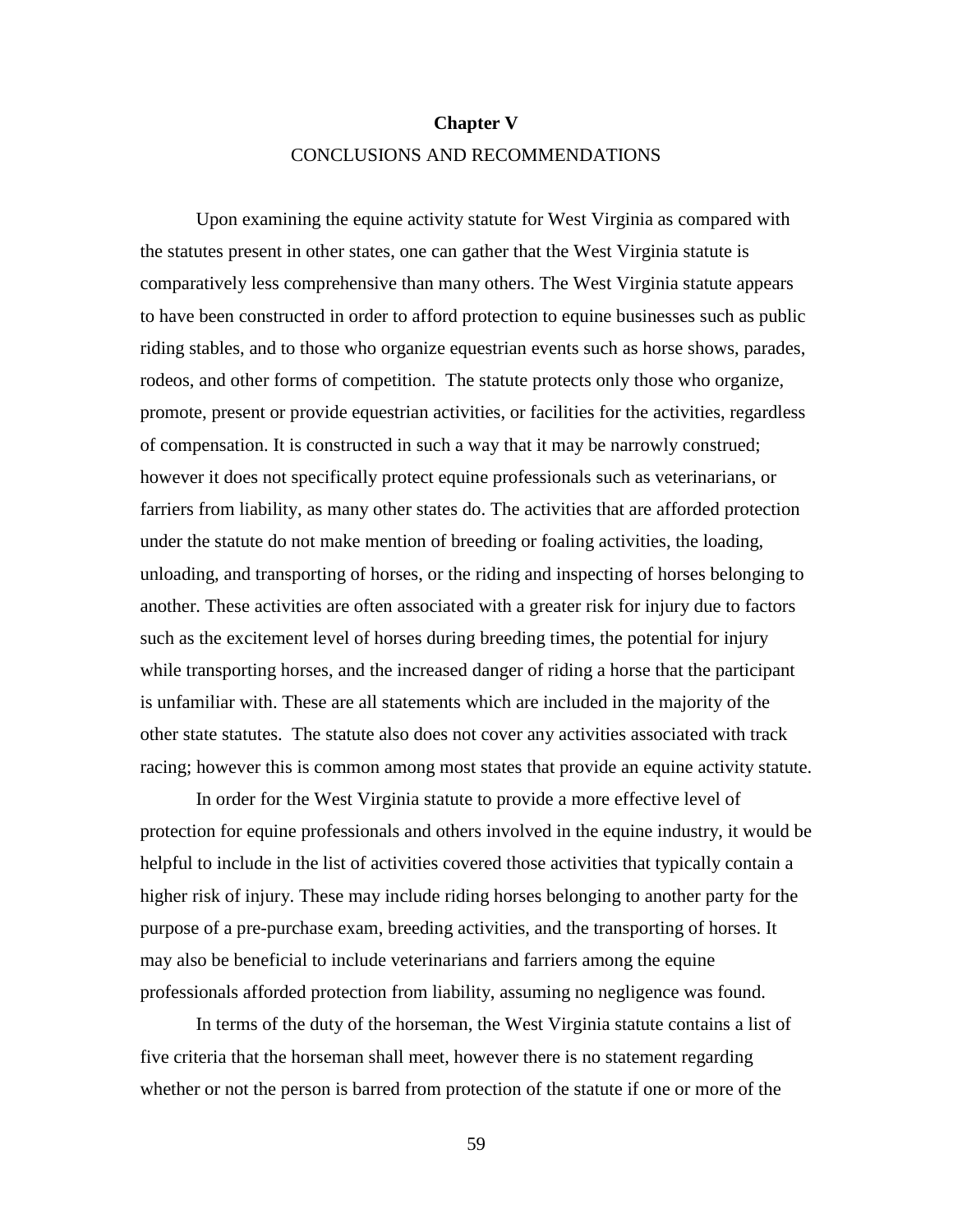criteria are not met. Many other states require that activity sponsors post clearly visible signs where participants are likely to see them. In addition to a signed waiver, the requirement of posted signs in West Virginia stables may help the activity sponsor show that the participant was fully aware of the risks associated with the activity.

It is interesting to note that the West Virginia Code requires that underage participants in other recreational activities such as bicycling and ATV riding must wear helmets (W. Va. Code s 17F-1-8). Failure to do so may result in fines and misdemeanor charges against the parent or guardian of the child. This is not the case when participating in equestrian activities, though some stables may require this on an individual basis. Requiring the use of helmets by children under the age of 16 may not only reduce serious injury to children, but may also help to protect stable owners from liability.

#### Non-Random Survey Results

In an effort to gain insight into the knowledge base of horse owners in West Virginia regarding liability laws an informal, non-random survey of 26 members of the equine industry was conducted. Survey participants included many pleasure horse owners, and several farriers, equine veterinarians, and a few horse trainers. The complete questionnaire is attached in Appendix C. When asked whether or not they were concerned with liability issues associated with horse ownership, half of the respondents (13 of 26) replied "yes". Most of those that answered yes to this question explained their concern by relating that horses are unpredictable and that chances of injury were relatively high in working around horses. Some also expressed concern that many people that come into contact with their horses are inexperienced and often are not aware of the dangers associated with equestrian activities. Of the participants that responded 'no' to this question (13 of 26), seven individuals were under the impression that a person cannot be sued in West Virginia for horse related accidents because of the liability law.

Under the West Virginia Equine Activity Statute a horseman must have a certain amount of liability insurance in order to be protected from liability in the event of an injury. When survey participants were asked if they possessed insurance that covered equestrian activities three people were unsure, seven people responded 'yes', and 16 replied "no". When asked if they had read all or a portion of the WV Equine Activity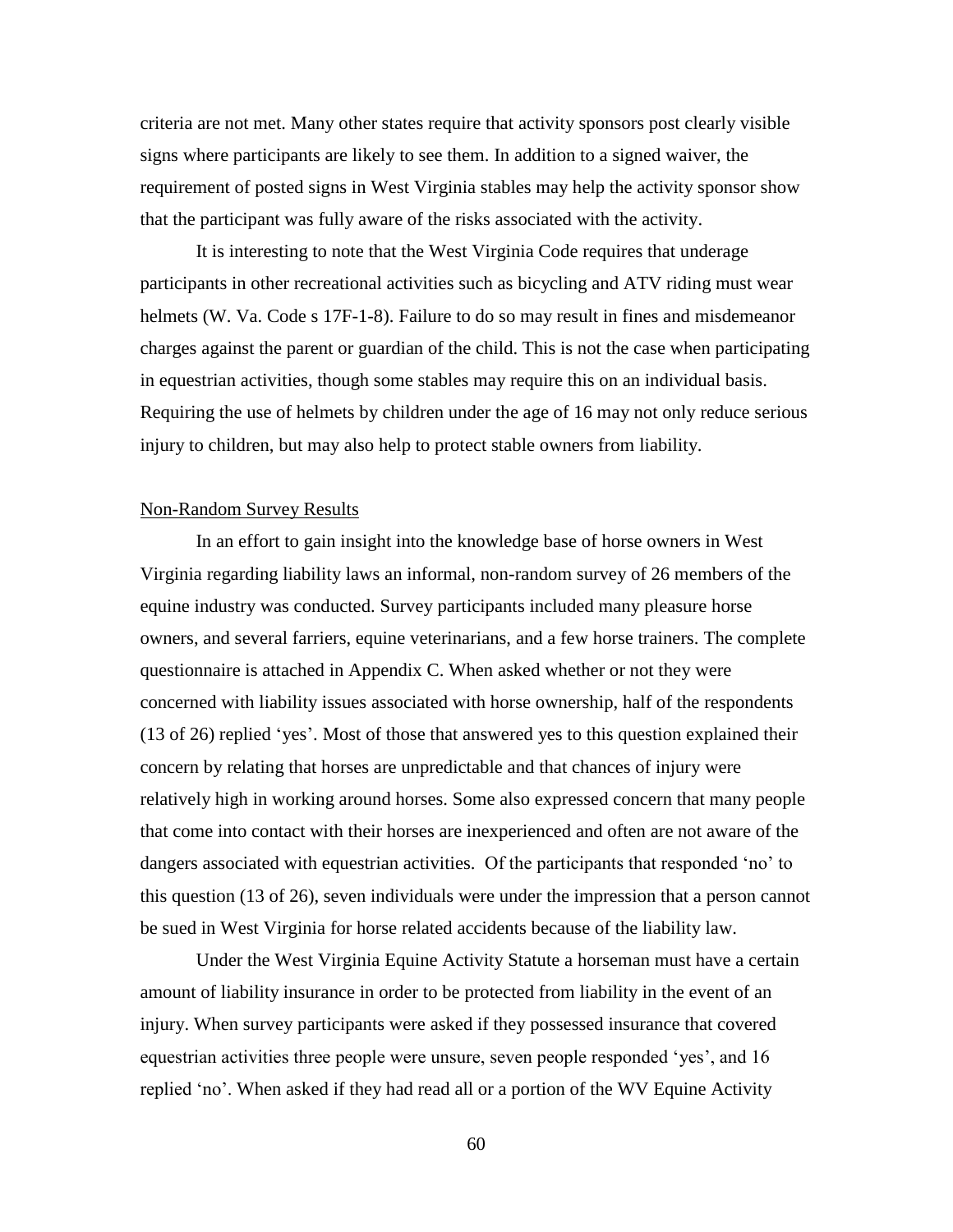Statute, 30% (8 of 26) responded 'yes'. The remainder of participants (18 of 26) had not read the statute with 14 people responding that they were unaware of the existence of the statute. Of those that had previously read the statute, 5 respondents replied that they felt the statute was inadequate in terms of protecting them from liability expressing that there were likely loopholes in the wording that would leave an opening for a successful lawsuit.

Answers varied when participants were asked to name the main issues prohibiting growth of the equine industry in West Virginia. Most responded with comments such as the lack of infrastructure, the fragmented segments of the equine industry which do not work together, the lack of coordinated efforts to assist horse owners, and the unfavorable perceptions of out-of-state residents regarding West Virginia. The majority was unsure as to whether changes in the equine activity statute would serve to encourage growth in the industry or not. Participants were also largely unsure of what changes to the wording of the statute should be made since the majority had not read the statute and those that did read it were unclear as to its exact content.

When asked whether they believed West Virginia should require riders under the age of 16 to wear an approved safety helmet the response was overwhelmingly positive. The majority of participants (23 of 26) responded 'yes' to this question, many adding that they believed helmets should be required for all ages, not just minors. When asked if WV horse owners would benefit from an educational program regarding the laws and risk management strategies for horse owners, 100% of participants replied 'yes'. Many suggestions were made as to the content of the educational program but the main concern seemed to be how horse owners might protect themselves from liability and what laws are currently in place to address these issues.

Further research is needed in the area of expanding the educational curriculum at West Virginia University to include liability and negligence concerns for operators of equine businesses and other recreation-based businesses in the state. This curriculum should be made available to horse owners and equine professionals as well as to college students, possibly through the WVU Extension Service. Using the participant comments and information gathered during the completion of this work, a sample equine liability and risk management curriculum for horse owners is included in Appendix D. This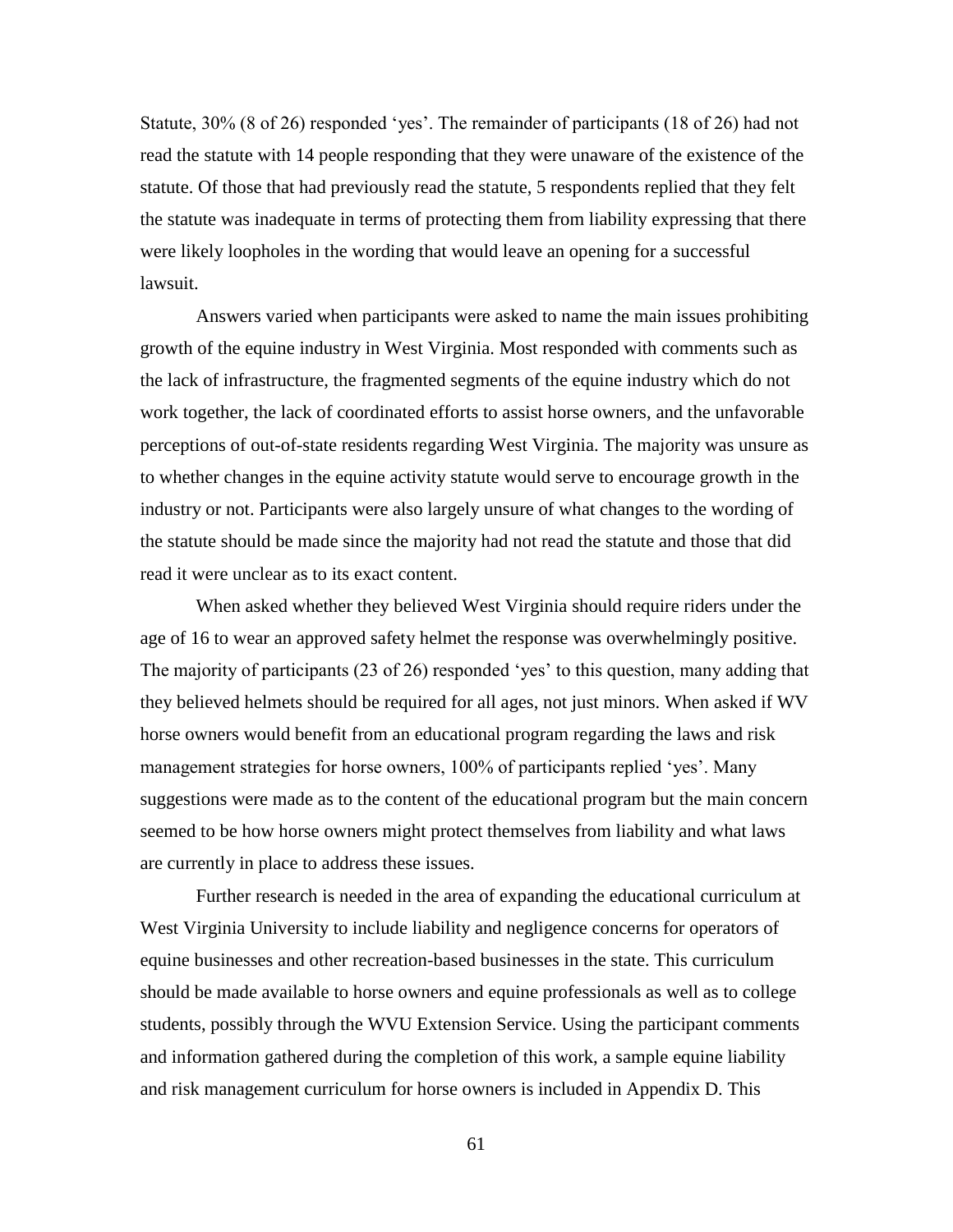information could be delivered through a series of lectures at various locations around the state or could be expanded as an online adult education course.

Currently, there are several inconsistencies between the laws regulating equestrian safety as compared to the more comprehensive laws regulating other types of recreation, such as ATV riding, white water rafting, and skiing. Based on the survey results and the research presented, it would be beneficial to examine the possibility of enacting a helmet law for minors involved in equestrian activities in West Virginia. Students entering the field of law should have a clear view of the regulatory environment regarding recreation and tourism in West Virginia, particularly because the state"s economy relies heavily on tourism and outdoor industries.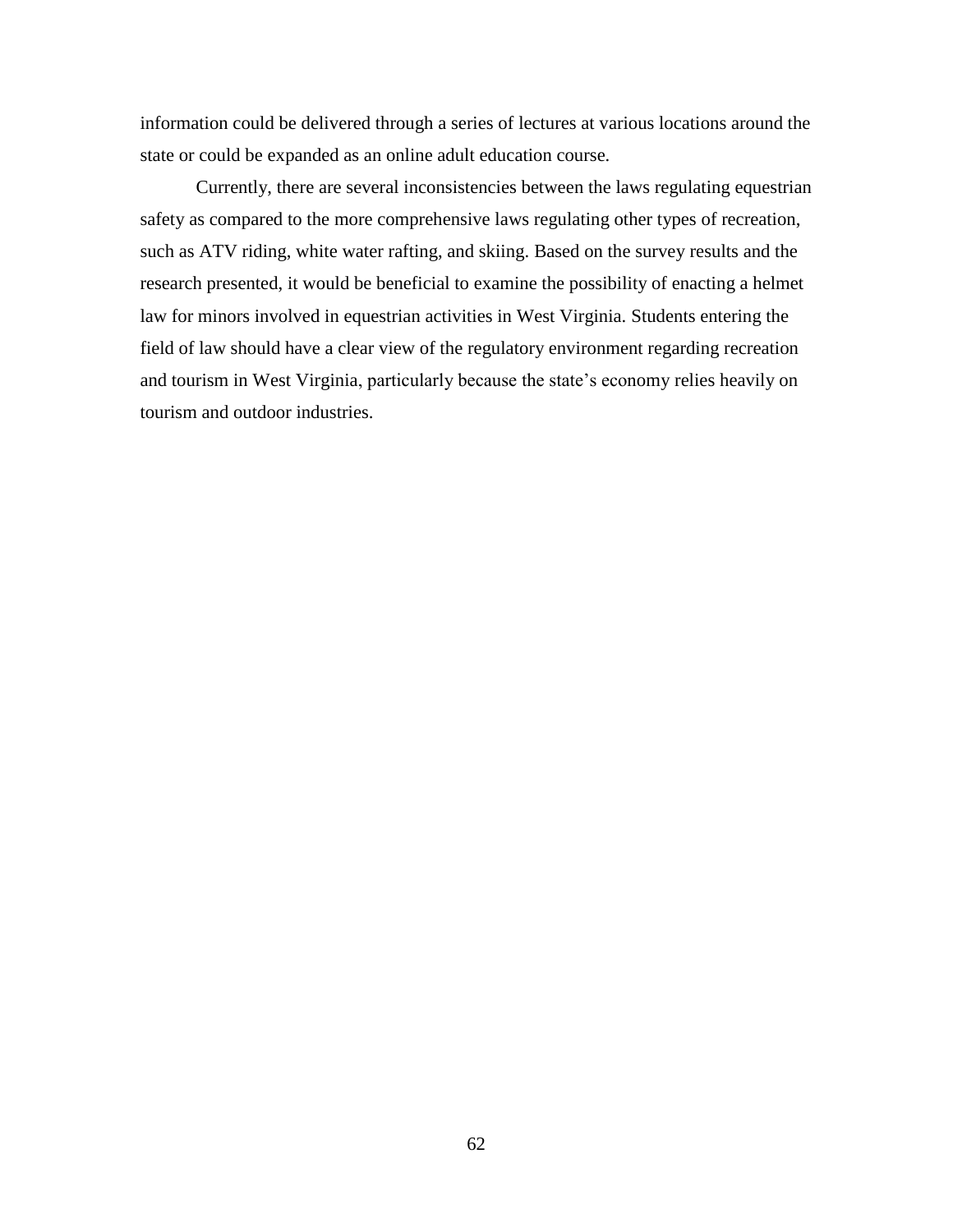# **Appendix A**

### **Explanation of Terms**

Assumption of Risk-Implied, stated, or demonstrated willingness of a participant to accept certain dangers that accompany an activity.

Burden of Proof- Responsibility for proving or disproving facts involved in a case.

Contributory Negligence- Any negligent act by a complaining party which contributed to or caused the complaining party"s injury.

Defendant-The party against whom the action or suit is brought.

Discipline- The specific activity or sport that the participant is involved in such as dressage, show jumping, barrel racing, etc.

Duty- The obligation of the responsible party to meet legal requirements.

Equine-Family of mammals including horses, mules, and donkeys.

Equine Activity Sponsor- Those that provide facilities and/or management services for equestrian sport.

Farrier-Professional blacksmith or person who trims and/or replaces shoes on an equine. Green broke-Used to describe any equine with limited experience and time under saddle. Inherent Risk-Dangers associated with equine activities which encompass the natural behavior of the horse.

Negligence-Basis for liability in a civil case. Requires duty, act, accident, and injury. Plaintiff- Complaining party in a lawsuit.

Propensity- Tendency of something to behave in a certain, predictable fashion based upon past behavior.

Release-Contract limiting the person who signs it on their ability to sue.

Statute-Laws created by legislatures.

Strict Liability-Legal liability that exists regardless of negligence.

Tack-Equipment used in the riding, driving, or training or horses.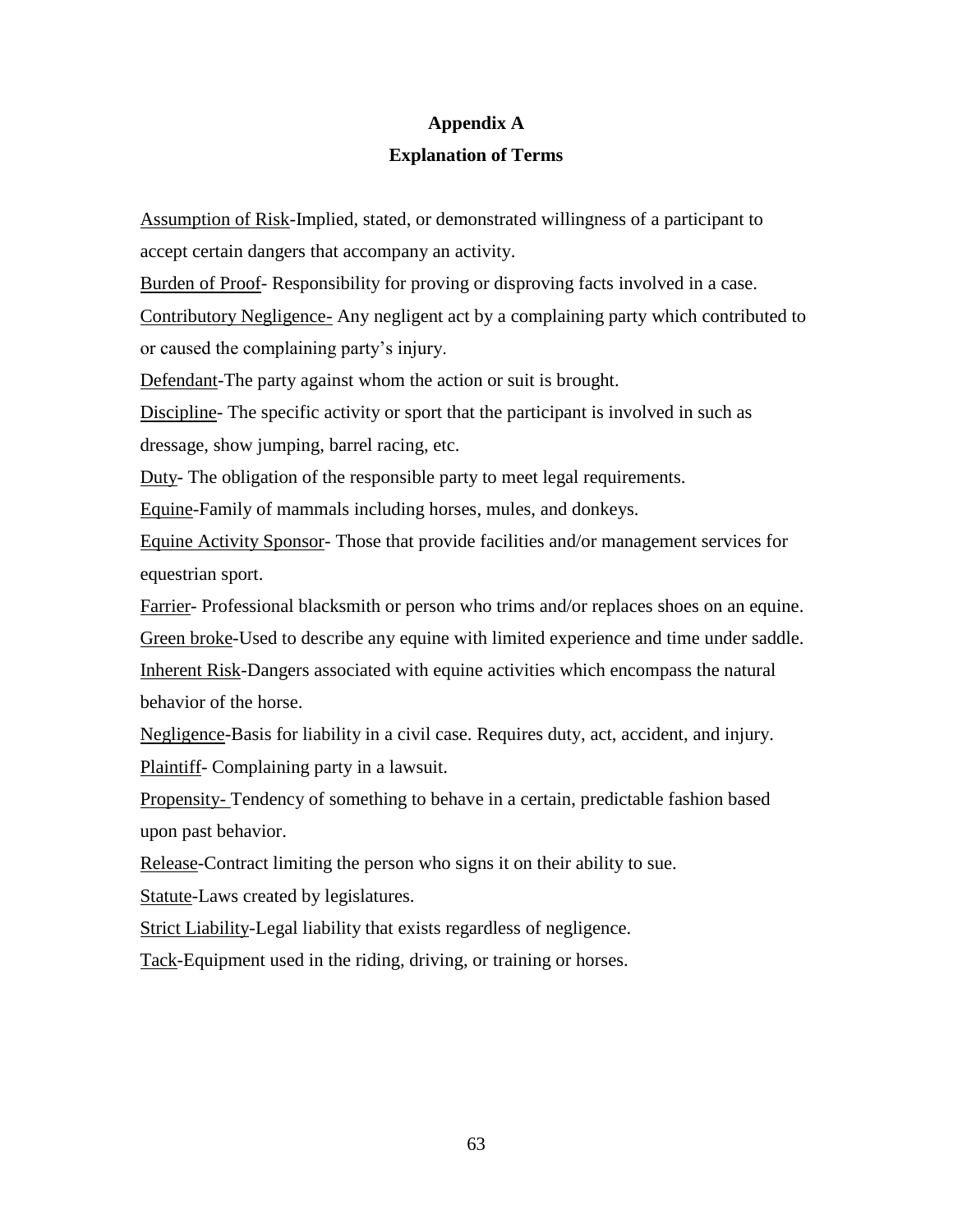### **Appendix B**

### **CHAPTER 20. NATURAL RESOURCES. ARTICLE 4. EQUESTRIAN ACTIVITIES RESPONSIBILITY ACT.**

### **§20-4-1. Legislative purpose.**

The Legislature finds that equestrian activities are engaged in by a large number of citizens of West Virginia and that such activities also attract to West Virginia a large number of nonresidents, significantly contributing to the economy of West Virginia. Since it is recognized that there are inherent risks in equestrian activities which should be understood by participants therein and which are essentially impossible for the operators of equestrian businesses to eliminate, it is the purpose of this article to define those areas of responsibility and those affirmative acts for which the operators of equestrian businesses shall be liable for loss, damage or injury suffered by participants, and to further define those risks which the participants expressly assume and for which there can be no recovery.

### **§20-4-2. Definitions.**

In this article, unless a different meaning plainly is required:

(1) "Equestrian activity" means any sporting event or other activity involving a horse or horses, including, but not limited to:

(A) Shows, fairs, competitions, performances or parades;

(B) Any of the equine disciplines such as dressage, hunter and jumper shows, grand prix jumping, three day events, combined training, rodeos, driving, western games and hunting;

(C) Rides, trips or hunts;

(D) Riding classes, therapeutic riding programs, school and college sponsored classes and programs, or other classes in horsemanship;

(E) The boarding or keeping of horses; and

(F) Providing equipment or tack.

(2) "Horseman" or "operator of a horseman's business" means any individual, sole proprietorship, partnership, association, public or private corporation, the United States or any federal agency, this state or any political subdivision of this state, and any other legal entity which engages, with or without compensation, in organizing, promoting, presenting or providing equestrian activities or in providing facilities for equestrian activities.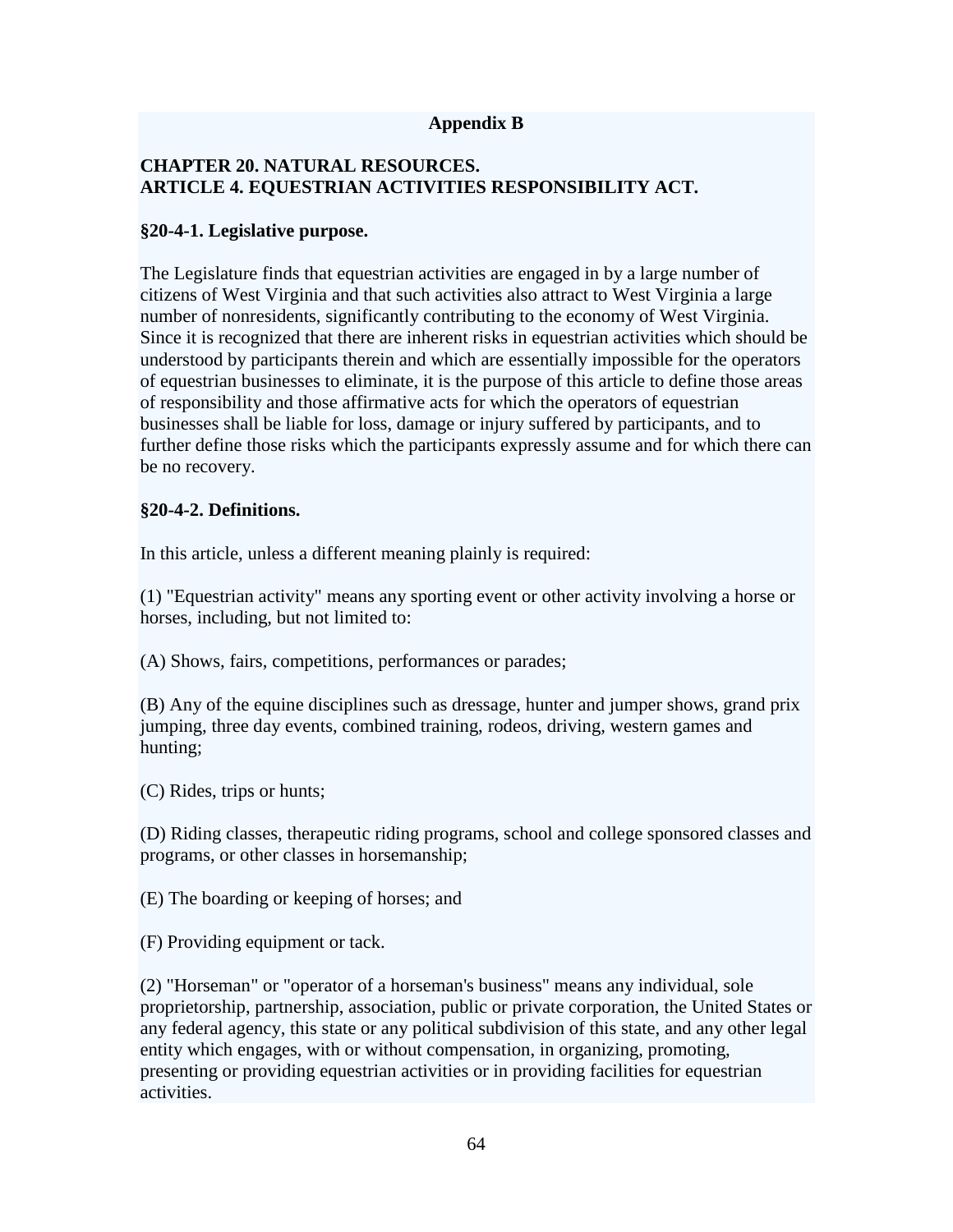(3) "Horse" means each animal of the horse kind, in every class or breed of horses, and, without limitation or exception, all members of the genus **Equus** and family **Equidae.** (4) "Participant" means any person using the services or facilities of a horseman so as to be directly involved in an equestrian activity.

## **§20-4-3. Duties of horsemen.**

Every horseman shall:

(1) Make reasonable and prudent efforts to determine the ability of a participant to safely engage in the equestrian activity, to determine the ability of the horse to behave safely with the participant, and to determine the ability of the participant to safely manage, care for and control the particular horse involved;

(2) Make known to any participant any dangerous traits or characteristics or any physical impairments or conditions related to a particular horse which is involved in the equestrian activity of which the horseman knows or through the exercise of due diligence could know;

(3) Make known to any participant any dangerous condition as to land or facilities under the lawful possession and control of the horseman of which the horseman knows or through the exercise of due diligence could know, by advising the participant in writing or by conspicuously posting warning signs upon the premises;

(4) In providing equipment or tack to a participant, make reasonable and prudent efforts to inspect such equipment or tack to assure that it is in proper working condition and safe for use in the equestrian activity;

(5) Prepare and present to each participant or prospective participant, for his or her inspection and signature, a statement which clearly and concisely explains the liability limitations, restrictions and responsibilities set forth in this article.

### **§20-4-4. Duties of participants.**

It is recognized that equestrian activities are hazardous to participants, regardless of all feasible safety measures which can be taken.

Each participant in an equestrian activity expressly assumes the risk of and legal responsibility for any injury, loss or damage to person or property which results from participation in an equestrian activity. Each participant shall have the sole individual responsibility for knowing the range of his or her own ability to manage, care for, and control a particular horse or perform a particular equestrian activity, and it shall be the duty of each participant to act within the limits of the participant's own ability, to maintain reasonable control of the particular horse or horses at all times while participating in an equestrian activity, to heed all posted warnings, to perform equestrian activities only in an area or in facilities designated by the horseman and to refrain from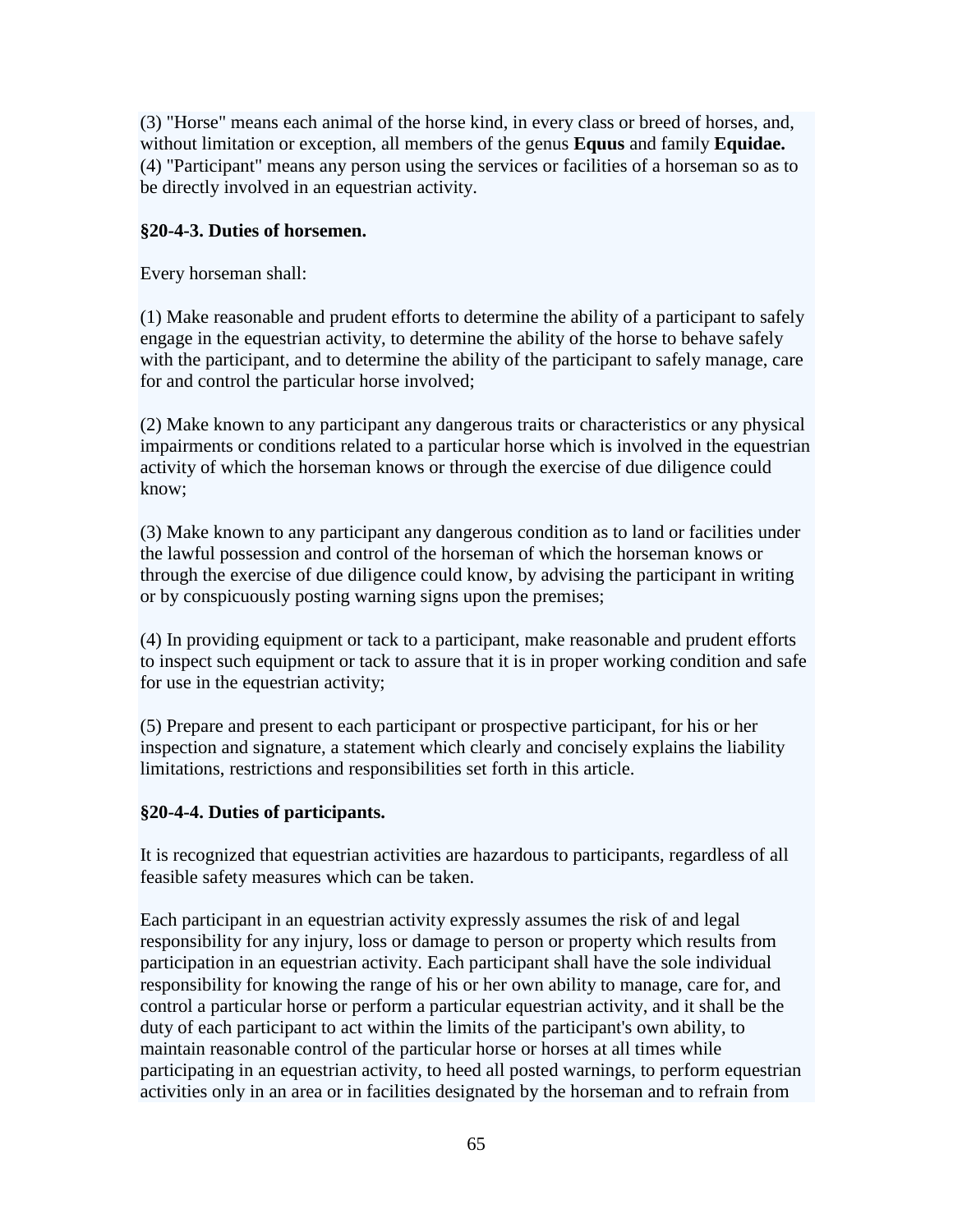acting in a manner which may cause or contribute to the injury of anyone. If while actually riding in an equestrian event, any participant collides with any object or person, except an obviously intoxicated person of whom the horseman is aware, or if the participant falls from the horse or from a horse-drawn conveyance, the responsibility for such collision or fall shall be solely that of the participant or participants involved and not that of the horseman.

A participant involved in an accident shall not depart from the area or facility where the equestrian activity took place without leaving personal identification, including name and address, or without notifying the proper authorities, or without obtaining assistance when that person knows or reasonably should know that any other person involved in the accident is in need of medical or other assistance.

# **§20-4-5. Liability of horsemen.**

(a) A horseman shall be liable for injury, loss or damage caused by failure to follow the duties set forth in section three of this article where the violation of duty is causally related to the injury, loss or damage suffered. A horseman shall not be liable for any injury, loss or damage caused by the negligence of any person who is not an agent or employee of such horseman.

(b) A horseman shall be liable for acts or omissions which constitute gross negligence or willful and wanton conduct which is the proximate cause of injury to a participant.

(c) A horseman shall be liable for an intentional injury which he or she inflicts upon a participant.

(d) Every horseman shall carry public liability insurance in limits of no less than one hundred thousand dollars per person, three hundred thousand dollars per occurrence and ten thousand dollars for property damage.

# **§20-4-6. Liability of participants.**

Any participant shall be liable for injury, loss or damage resulting from violations of the duties set forth in section four of this article.

### **§20-4-7. Applicability of article.**

The provisions of this article do not apply to the horse racing industry that is regulated by the provisions of article twenty-three, chapter nineteen of this code.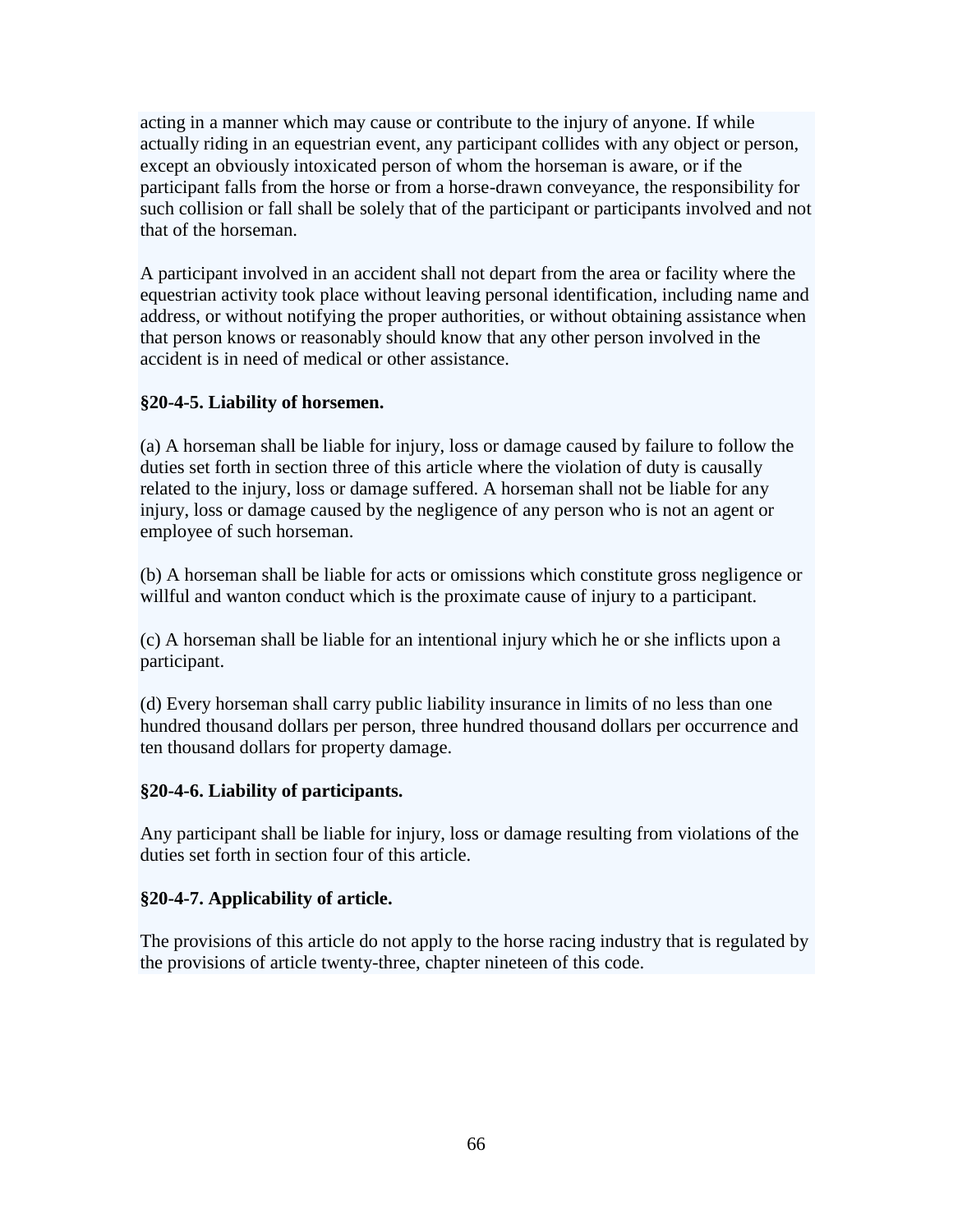### **Appendix C**

#### WV Horse Owner Survey

September 18, 2008

Dear Equine Owner:

\_\_\_\_\_\_\_\_\_\_\_\_\_\_\_\_

\_\_\_\_\_\_\_\_\_\_\_\_\_\_\_\_

\_\_\_\_\_\_\_\_\_\_\_\_\_\_\_\_

\_\_\_\_\_\_\_\_\_\_\_\_\_\_\_\_

\_\_\_\_\_\_\_\_\_\_\_\_\_\_\_\_

\_\_\_\_\_\_\_\_\_\_\_\_\_\_\_\_\_\_\_\_\_\_\_\_\_\_\_\_\_\_\_\_\_\_\_\_\_\_

We are conducting a study of equine liability laws and issues in West Virginia. In particular we are concerned with the adequacy of the WV Equine Activity Statute. Your input into the study is sought to measure the knowledge, need, and issues associated with WV Equine Liability Laws. Please answer the following ten questions and return the survey. Thank you for your time and efforts.

Sincerely,

Jennifer Poling c/o Dennis K. Smith Davis College of Agriculture, Forestry and Consumer Sciences West Virginia University PO Box 6108 Morgantown, WV 26506-6108

1. Are you concerned with the liability issues associated with horse ownership in the case of an injury to someone? Yes \_\_\_\_\_ No \_\_\_\_\_ Explain why

\_\_\_\_\_\_\_\_\_\_\_\_\_\_\_\_\_\_\_\_\_\_\_\_\_\_\_\_\_\_\_\_\_\_\_\_\_\_\_\_\_\_\_\_\_\_\_\_\_\_\_\_\_\_\_\_\_\_\_\_\_\_\_\_\_\_\_

2. Do you currently have a personal liability insurance policy that will cover equestrian activities? Yes No

\_\_\_\_\_\_\_\_\_\_\_\_\_\_\_\_\_\_\_\_\_\_\_\_\_\_\_\_\_\_\_\_\_\_\_\_\_\_\_\_\_\_\_\_\_\_\_\_\_\_\_\_\_\_\_\_\_\_\_\_\_\_\_\_\_\_\_\_\_\_\_\_\_\_\_\_\_\_

3. Have you read all or a portion of the current WV Equine Activity Statute, WV Stat. 20-4-1, which provides liability protection for horse owners involved in certain types of equestrian activities? Yes No If no explain

\_\_\_\_\_\_\_\_\_\_\_\_\_\_\_\_\_\_\_\_\_\_\_\_\_\_\_\_\_\_\_\_\_\_\_\_\_\_\_\_\_\_\_\_\_\_\_\_\_\_\_\_\_\_\_\_\_\_\_\_\_\_\_\_\_\_\_\_\_\_\_\_\_\_\_\_\_\_

\_\_\_\_\_\_\_\_\_\_\_\_\_\_\_\_\_\_\_\_\_\_\_\_\_\_\_\_\_\_\_\_\_\_\_\_\_\_\_\_\_\_\_\_\_\_\_\_\_\_\_\_\_\_\_\_\_\_\_\_\_\_\_\_\_\_\_\_\_\_\_\_\_\_\_\_\_\_

\_\_\_\_\_\_\_\_\_\_\_\_\_\_\_\_\_\_\_\_\_\_\_\_\_\_\_\_\_\_\_\_\_\_\_\_\_\_\_\_\_\_\_\_\_\_\_\_\_\_\_\_\_\_\_\_\_\_\_\_\_\_\_\_\_\_\_\_\_\_\_\_\_\_\_\_\_\_

- 4. Do you believe the current WV Equine Activity Statute is adequate in providing liability protection for WV horse owners and equine professionals? Yes \_\_\_\_\_ No \_\_\_\_\_ If no explain
- 5. Do you believe that changes to the statute could encourage more activity in the equine industry in WV? Yes \_\_\_\_\_ No \_\_\_\_\_ If yes explain

\_\_\_\_\_\_\_\_\_\_\_\_\_\_\_\_\_\_\_\_\_\_\_\_\_\_\_\_\_\_\_\_\_\_\_\_\_\_\_\_\_\_\_\_\_\_\_\_\_\_\_\_\_\_\_\_\_\_\_\_\_\_\_\_\_\_\_\_\_\_\_\_\_\_\_ \_\_\_\_\_\_\_\_\_\_\_\_\_\_\_\_\_\_\_\_\_\_\_\_\_\_\_\_\_\_\_\_\_\_\_\_\_\_\_\_\_\_\_\_\_\_\_\_\_\_\_\_\_\_\_\_\_\_\_\_\_\_\_\_\_\_\_\_\_\_\_\_\_\_\_\_\_\_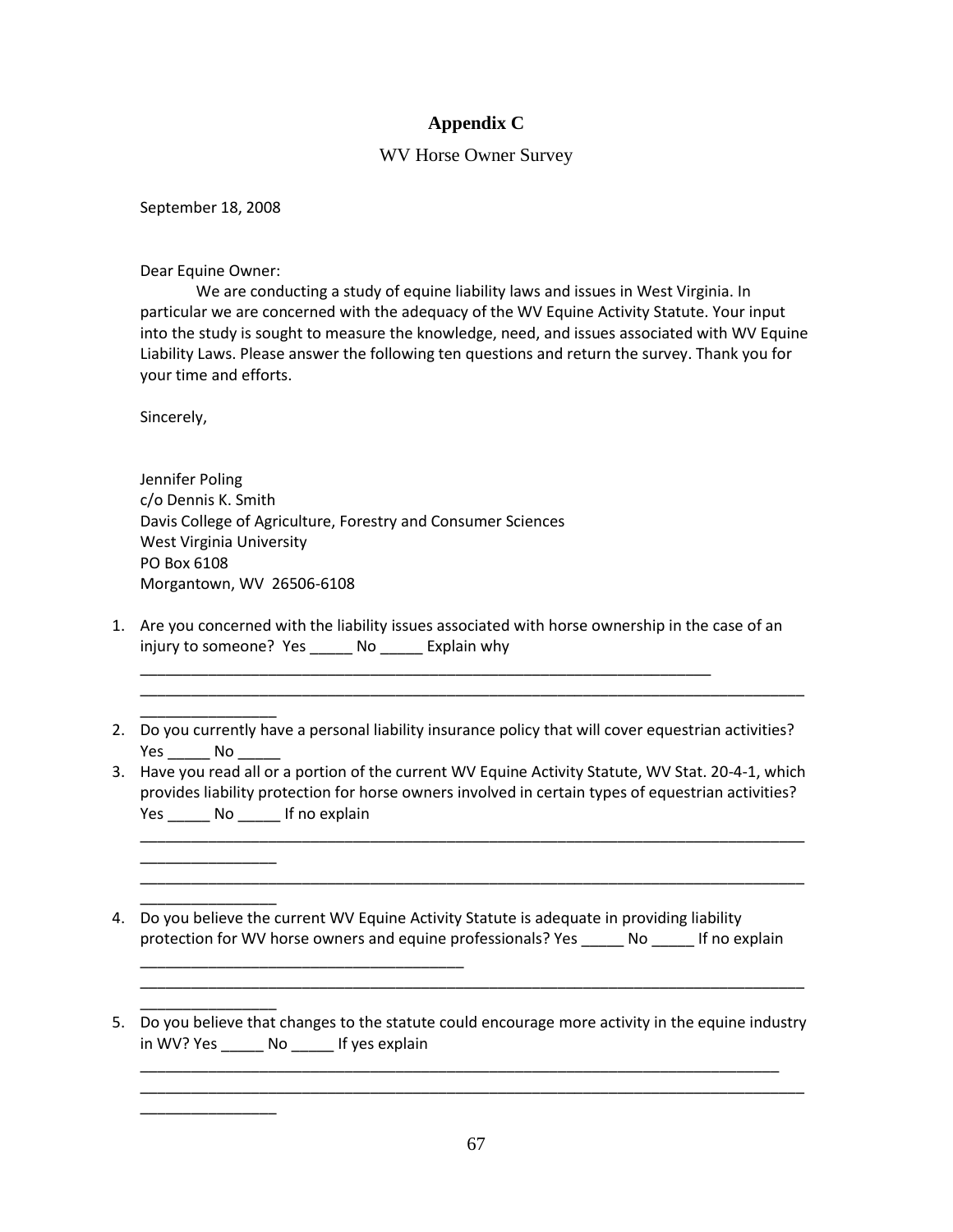6. In your opinion what are the main issues prohibiting growth of the equine industry in West Virginia?

\_\_\_\_\_\_\_\_\_\_\_\_\_\_\_\_\_\_\_\_\_\_\_\_\_\_\_\_\_\_\_\_\_\_\_\_\_\_\_\_\_\_\_\_\_\_\_\_\_\_\_\_\_\_\_\_\_\_\_\_\_\_\_\_\_\_\_\_\_\_\_\_\_\_\_\_\_\_

\_\_\_\_\_\_\_\_\_\_\_\_\_\_\_\_ \_\_\_\_\_\_\_\_\_\_\_\_\_\_\_\_\_\_\_\_\_\_\_\_\_\_\_\_\_\_\_\_\_\_\_\_\_\_\_\_\_\_\_\_\_\_\_\_\_\_\_\_\_\_\_\_\_\_\_\_\_\_\_\_\_\_\_\_\_\_\_\_\_\_\_\_\_\_ \_\_\_\_\_\_\_\_\_\_\_\_\_\_\_\_ \_\_\_\_\_\_\_\_\_\_\_\_\_\_\_\_\_\_\_\_\_\_\_\_\_\_\_\_\_\_\_\_\_\_\_\_\_\_\_\_\_\_\_\_\_\_\_\_\_\_\_\_\_\_\_\_\_\_\_\_\_\_\_\_\_\_\_\_\_\_\_\_\_\_\_\_\_\_ \_\_\_\_\_\_\_\_\_\_\_\_\_\_\_\_ \_\_\_\_\_\_\_\_\_\_\_\_\_\_\_\_\_\_\_\_\_\_\_\_\_\_\_\_\_\_\_\_\_\_\_\_\_\_\_\_\_\_\_\_\_\_\_\_\_\_\_\_\_\_\_\_\_\_\_\_\_\_\_\_\_\_\_\_\_\_\_\_\_\_\_\_\_\_ \_\_\_\_\_\_\_\_\_\_\_\_\_\_\_\_ 7. How would you suggest changing the WV Equine Activity Statute to make it more effective in protecting horse owners and equine professionals from liability? \_\_\_\_\_\_\_\_\_\_\_\_\_\_\_\_\_\_\_\_\_\_\_\_\_\_\_\_\_\_\_\_\_\_\_\_\_\_\_\_\_\_\_\_\_\_\_\_\_\_\_\_\_\_\_ \_\_\_\_\_\_\_\_\_\_\_\_\_\_\_\_\_\_\_\_\_\_\_\_\_\_\_\_\_\_\_\_\_\_\_\_\_\_\_\_\_\_\_\_\_\_\_\_\_\_\_\_\_\_\_\_\_\_\_\_\_\_\_\_\_\_\_\_\_\_\_\_\_\_\_\_\_\_ \_\_\_\_\_\_\_\_\_\_\_\_\_\_\_\_ \_\_\_\_\_\_\_\_\_\_\_\_\_\_\_\_\_\_\_\_\_\_\_\_\_\_\_\_\_\_\_\_\_\_\_\_\_\_\_\_\_\_\_\_\_\_\_\_\_\_\_\_\_\_\_\_\_\_\_\_\_\_\_\_\_\_\_\_\_\_\_\_\_\_\_\_\_\_ \_\_\_\_\_\_\_\_\_\_\_\_\_\_\_\_ \_\_\_\_\_\_\_\_\_\_\_\_\_\_\_\_\_\_\_\_\_\_\_\_\_\_\_\_\_\_\_\_\_\_\_\_\_\_\_\_\_\_\_\_\_\_\_\_\_\_\_\_\_\_\_\_\_\_\_\_\_\_\_\_\_\_\_\_\_\_\_\_\_\_\_\_\_\_ \_\_\_\_\_\_\_\_\_\_\_\_\_\_\_\_ 8. Do you believe WV should require all riders under the age of 16 to wear an approved safety helmet? Yes No \_\_\_\_\_ Why \_\_\_\_\_\_\_\_\_\_\_\_\_\_\_\_\_\_\_\_\_\_\_\_\_\_\_\_\_\_\_\_\_\_\_\_\_\_\_\_\_\_\_\_\_\_\_\_\_\_\_\_\_\_\_\_\_\_\_\_\_\_\_\_\_\_\_\_\_\_\_\_\_\_\_\_\_\_  $\overline{\phantom{a}}$ \_\_\_\_\_\_\_\_\_\_\_\_\_\_\_\_\_\_\_\_\_\_\_\_\_\_\_\_\_\_\_\_\_\_\_\_\_\_\_\_\_\_\_\_\_\_\_\_\_\_\_\_\_\_\_\_\_\_\_\_\_\_\_\_\_\_\_\_\_\_\_\_\_\_\_\_\_\_ \_\_\_\_\_\_\_\_\_\_\_\_\_\_\_\_ 9. Do you feel that WV horse owners and equine professionals would benefit from an educational program regarding current laws and risk management strategies associated with equine activities? Yes \_\_\_\_\_ No \_\_\_\_\_ 10. What are your suggestions for the content and delivery of such a program? \_\_\_\_\_\_\_\_\_\_\_\_\_\_\_\_\_\_\_\_\_\_\_\_\_\_\_\_\_\_\_\_ \_\_\_\_\_\_\_\_\_\_\_\_\_\_\_\_\_\_\_\_\_\_\_\_\_\_\_\_\_\_\_\_\_\_\_\_\_\_\_\_\_\_\_\_\_\_\_\_\_\_\_\_\_\_\_\_\_\_\_\_\_\_\_\_\_\_\_\_\_\_\_\_\_\_\_\_\_\_ \_\_\_\_\_\_\_\_\_\_\_\_\_\_\_\_ \_\_\_\_\_\_\_\_\_\_\_\_\_\_\_\_\_\_\_\_\_\_\_\_\_\_\_\_\_\_\_\_\_\_\_\_\_\_\_\_\_\_\_\_\_\_\_\_\_\_\_\_\_\_\_\_\_\_\_\_\_\_\_\_\_\_\_\_\_\_\_\_\_\_\_\_\_\_ \_\_\_\_\_\_\_\_\_\_\_\_\_\_\_\_ \_\_\_\_\_\_\_\_\_\_\_\_\_\_\_\_\_\_\_\_\_\_\_\_\_\_\_\_\_\_\_\_\_\_\_\_\_\_\_\_\_\_\_\_\_\_\_\_\_\_\_\_\_\_\_\_\_\_\_\_\_\_\_\_\_\_\_\_\_\_\_\_ \_\_\_\_\_\_\_\_\_\_\_\_\_\_\_\_\_\_\_\_\_\_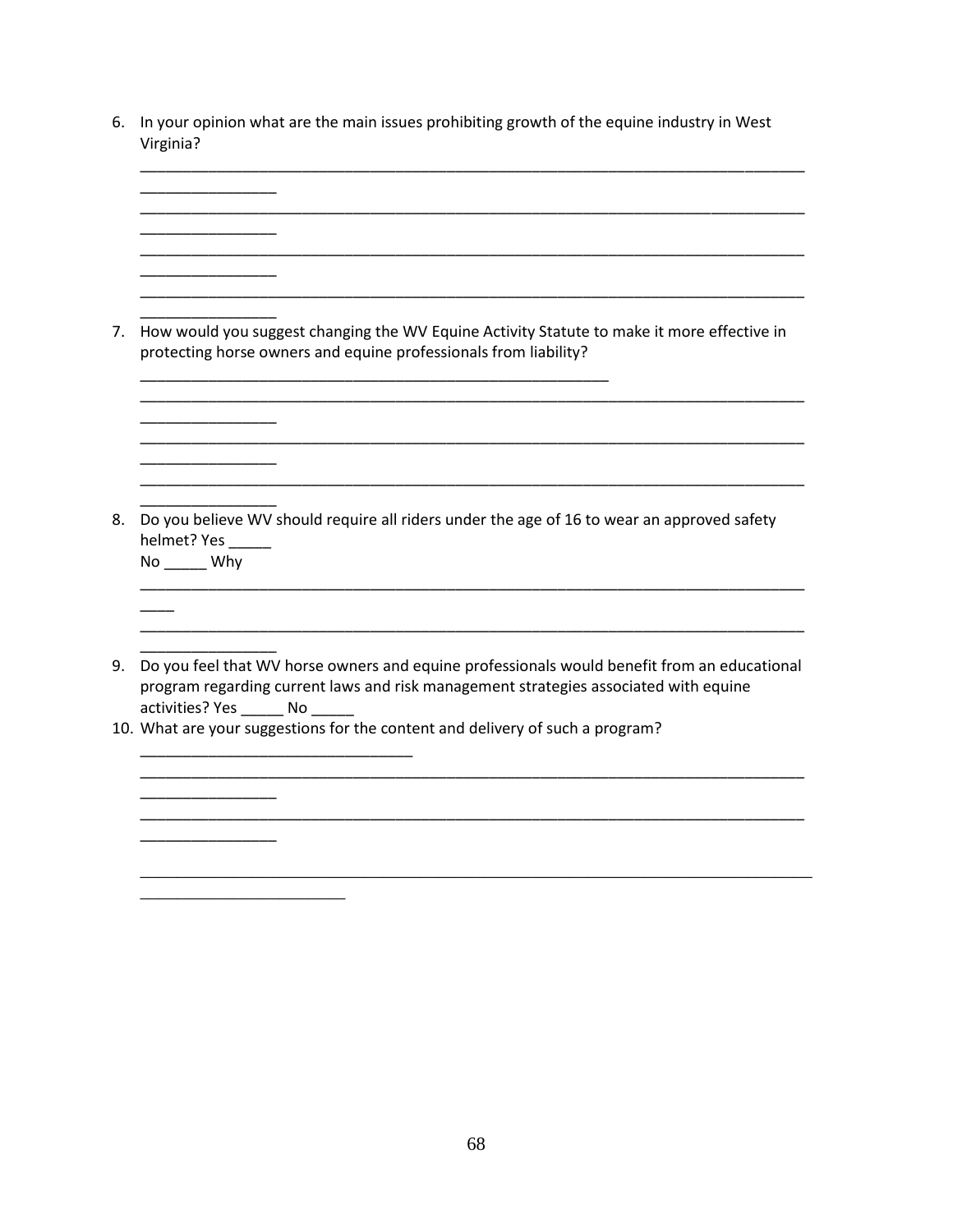## **Appendix D**

Course Content: Equine Liability and Risk Management for WV Horse Owners

Introduction to Law Liability Negligence System Structure WV Equine Activity Statute Definitions Persons Covered Activities Covered Requirements of Participants and Horsemen Dangerous Propensities and Duty to Warn Supplemental Laws Recreational Use Statute Landowner Liability Animal Abuse Livestock and Fencing Laws Trespassing Laws Risk Management Strategies Safety and Your Facility Signage Requirements Construction of a Sound Waiver Liability Insurance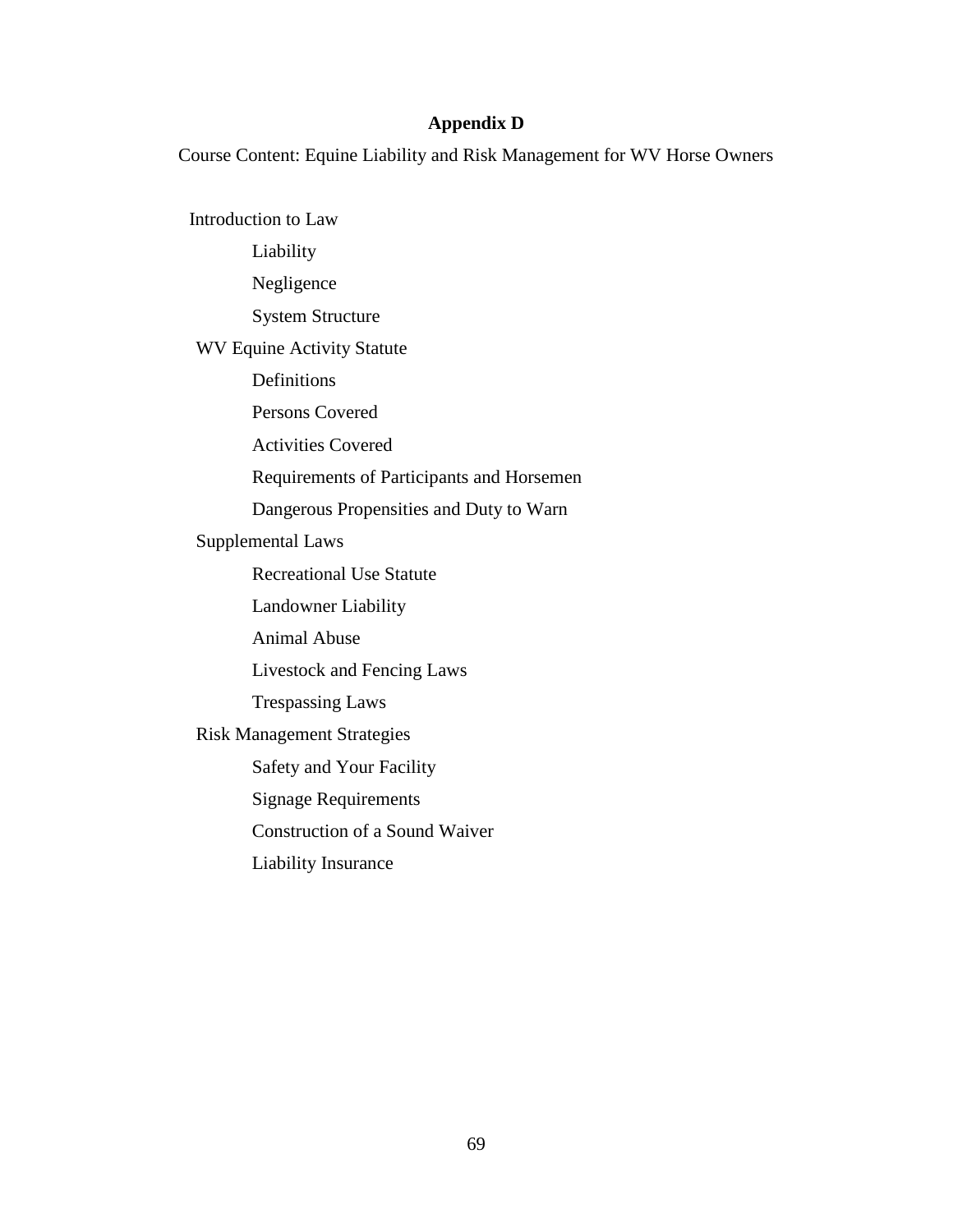## **References**

Alabama State Senate. Alabama Equine Activity Statute. S 6-5-337. State of Alabama, 1994.

Arizona State Senate. Courts and Civil Proceedings Chapter 5. Limitations of Actions Article

3. Personal Actions. A.R.S. s 12-553. State of Arizona, 1994.

- Beethe, Michael, Esq. Equine Liability Statutes: What Do They Protect? July 1998. 19 Oct: 2006<http://www.equispec.com/archive/df02.phtml>
- Clark-Dawe, James, Esq. Equine Liability: What Every Horse Owner Needs to Know. Middleton: Carriage House Publishing, 2003.
- Clarkson, K.W., R.L. Miller, and G.A. Jentz. West"s Business Law. St. Paul: West Publishing Company, 1983.
- Cripps, R.A. "Horse Related Injury in Australia." Australian Injury Prevention Bulletin 24, Alttw Cat.No. INJ26, May 2000. Research Center for Injury Studies, Flinders University, 2000.
- Dawson, Robert. Dangerous Propensities and Your Legal Liability. 24 Oct: 2006. <http://utopia.utexas.edu/explore/equine/horselaw/danger.htm>
- Hughes, D.W., J.M. Woloshuk, A.C. Hanham, D.J. Workman, D.W. Snively, and P.E. Lewis. West Virginia Equine Economic Impact Study. West Virginia University, 2005.

Illinois State Senate. Illinois Equine Activity Statute. 745 ILCS 47. State of Illinois, 1995.

- Kaplan, H. and J. Kuckelman. The International Comparative Legal Guide to: Product Liability 2006. Global Legal Group, 2006.
- Michigan State Senate. Michigan Equine Activity Statute. House Bill 5006. State of Michigan, 1994.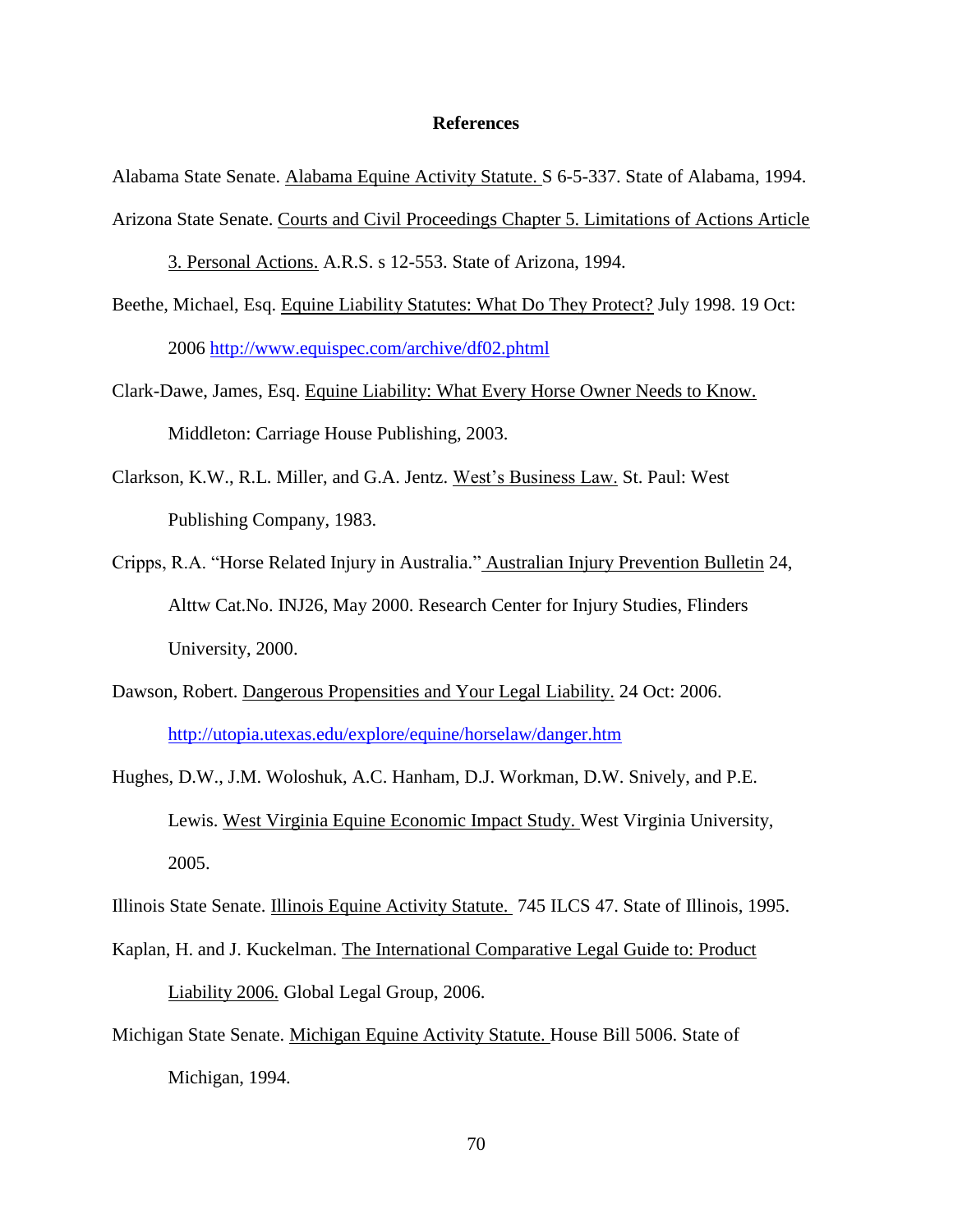Mullens, H.B., Esq. Personal Interview. 10 May 2008.

- National Economic Impact of the U.S. Horse Industry. 2005. American Horse Council. 19 Oct: 2006 [http://www.horsecouncil.org/statistics.htm.](http://www.horsecouncil.org/statistics.htm)
- New Hampshire State Senate. Running at Large. NH ST 467:1. State of New Hampshire, 1973.
- New Jersey State Senate. Amusements- Equestrian Activities- Liability. NJ ST 5:15-1. State of New Jersey, 1998.
- New York State Senate. New York Equestrian Helmet Statute. S 1265. State of New York, 1999.
- Oklahoma State Senate. Oklahoma Livestock Activities Liability Limitation Act. Chapter 326 H.B. No. 1152. State of Oklahoma, 1999.

The Horse Shelter. Adoption Contract Page. 2005 [http://www.thehorseshelter.org/adopt.htm.](http://www.thehorseshelter.org/adopt.htm)

- Thomas, K.E., J.L. Annest, J. Gilchrist, and D.M. Bixby-Hammet. Nonfatal Horse Related Injuries Treated in Emergency Departments in the United States 2001-2003. National Center for Injury Prevention, 2006.
- Uchtmann, Donald, J.W. Looney, N.G.P. Krausz, and H.W. Hannah. Agricultural Law Principles and Cases. New York: McGraw-Hill, Inc., 1981.
- Waller, A.E., J.L. Daniels, N.L. Weaver, and P. Robinson. "Jockey Injuries in the United States." **JAMA 283.10 (2000): 1326-8.**
- West Virginia State Senate. WV Code: Cruelty to Animals Statute. S 61-8-19. State of West Virginia, 2000.
- West Virginia State Senate. WV Code: Equestrian Activities Responsibility Act. S 20-4. State of West Virginia, 1994.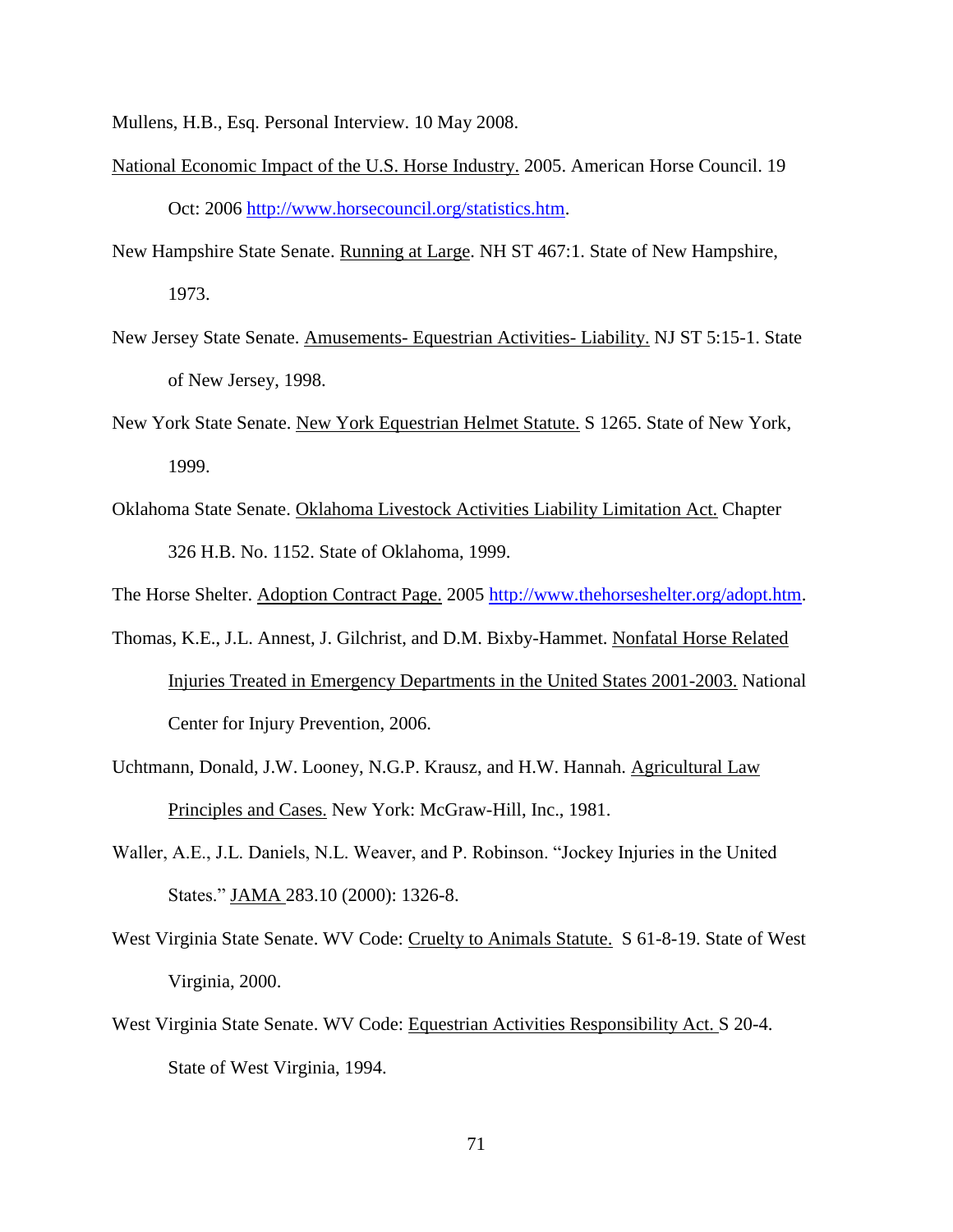West Virginia State Senate. WV Code: Helmet Law. S 17F-1-8. State of West Virginia.

- West Virginia State Senate. WV Code: Humane Officers Statute. S 7-10-1. State of West Virginia, 1990.
- West Virginia State Senate. WV Code: Unlawful Running at Large. S 19-18-3. State of West Virginia.
- West Virginia State Senate. WV Code: West Virginia Recreational Use Statute. S 19-25-1. State of West Virginia, 1997.
- Witt, T. and J.S. Leguizamon. Tourism and the West Virginia Economy. West Virginia Univeristy, 2007.
- Wisconsin State Senate. Miscellaneous General Provisions. Chapter 895. 525. State of Wisconsin, 1994.

Wyoming State Senate. Recreation Safety Act. S 1-1-121. State of Wyoming, 1996.

## **Cases**

- Alaimo v. Racetrack at Evangeline Downs. Louisiana Court of Appeals, WL 233806 3<sup>rd</sup>. Cir. (2005).
- Allison v. Johnson. Ohio Court of Appeals, WL 589384 (2001).

Amburdey v. Sauder. Michigan Court of Appeals, 238 Mich.App.228,605NW 2d84 (1999)

- Applbaum v. Golden Acres Farm and Ranch. New York District Court. 333F. Supp. 2d31. (2004).
- Baker v. McIntosh. Kentucky District Court. 132 s.w.3d 230 (2004).
- Balen v. Peltier. Minnesota Appellate Court. WL 163518 (2006).
- Browning v. State. Indiana Court of Appeals, WL 1805918 (2007).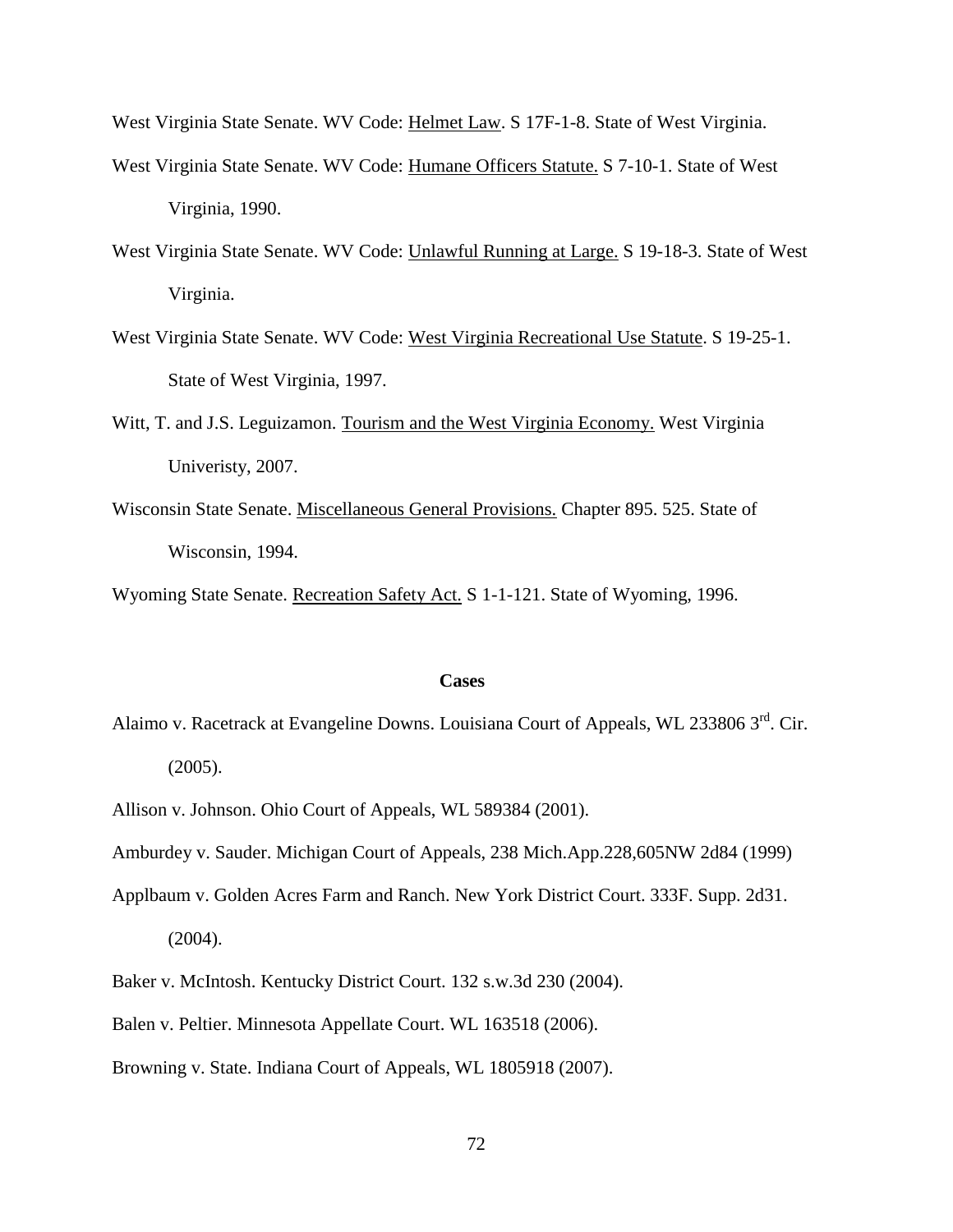- Burns v. Leap. Court of Appeals of Georgia. 645 S.E. 2d 751 (2007).
- Carl v. Resnick. Illinois First District Court. 714 N.E. 2d 1 (1999).
- Clyncke v. Waneka. Supreme Court of Colorado. WL 570412 (2007).
- Cole v. Ladbroke Racing. Michigan Court of Appeals. 241 N.W.2d 169 (2000).
- Deans v. Nebraska. Nebraska Appellate Court. Unpublished (1996).
- Dodge v. Durdin. Court of Appeals of Texas, WL 3214618 (2005).
- Ellertson v. Dansie. Utah District Court. 576 P.2d 876 (1978).
- Eslin v. County of Suffolk. Supreme Court of New York. 795 N.Y.S. 2d349 (2005).
- Gibson v. Donahue. Ohio Court of Appeals. 722 N.E. 2d 646 (2002).
- Hubbard v. Howard. US District Court of Idaho. 758 F. Supp. 594 (1990).
- Hussey v. Seawell. North Carolina Court of Appeals. 527 s.e.2d 90 (2000).
- Jividen v. Law v. Kovacs. West Virginia Supreme Court of Appeals. 90-C-162 and 90-C-390 (1995).
- Kangas v. Perry. Wisconsin District Court, N.W. 2d 429 (2000).
- King v. CJM Country Stables. US District Court of Hawaii, WL 943443 (2004).

Kinley v. Bierly. Pennsylvania Supreme Court, WL 1027901 (2005).

Konan v. George. Massachusetts Supreme Court. WL 1020734 (2002).

Larson-Murphy v. Steiner. Montana Supreme Court. 15 p.3d 1205 (2000).

Lindsay v. Cave Creek Outfitters. Arizona Court of Appeals. 88 P.3d 557 (2003).

McDermott v. Carrie, LLC. Supreme Court of Montana, 329 Mont. 295 (2005).

McGraw v. R and R Investments. Florida Court of Appeals. 877 s0.2d 886 (2004).

Meyer v. Naperville Manner. Illinois Appellate Court. 262 3d. 141 (1994).

Nickell v. Summer. Oklahoma Supreme Court. 943 P. 2d 625 (1997).